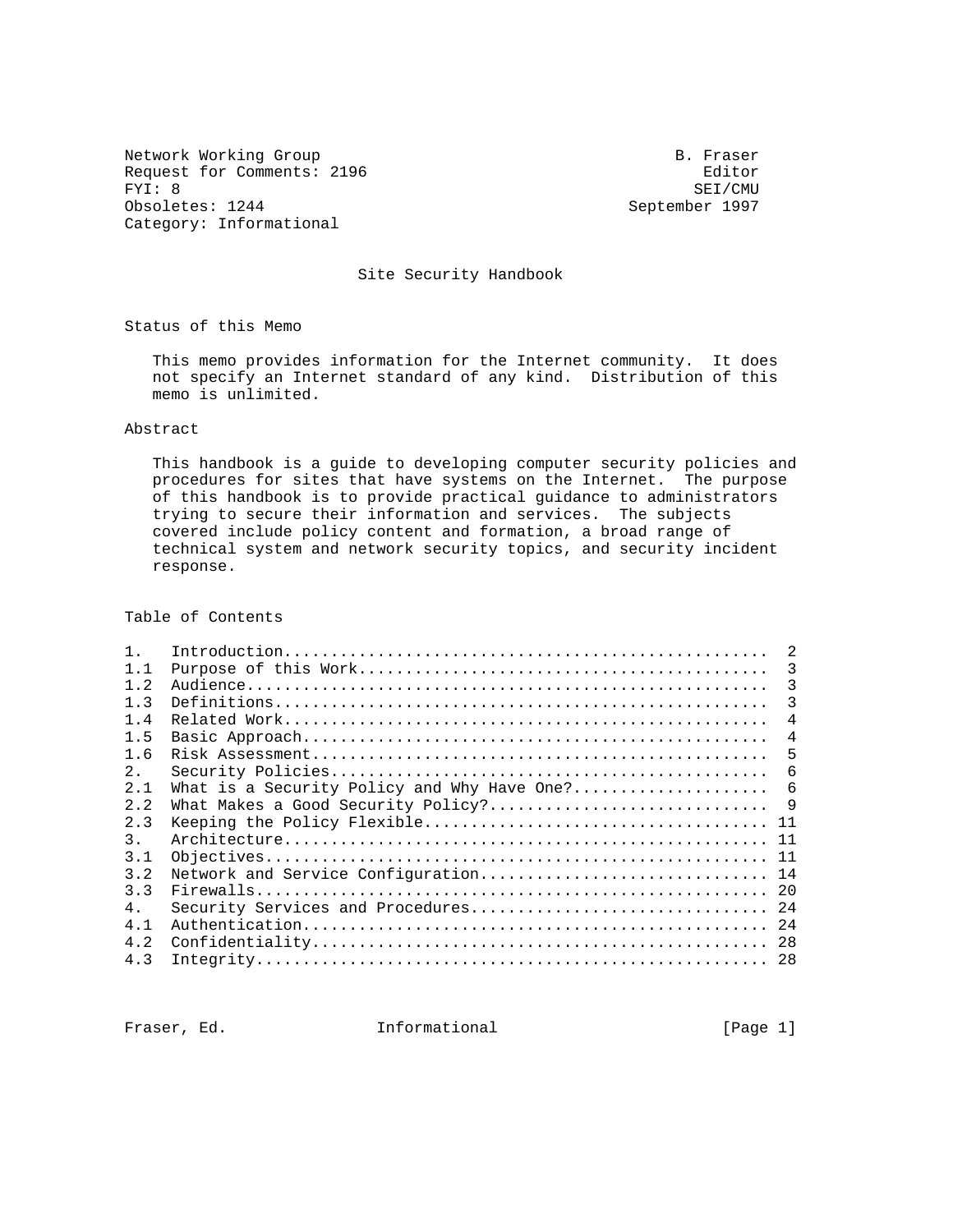| $4\quad 4$     |                                                 |  |
|----------------|-------------------------------------------------|--|
| 4.5            |                                                 |  |
| 4.6            |                                                 |  |
| 4.7            |                                                 |  |
| 5.             |                                                 |  |
| 5.1            | Preparing and Planning for Incident Handling 39 |  |
| 5.2            |                                                 |  |
| 5.3            |                                                 |  |
| 5.4            |                                                 |  |
| 5.5            |                                                 |  |
| 5.6            |                                                 |  |
| 6.             |                                                 |  |
| 7 <sub>1</sub> |                                                 |  |
| 8.             |                                                 |  |
| 9.             |                                                 |  |

# 1. Introduction

 This document provides guidance to system and network administrators on how to address security issues within the Internet community. It builds on the foundation provided in RFC 1244 and is the collective work of a number of contributing authors. Those authors include: Jules P. Aronson (aronson@nlm.nih.gov), Nevil Brownlee (n.brownlee@auckland.ac.nz), Frank Byrum (byrum@norfolk.infi.net), Joao Nuno Ferreira (ferreira@rccn.net), Barbara Fraser (byf@cert.org), Steve Glass (glass@ftp.com), Erik Guttman (erik.guttman@eng.sun.com), Tom Killalea (tomk@nwnet.net), Klaus- Peter Kossakowski (kossakowski@cert.dfn.de), Lorna Leone (lorna@staff.singnet.com.sg), Edward.P.Lewis (Edward.P.Lewis.1@gsfc.nasa.gov), Gary Malkin (gmalkin@xylogics.com), Russ Mundy (mundy@tis.com), Philip J. Nesser (pjnesser@martigny.ai.mit.edu), and Michael S. Ramsey (msr@interpath.net).

 In addition to the principle writers, a number of reviewers provided valuable comments. Those reviewers include: Eric Luiijf (luiijf@fel.tno.nl), Marijke Kaat (marijke.kaat@sec.nl), Ray Plzak (plzak@nic.mil) and Han Pronk (h.m.pronk@vka.nl).

 A special thank you goes to Joyce Reynolds, ISI, and Paul Holbrook, CICnet, for their vision, leadership, and effort in the creation of the first version of this handbook. It is the working group's sincere hope that this version will be as helpful to the community as the earlier one was.

Fraser, Ed. 1nformational 1999 [Page 2]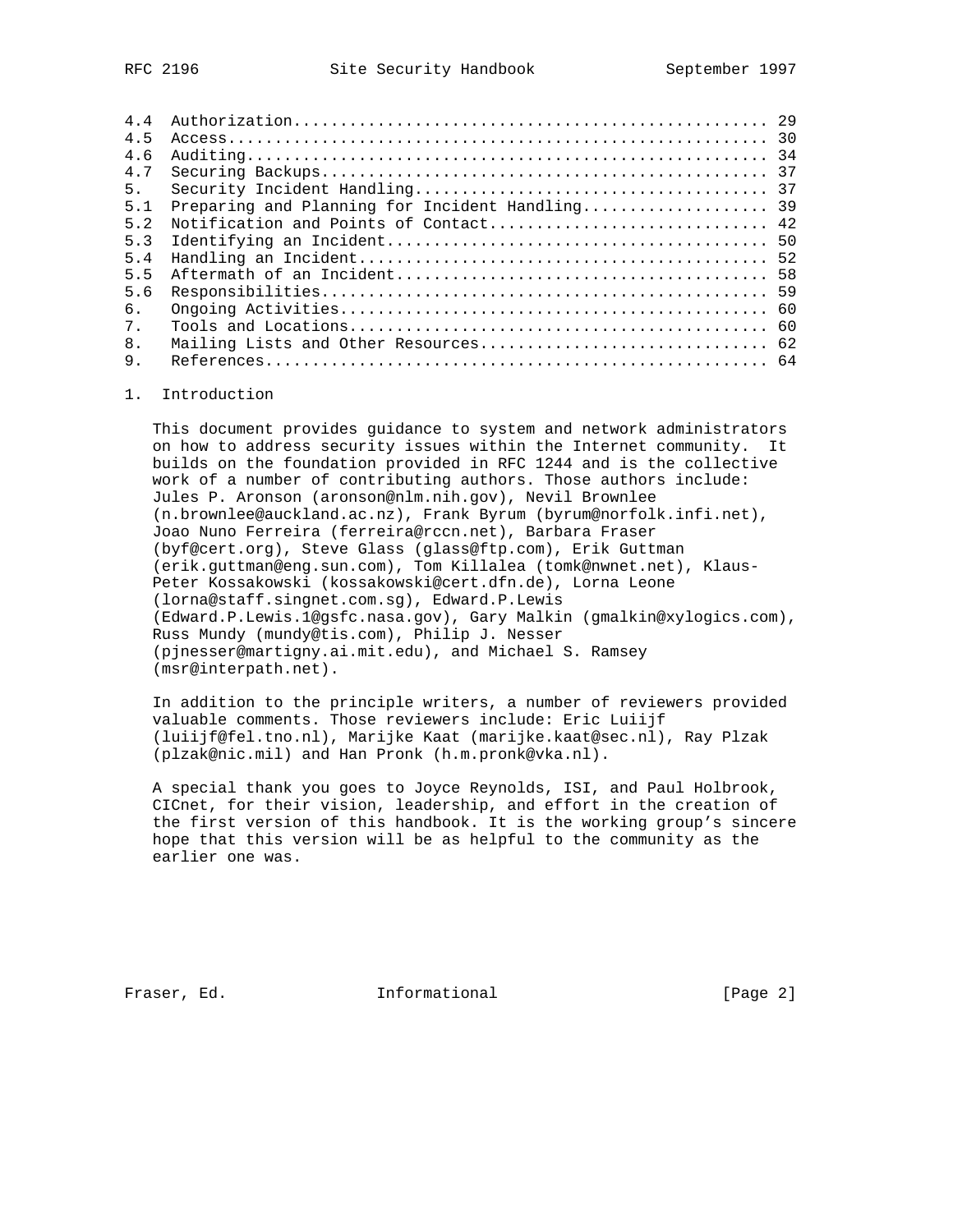# 1.1 Purpose of This Work

 This handbook is a guide to setting computer security policies and procedures for sites that have systems on the Internet (however, the information provided should also be useful to sites not yet connected to the Internet). This guide lists issues and factors that a site must consider when setting their own policies. It makes a number of recommendations and provides discussions of relevant areas.

 This guide is only a framework for setting security policies and procedures. In order to have an effective set of policies and procedures, a site will have to make many decisions, gain agreement, and then communicate and implement these policies.

# 1.2 Audience

 The audience for this document are system and network administrators, and decision makers (typically "middle management") at sites. For brevity, we will use the term "administrator" throughout this document to refer to system and network administrators.

 This document is not directed at programmers or those trying to create secure programs or systems. The focus of this document is on the policies and procedures that need to be in place to support the technical security features that a site may be implementing.

 The primary audience for this work are sites that are members of the Internet community. However, this document should be useful to any site that allows communication with other sites. As a general guide to security policies, this document may also be useful to sites with isolated systems.

# 1.3 Definitions

 For the purposes of this guide, a "site" is any organization that owns computers or network-related resources. These resources may include host computers that users use, routers, terminal servers, PCs or other devices that have access to the Internet. A site may be an end user of Internet services or a service provider such as a mid level network. However, most of the focus of this guide is on those end users of Internet services. We assume that the site has the ability to set policies and procedures for itself with the concurrence and support from those who actually own the resources. It will be assumed that sites that are parts of larger organizations will know when they need to consult, collaborate, or take recommendations from, the larger entity.

Fraser, Ed. 1nformational 1996 [Page 3]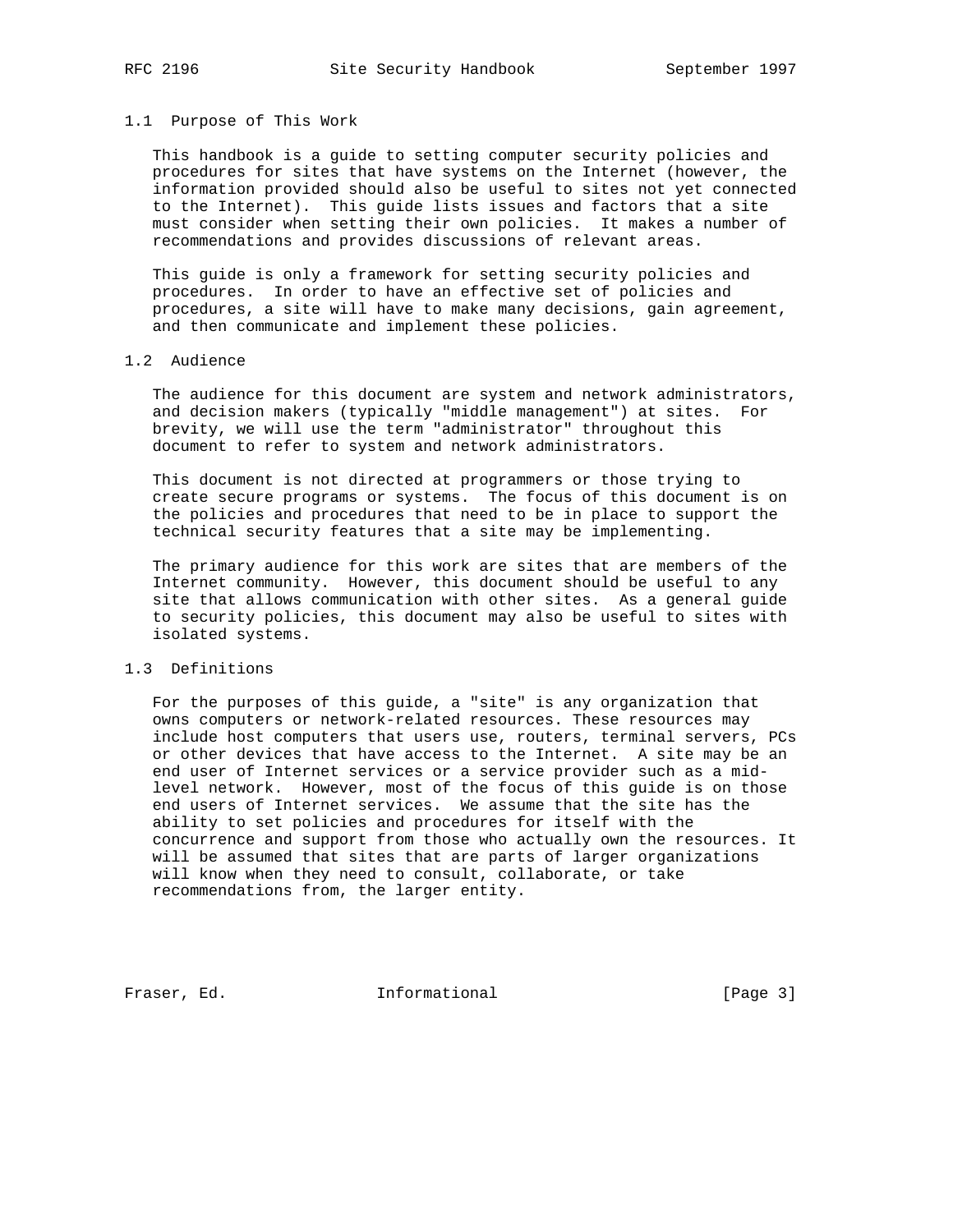The "Internet" is a collection of thousands of networks linked by a common set of technical protocols which make it possible for users of any one of the networks to communicate with, or use the services located on, any of the other networks (FYI4, RFC 1594).

 The term "administrator" is used to cover all those people who are responsible for the day-to-day operation of system and network resources. This may be a number of individuals or an organization.

 The term "security administrator" is used to cover all those people who are responsible for the security of information and information technology. At some sites this function may be combined with administrator (above); at others, this will be a separate position.

 The term "decision maker" refers to those people at a site who set or approve policy. These are often (but not always) the people who own the resources.

#### 1.4 Related Work

 The Site Security Handbook Working Group is working on a User's Guide to Internet Security. It will provide practical guidance to end users to help them protect their information and the resources they use.

1.5 Basic Approach

 This guide is written to provide basic guidance in developing a security plan for your site. One generally accepted approach to follow is suggested by Fites, et. al. [Fites 1989] and includes the following steps:

- (1) Identify what you are trying to protect.
- (2) Determine what you are trying to protect it from.
- (3) Determine how likely the threats are.
- (4) Implement measures which will protect your assets in a cost effective manner.
- (5) Review the process continuously and make improvements each time a weakness is found.

 Most of this document is focused on item 4 above, but the other steps cannot be avoided if an effective plan is to be established at your site. One old truism in security is that the cost of protecting yourself against a threat should be less than the cost of recovering if the threat were to strike you. Cost in this context should be remembered to include losses expressed in real currency, reputation, trustworthiness, and other less obvious measures. Without reasonable knowledge of what you are protecting and what the likely threats are, following this rule could be difficult.

Fraser, Ed. 1nformational 1992 [Page 4]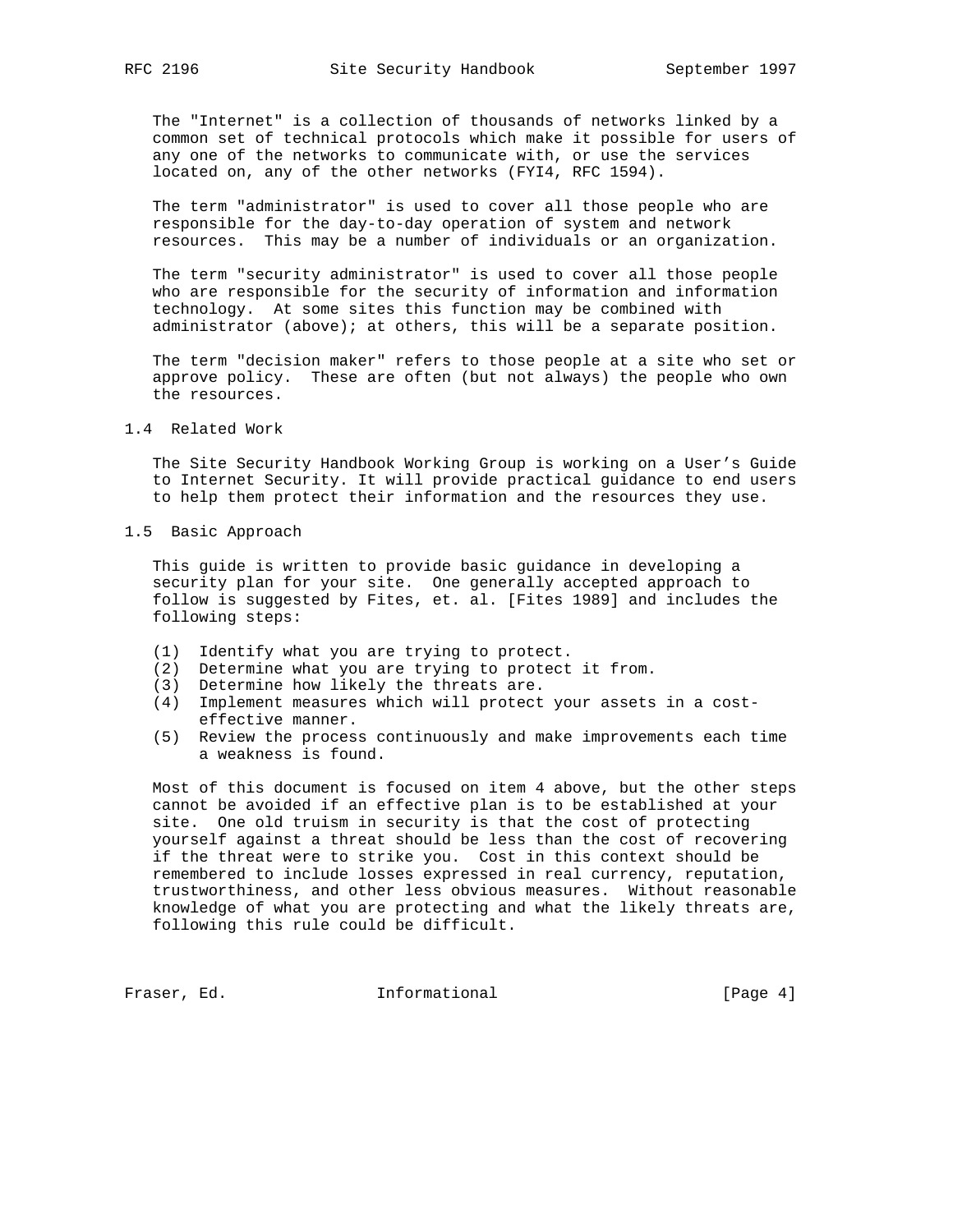# 1.6 Risk Assessment

1.6.1 General Discussion

 One of the most important reasons for creating a computer security policy is to ensure that efforts spent on security yield cost effective benefits. Although this may seem obvious, it is possible to be mislead about where the effort is needed. As an example, there is a great deal of publicity about intruders on computers systems; yet most surveys of computer security show that, for most organizations, the actual loss from "insiders" is much greater.

 Risk analysis involves determining what you need to protect, what you need to protect it from, and how to protect it. It is the process of examining all of your risks, then ranking those risks by level of severity. This process involves making cost-effective decisions on what you want to protect. As mentioned above, you should probably not spend more to protect something than it is actually worth.

 A full treatment of risk analysis is outside the scope of this document. [Fites 1989] and [Pfleeger 1989] provide introductions to this topic. However, there are two elements of a risk analysis that will be briefly covered in the next two sections:

- (1) Identifying the assets
- (2) Identifying the threats

 For each asset, the basic goals of security are availability, confidentiality, and integrity. Each threat should be examined with an eye to how the threat could affect these areas.

1.6.2 Identifying the Assets

 One step in a risk analysis is to identify all the things that need to be protected. Some things are obvious, like valuable proprietary information, intellectual property, and all the various pieces of hardware; but, some are overlooked, such as the people who actually use the systems. The essential point is to list all things that could be affected by a security problem.

 One list of categories is suggested by Pfleeger [Pfleeger 1989]; this list is adapted from that source:

 (1) Hardware: CPUs, boards, keyboards, terminals, workstations, personal computers, printers, disk drives, communication lines, terminal servers, routers.

Fraser, Ed. 1nformational 1996 [Page 5]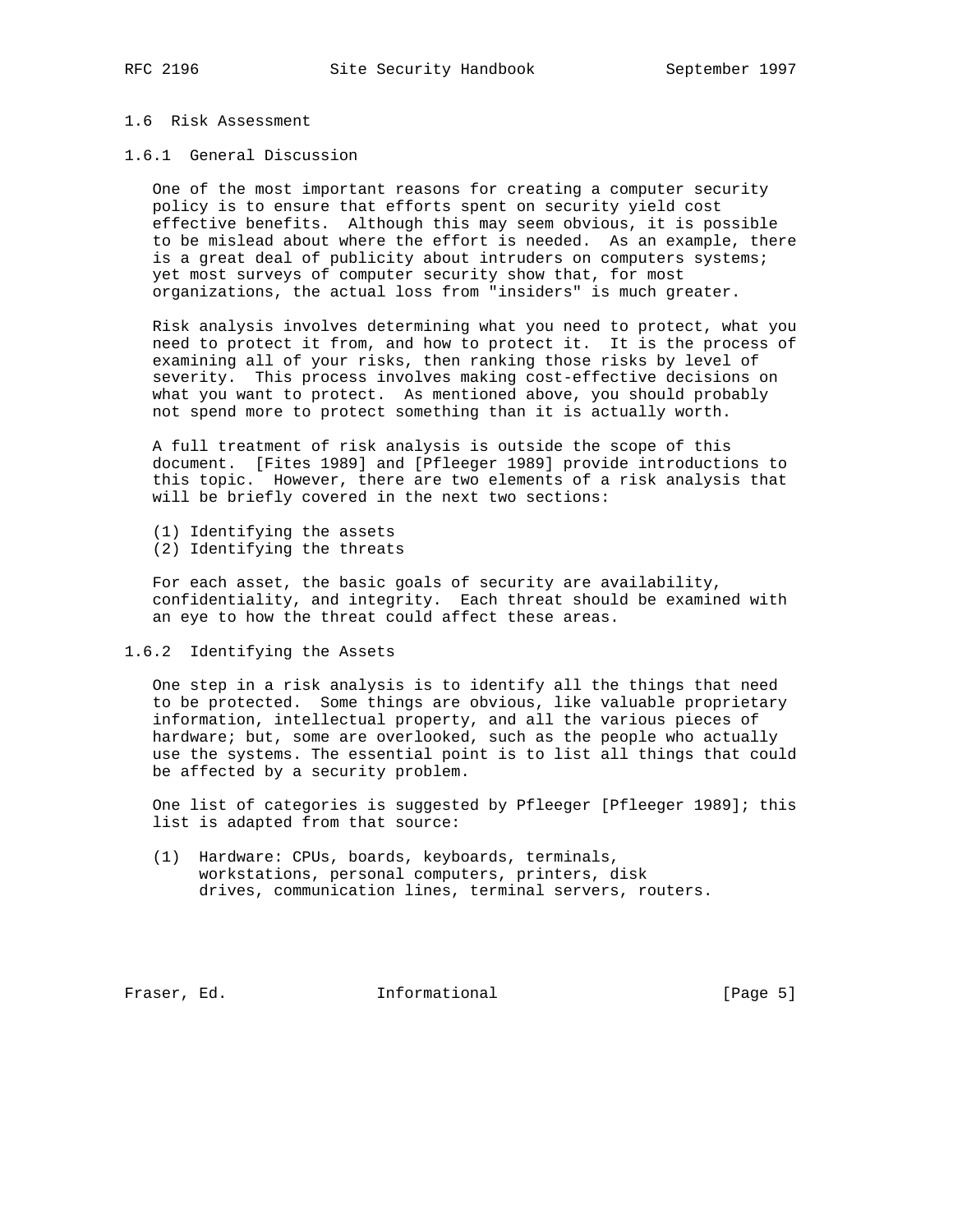- (2) Software: source programs, object programs, utilities, diagnostic programs, operating systems, communication programs.
- (3) Data: during execution, stored on-line, archived off-line, backups, audit logs, databases, in transit over communication media.
- (4) People: users, administrators, hardware maintainers.
- (5) Documentation: on programs, hardware, systems, local administrative procedures.
- (6) Supplies: paper, forms, ribbons, magnetic media.
- 1.6.3 Identifying the Threats

 Once the assets requiring protection are identified, it is necessary to identify threats to those assets. The threats can then be examined to determine what potential for loss exists. It helps to consider from what threats you are trying to protect your assets. The following are classic threats that should be considered. Depending on your site, there will be more specific threats that should be identified and addressed.

- (1) Unauthorized access to resources and/or information
- (2) Unintented and/or unauthorized Disclosure of information
- (3) Denial of service
- 2. Security Policies

 Throughout this document there will be many references to policies. Often these references will include recommendations for specific policies. Rather than repeat guidance in how to create and communicate such a policy, the reader should apply the advice presented in this chapter when developing any policy recommended later in this book.

2.1 What is a Security Policy and Why Have One?

 The security-related decisions you make, or fail to make, as administrator largely determines how secure or insecure your network is, how much functionality your network offers, and how easy your network is to use. However, you cannot make good decisions about security without first determining what your security goals are. Until you determine what your security goals are, you cannot make effective use of any collection of security tools because you simply will not know what to check for and what restrictions to impose.

Fraser, Ed. 1nformational Fraser, Ed.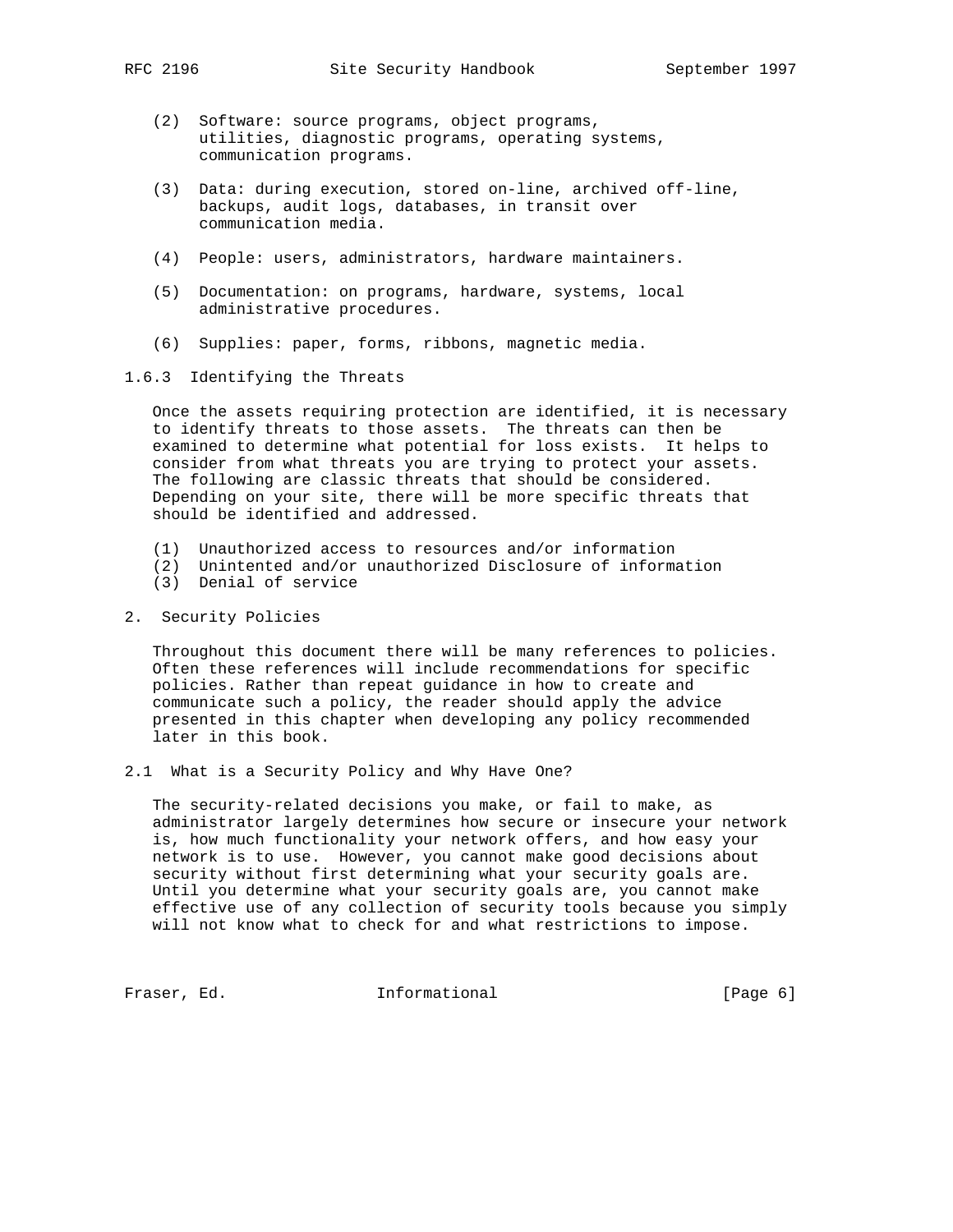For example, your goals will probably be very different from the goals of a product vendor. Vendors are trying to make configuration and operation of their products as simple as possible, which implies that the default configurations will often be as open (i.e., insecure) as possible. While this does make it easier to install new products, it also leaves access to those systems, and other systems through them, open to any user who wanders by.

Your goals will be largely determined by the following key tradeoffs:

- (1) services offered versus security provided Each service offered to users carries its own security risks. For some services the risk outweighs the benefit of the service and the administrator may choose to eliminate the service rather than try to secure it.
- (2) ease of use versus security The easiest system to use would allow access to any user and require no passwords; that is, there would be no security. Requiring passwords makes the system a little less convenient, but more secure. Requiring device-generated one-time passwords makes the system even more difficult to use, but much more secure.
- (3) cost of security versus risk of loss
	- There are many different costs to security: monetary (i.e., the cost of purchasing security hardware and software like firewalls and one-time password generators), performance (i.e., encryption and decryption take time), and ease of use (as mentioned above). There are also many levels of risk: loss of privacy (i.e., the reading of information by unauthorized individuals), loss of data (i.e., the corruption or erasure of information), and the loss of service (e.g., the filling of data storage space, usage of computational resources, and denial of network access). Each type of cost must be weighed against each type of loss.

 Your goals should be communicated to all users, operations staff, and managers through a set of security rules, called a "security policy." We are using this term, rather than the narrower "computer security policy" since the scope includes all types of information technology and the information stored and manipulated by the technology.

2.1.1 Definition of a Security Policy

 A security policy is a formal statement of the rules by which people who are given access to an organization's technology and information assets must abide.

Fraser, Ed. 1nformational 1996 [Page 7]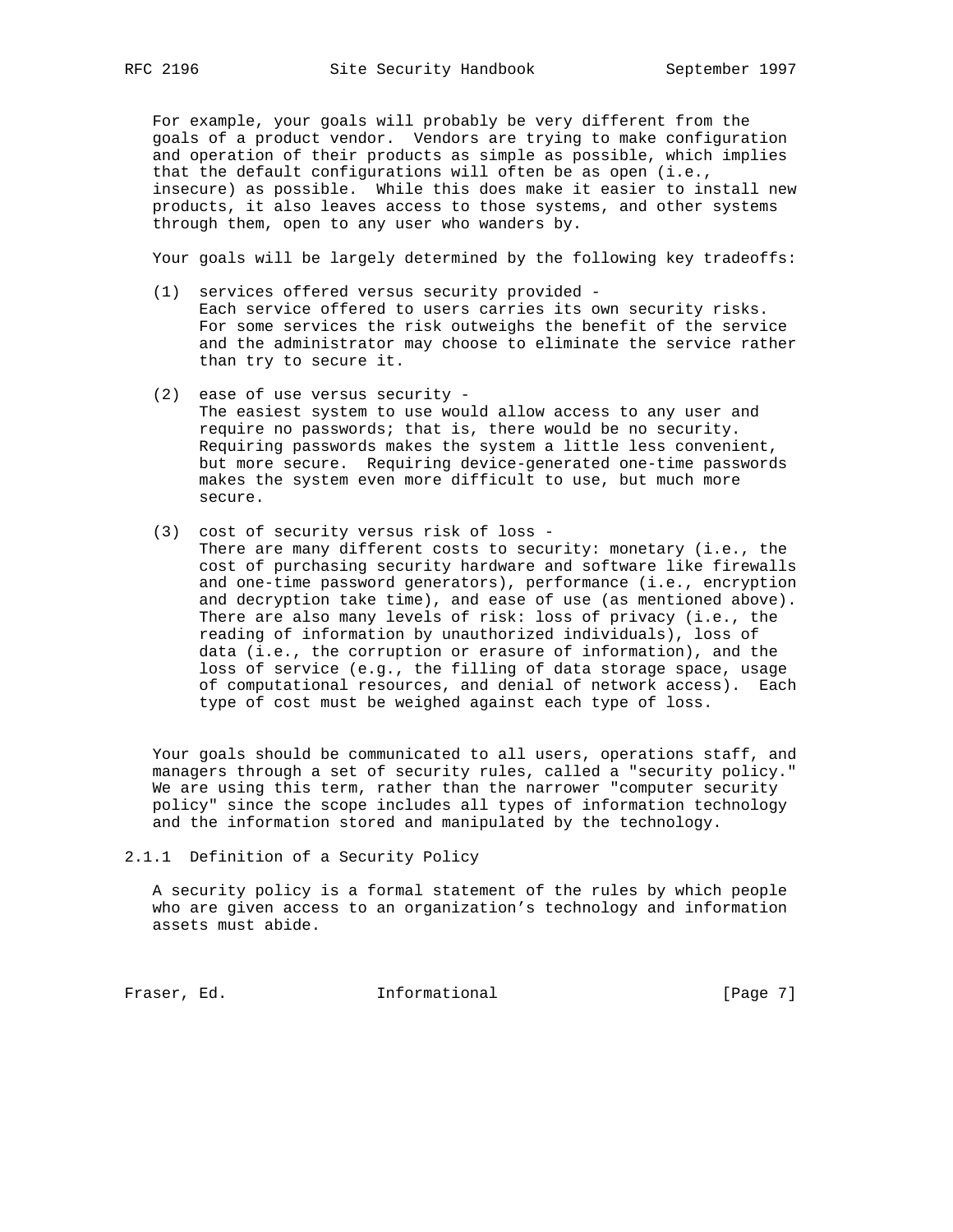# 2.1.2 Purposes of a Security Policy

 The main purpose of a security policy is to inform users, staff and managers of their obligatory requirements for protecting technology and information assets. The policy should specify the mechanisms through which these requirements can be met. Another purpose is to provide a baseline from which to acquire, configure and audit computer systems and networks for compliance with the policy. Therefore an attempt to use a set of security tools in the absence of at least an implied security policy is meaningless.

 An Appropriate Use Policy (AUP) may also be part of a security policy. It should spell out what users shall and shall not do on the various components of the system, including the type of traffic allowed on the networks. The AUP should be as explicit as possible to avoid ambiguity or misunderstanding. For example, an AUP might list any prohibited USENET newsgroups. (Note: Appropriate Use Policy is referred to as Acceptable Use Policy by some sites.)

2.1.3 Who Should be Involved When Forming Policy?

 In order for a security policy to be appropriate and effective, it needs to have the acceptance and support of all levels of employees within the organization. It is especially important that corporate management fully support the security policy process otherwise there is little chance that they will have the intended impact. The following is a list of individuals who should be involved in the creation and review of security policy documents:

- (1) site security administrator
- (2) information technology technical staff (e.g., staff from computing center)
- (3) administrators of large user groups within the organization (e.g., business divisions, computer science department within a university, etc.)
- (4) security incident response team
- (5) representatives of the user groups affected by the security policy
- (6) responsible management
- (7) legal counsel (if appropriate)

 The list above is representative of many organizations, but is not necessarily comprehensive. The idea is to bring in representation from key stakeholders, management who have budget and policy authority, technical staff who know what can and cannot be supported, and legal counsel who know the legal ramifications of various policy

Fraser, Ed. 1nformational 1999 (Page 8)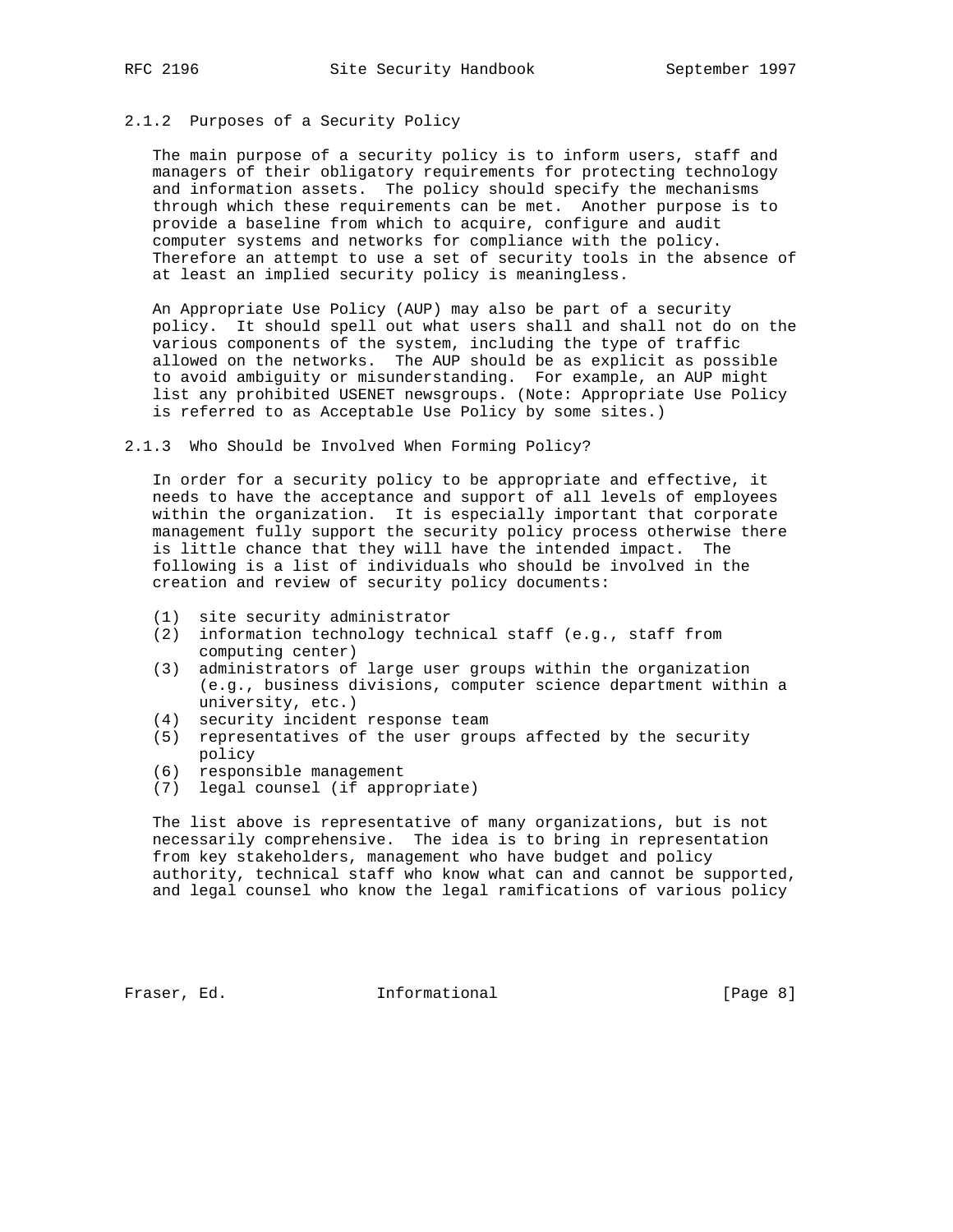choices. In some organizations, it may be appropriate to include EDP audit personnel. Involving this group is important if resulting policy statements are to reach the broadest possible acceptance. It is also relevant to mention that the role of legal counsel will also vary from country to country.

## 2.2 What Makes a Good Security Policy?

The characteristics of a good security policy are:

- (1) It must be implementable through system administration procedures, publishing of acceptable use guidelines, or other appropriate methods.
- (2) It must be enforcible with security tools, where appropriate, and with sanctions, where actual prevention is not technically feasible.
- (3) It must clearly define the areas of responsibility for the users, administrators, and management.

The components of a good security policy include:

- (1) Computer Technology Purchasing Guidelines which specify required, or preferred, security features. These should supplement existing purchasing policies and guidelines.
- (2) A Privacy Policy which defines reasonable expectations of privacy regarding such issues as monitoring of electronic mail, logging of keystrokes, and access to users' files.
- (3) An Access Policy which defines access rights and privileges to protect assets from loss or disclosure by specifying acceptable use guidelines for users, operations staff, and management. It should provide guidelines for external connections, data communications, connecting devices to a network, and adding new software to systems. It should also specify any required notification messages (e.g., connect messages should provide warnings about authorized usage and line monitoring, and not simply say "Welcome").
- (4) An Accountability Policy which defines the responsibilities of users, operations staff, and management. It should specify an audit capability, and provide incident handling guidelines (i.e., what to do and who to contact if a possible intrusion is detected).

Fraser, Ed. 1nformational Fraser, Ed.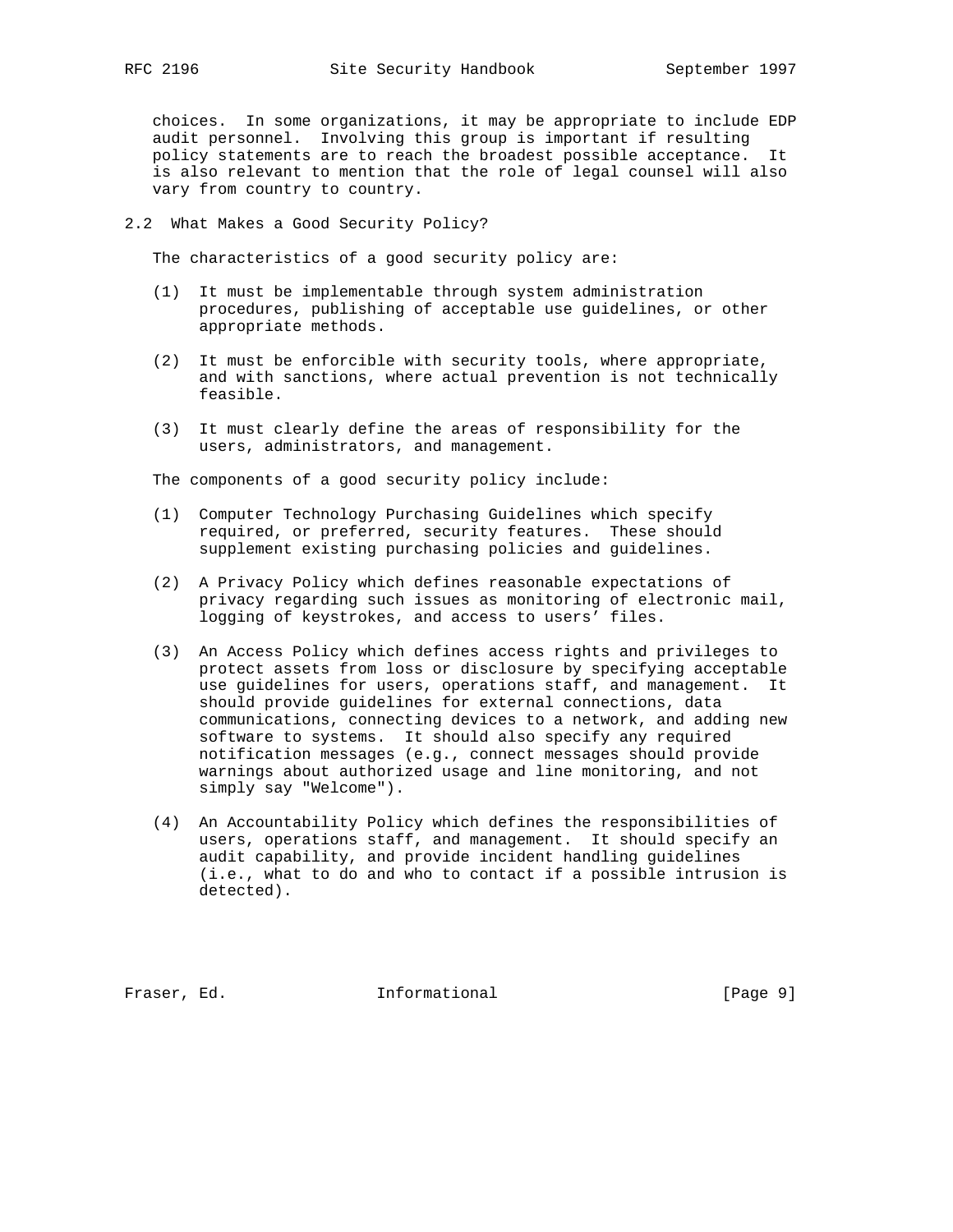- (5) An Authentication Policy which establishes trust through an effective password policy, and by setting guidelines for remote location authentication and the use of authentication devices (e.g., one-time passwords and the devices that generate them).
- (6) An Availability statement which sets users' expectations for the availability of resources. It should address redundancy and recovery issues, as well as specify operating hours and maintenance down-time periods. It should also include contact information for reporting system and network failures.
- (7) An Information Technology System & Network Maintenance Policy which describes how both internal and external maintenance people are allowed to handle and access technology. One important topic to be addressed here is whether remote maintenance is allowed and how such access is controlled. Another area for consideration here is outsourcing and how it is managed.
- (8) A Violations Reporting Policy that indicates which types of violations (e.g., privacy and security, internal and external) must be reported and to whom the reports are made. A non threatening atmosphere and the possibility of anonymous reporting will result in a greater probability that a violation will be reported if it is detected.
- (9) Supporting Information which provides users, staff, and management with contact information for each type of policy violation; guidelines on how to handle outside queries about a security incident, or information which may be considered confidential or proprietary; and cross-references to security procedures and related information, such as company policies and governmental laws and regulations.

 There may be regulatory requirements that affect some aspects of your security policy (e.g., line monitoring). The creators of the security policy should consider seeking legal assistance in the creation of the policy. At a minimum, the policy should be reviewed by legal counsel.

 Once your security policy has been established it should be clearly communicated to users, staff, and management. Having all personnel sign a statement indicating that they have read, understood, and agreed to abide by the policy is an important part of the process. Finally, your policy should be reviewed on a regular basis to see if it is successfully supporting your security needs.

Fraser, Ed. 10. Informational [Page 10]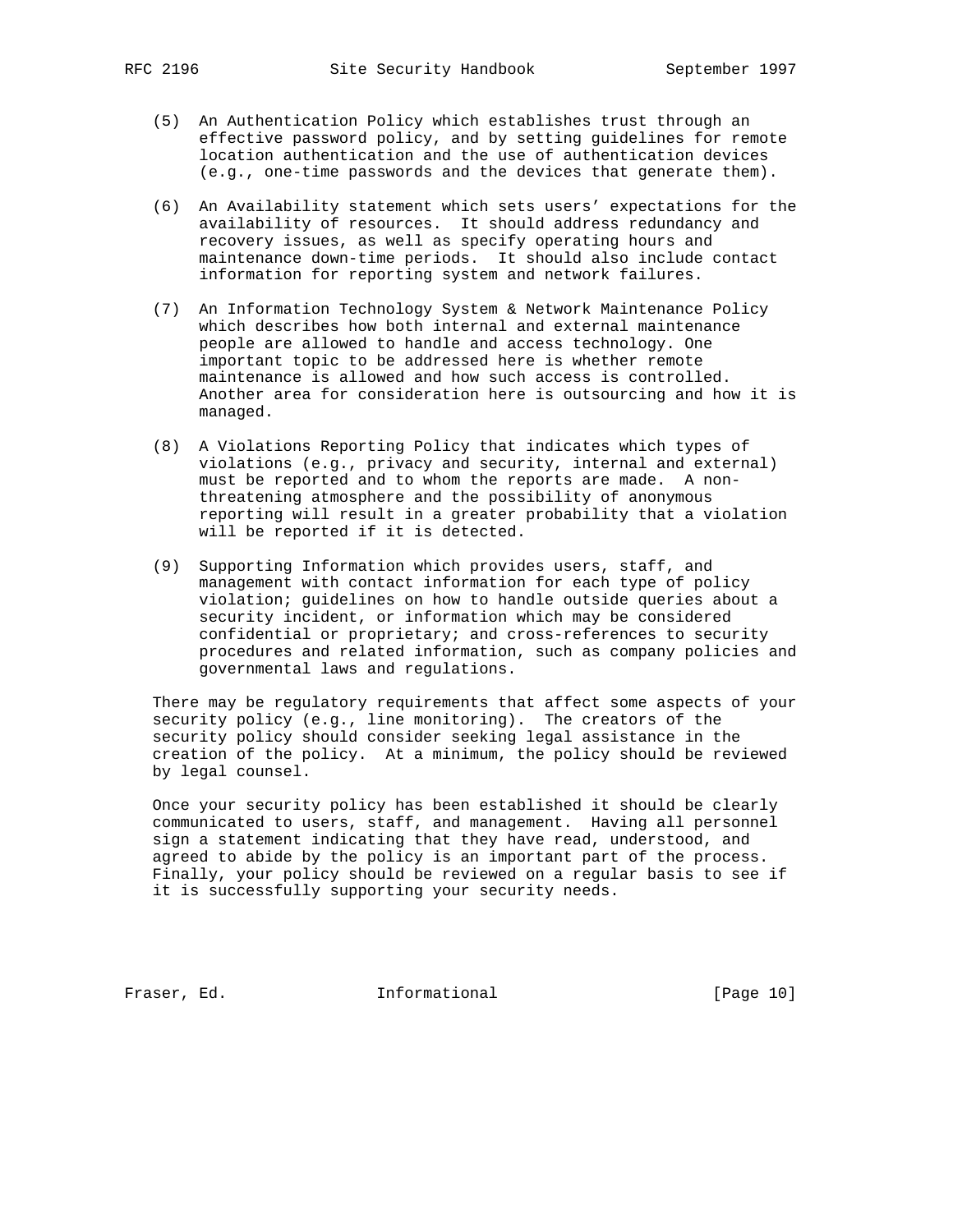# 2.3 Keeping the Policy Flexible

 In order for a security policy to be viable for the long term, it requires a lot of flexibility based upon an architectural security concept. A security policy should be (largely) independent from specific hardware and software situations (as specific systems tend to be replaced or moved overnight). The mechanisms for updating the policy should be clearly spelled out. This includes the process, the people involved, and the people who must sign-off on the changes.

 It is also important to recognize that there are exceptions to every rule. Whenever possible, the policy should spell out what exceptions to the general policy exist. For example, under what conditions is a system administrator allowed to go through a user's files. Also, there may be some cases when multiple users will have access to the same userid. For example, on systems with a "root" user, multiple system administrators may know the password and use the root account.

 Another consideration is called the "Garbage Truck Syndrome." This refers to what would happen to a site if a key person was suddenly unavailable for his/her job function (e.g., was suddenly ill or left the company unexpectedly). While the greatest security resides in the minimum dissemination of information, the risk of losing critical information increases when that information is not shared. It is important to determine what the proper balance is for your site.

- 3. Architecture
- 3.1 Objectives
- 3.1.1 Completely Defined Security Plans

 All sites should define a comprehensive security plan. This plan should be at a higher level than the specific policies discussed in chapter 2, and it should be crafted as a framework of broad guidelines into which specific policies will fit.

 It is important to have this framework in place so that individual policies can be consistent with the overall site security architecture. For example, having a strong policy with regard to Internet access and having weak restrictions on modem usage is inconsistent with an overall philosophy of strong security restrictions on external access.

 A security plan should define: the list of network services that will be provided; which areas of the organization will provide the services; who will have access to those services; how access will be provided; who will administer those services; etc.

Fraser, Ed. 11 (Page 11)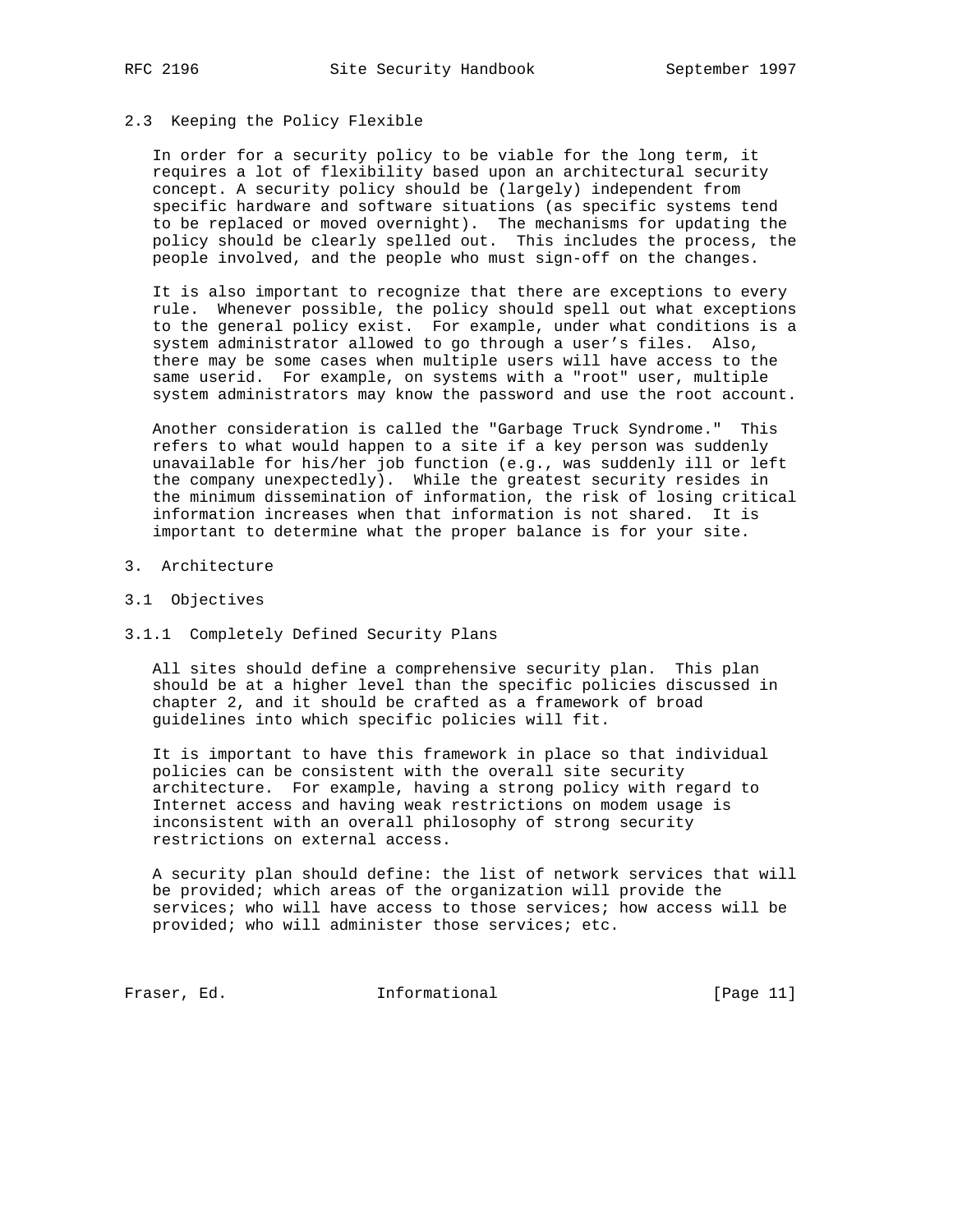The plan should also address how incident will be handled. Chapter 5 provides an in-depth discussion of this topic, but it is important for each site to define classes of incidents and corresponding responses. For example, sites with firewalls should set a threshold on the number of attempts made to foil the firewall before triggering a response? Escallation levels should be defined for both attacks and responses. Sites without firewalls will have to determine if a single attempt to connect to a host constitutes an incident? What about a systematic scan of systems?

 For sites connected to the Internet, the rampant media magnification of Internet related security incidents can overshadow a (potentially) more serious internal security problem. Likewise, companies who have never been connected to the Internet may have strong, well defined, internal policies but fail to adequately address an external connection policy.

3.1.2 Separation of Services

 There are many services which a site may wish to provide for its users, some of which may be external. There are a variety of security reasons to attempt to isolate services onto dedicated host computers. There are also performance reasons in most cases, but a detailed discussion is beyond to scope of this document.

 The services which a site may provide will, in most cases, have different levels of access needs and models of trust. Services which are essential to the security or smooth operation of a site would be better off being placed on a dedicated machine with very limited access (see Section 3.1.3 "deny all" model), rather than on a machine that provides a service (or services) which has traditionally been less secure, or requires greater accessability by users who may accidentally suborn security.

 It is also important to distinguish between hosts which operate within different models of trust (e.g., all the hosts inside of a firewall and any host on an exposed network).

 Some of the services which should be examined for potential separation are outlined in section 3.2.3. It is important to remember that security is only as strong as the weakest link in the chain. Several of the most publicized penetrations in recent years have been through the exploitation of vulnerabilities in electronic mail systems. The intruders were not trying to steal electronic mail, but they used the vulnerability in that service to gain access to other systems.

Fraser, Ed. 10. Informational [Page 12]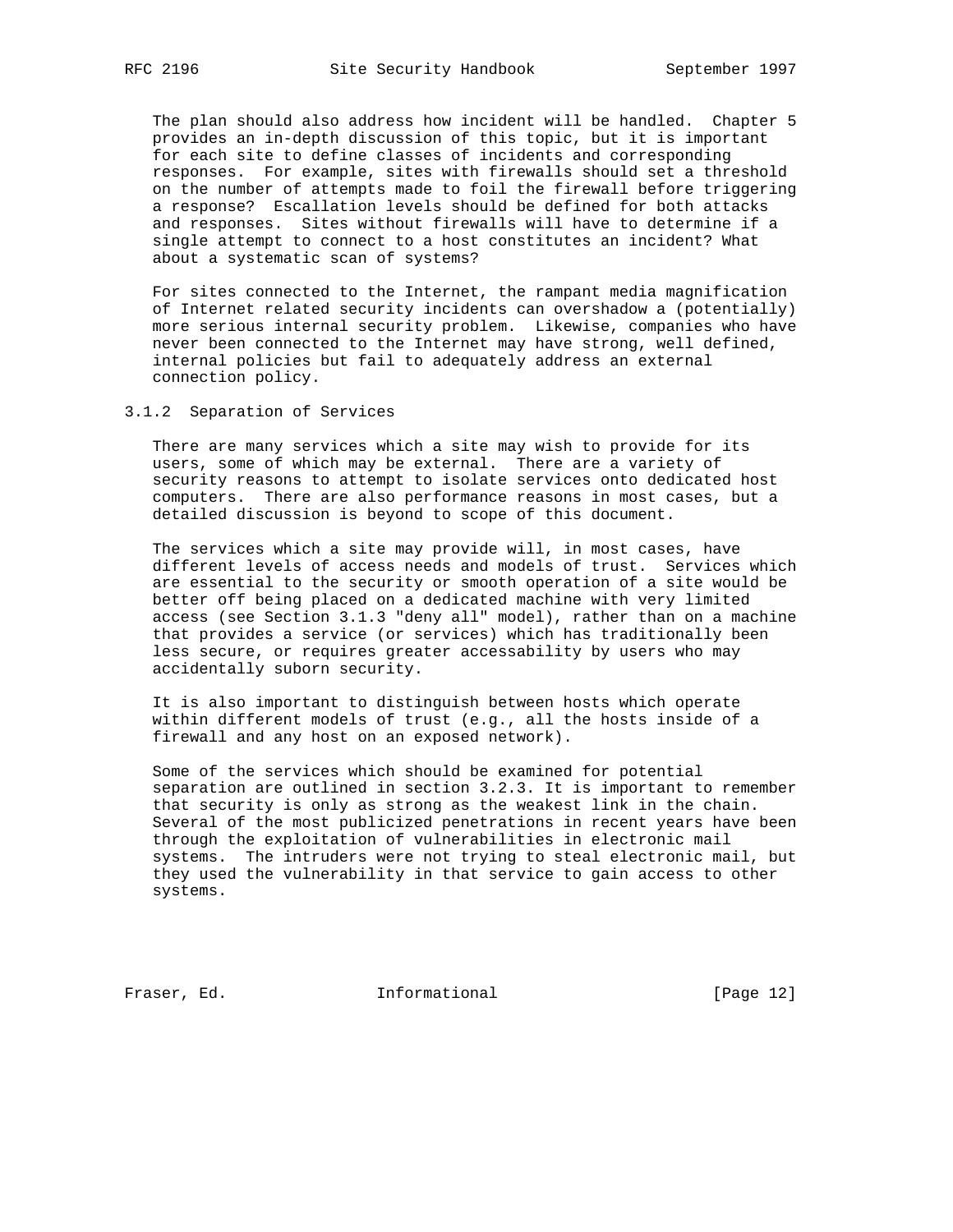If possible, each service should be running on a different machine whose only duty is to provide a specific service. This helps to isolate intruders and limit potential harm.

3.1.3 Deny all/ Allow all

 There are two diametrically opposed underlying philosophies which can be adopted when defining a security plan. Both alternatives are legitimate models to adopt, and the choice between them will depend on the site and its needs for security.

 The first option is to turn off all services and then selectively enable services on a case by case basis as they are needed. This can be done at the host or network level as appropriate. This model, which will here after be referred to as the "deny all" model, is generally more secure than the other model described in the next paragraph. More work is required to successfully implement a "deny all" configuration as well as a better understanding of services. Allowing only known services provides for a better analysis of a particular service/protocol and the design of a security mechanism suited to the security level of the site.

 The other model, which will here after be referred to as the "allow all" model, is much easier to implement, but is generally less secure than the "deny all" model. Simply turn on all services, usually the default at the host level, and allow all protocols to travel across network boundaries, usually the default at the router level. As security holes become apparent, they are restricted or patched at either the host or network level.

 Each of these models can be applied to different portions of the site, depending on functionality requirements, administrative control, site policy, etc. For example, the policy may be to use the "allow all" model when setting up workstations for general use, but adopt a "deny all" model when setting up information servers, like an email hub. Likewise, an "allow all" policy may be adopted for traffic between LAN's internal to the site, but a "deny all" policy can be adopted between the site and the Internet.

 Be careful when mixing philosophies as in the examples above. Many sites adopt the theory of a hard "crunchy" shell and a soft "squishy" middle. They are willing to pay the cost of security for their external traffic and require strong security measures, but are unwilling or unable to provide similar protections internally. This works fine as long as the outer defenses are never breached and the internal users can be trusted. Once the outer shell (firewall) is breached, subverting the internal network is trivial.

Fraser, Ed. 1999 and Informational Theory (Page 13)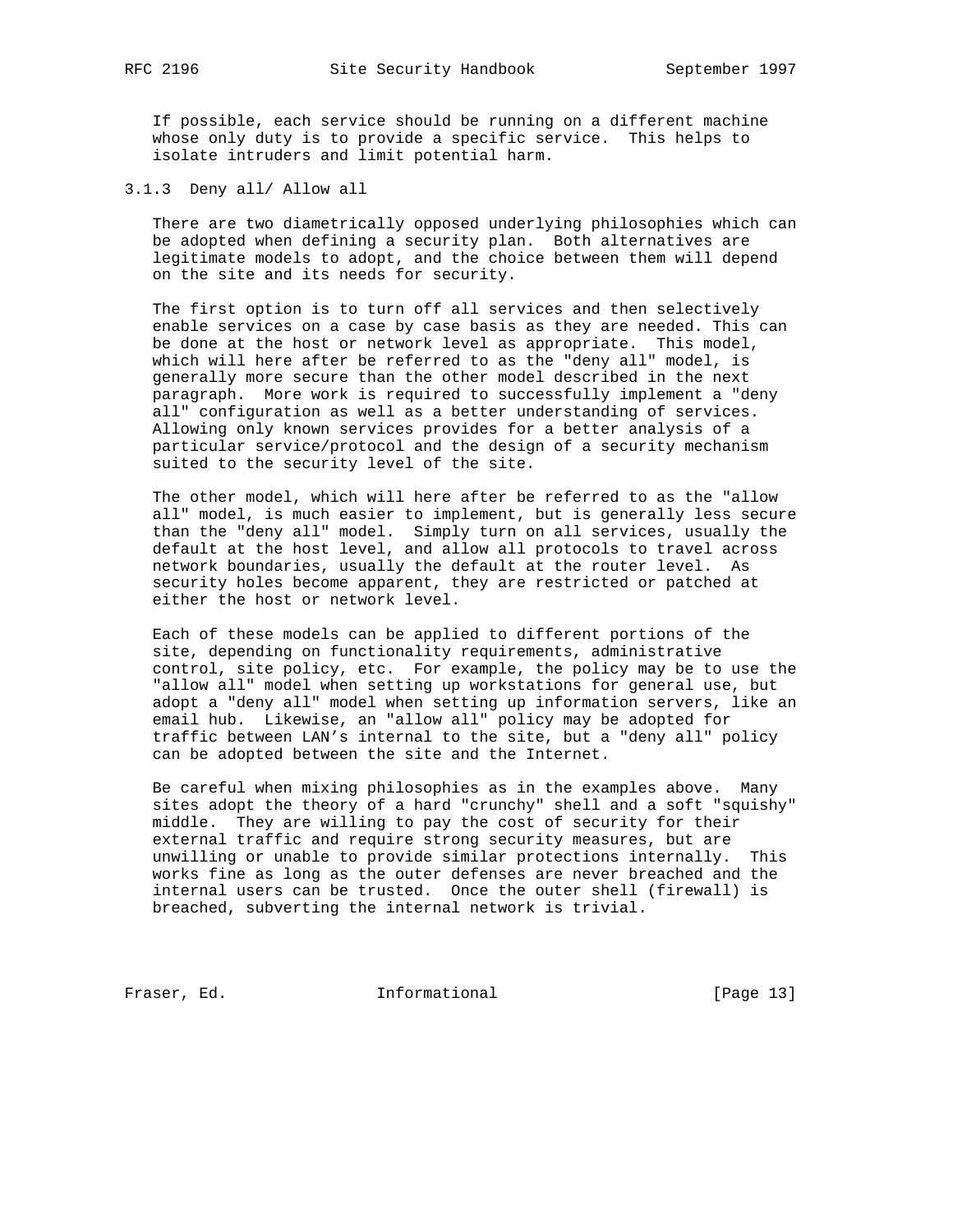# 3.1.4 Identify Real Needs for Services

 There is a large variety of services which may be provided, both internally and on the Internet at large. Managing security is, in many ways, managing access to services internal to the site and managing how internal users access information at remote sites.

 Services tend to rush like waves over the Internet. Over the years many sites have established anonymous FTP servers, gopher servers, wais servers, WWW servers, etc. as they became popular, but not particularly needed, at all sites. Evaluate all new services that are established with a skeptical attitude to determine if they are actually needed or just the current fad sweeping the Internet.

 Bear in mind that security complexity can grow exponentially with the number of services provided. Filtering routers need to be modified to support the new protocols. Some protocols are inherently difficult to filter safely (e.g., RPC and UDP services), thus providing more openings to the internal network. Services provided on the same machine can interact in catastrophic ways. For example, allowing anonymous FTP on the same machine as the WWW server may allow an intruder to place a file in the anonymous FTP area and cause the HTTP server to execute it.

### 3.2 Network and Service Configuration

3.2.1 Protecting the Infrastructure

 Many network administrators go to great lengths to protect the hosts on their networks. Few administrators make any effort to protect the networks themselves. There is some rationale to this. For example, it is far easier to protect a host than a network. Also, intruders are likely to be after data on the hosts; damaging the network would not serve their purposes. That said, there are still reasons to protect the networks. For example, an intruder might divert network traffic through an outside host in order to examine the data (i.e., to search for passwords). Also, infrastructure includes more than the networks and the routers which interconnect them. Infrastructure also includes network management (e.g., SNMP), services (e.g., DNS, NFS, NTP, WWW), and security (i.e., user authentication and access restrictions).

 The infrastructure also needs protection against human error. When an administrator misconfigures a host, that host may offer degraded service. This only affects users who require that host and, unless

Fraser, Ed. 10. Informational 1.1 [Page 14]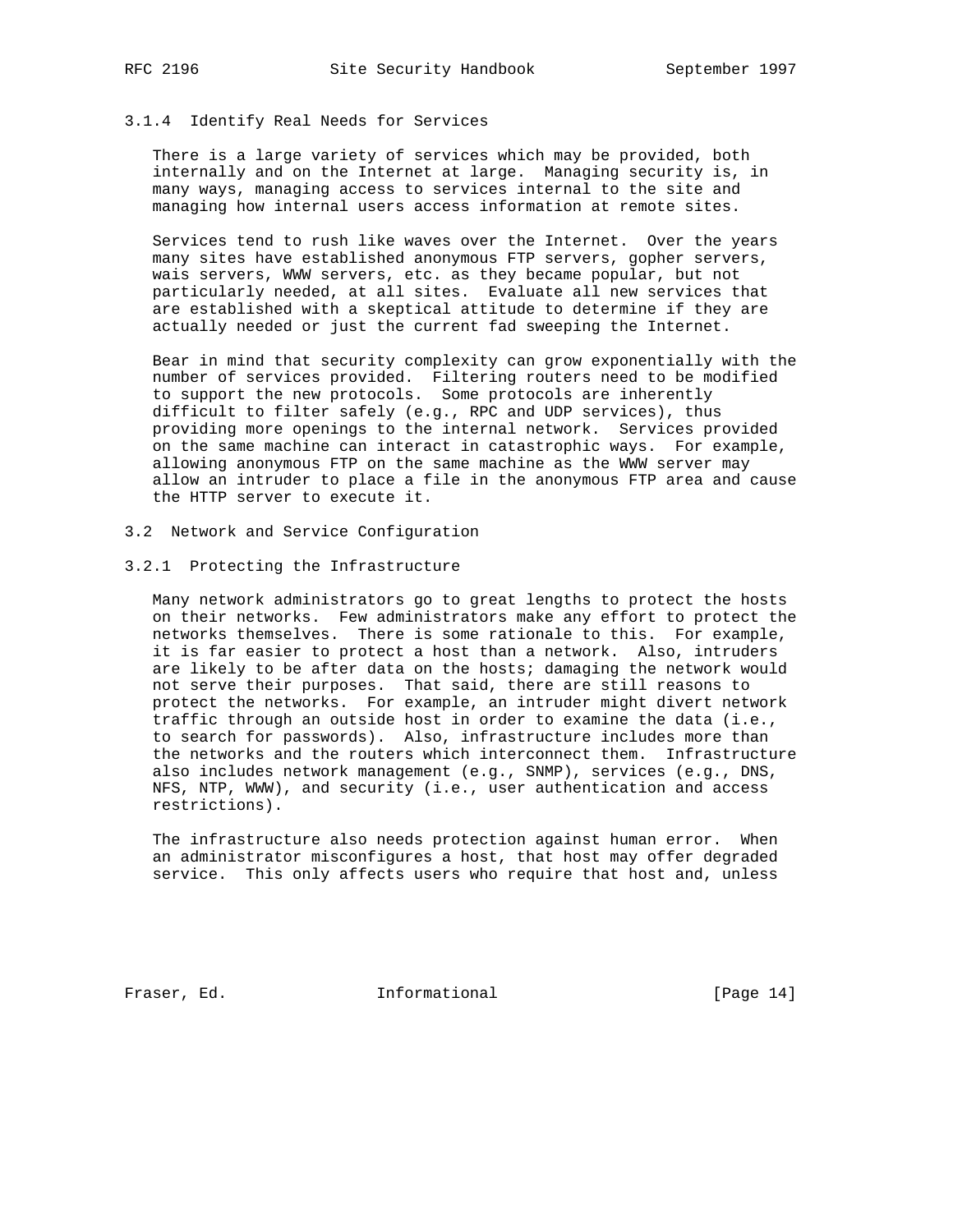that host is a primary server, the number of affected users will therefore be limited. However, if a router is misconfigured, all users who require the network will be affected. Obviously, this is a far larger number of users than those depending on any one host.

# 3.2.2 Protecting the Network

 There are several problems to which networks are vulnerable. The classic problem is a "denial of service" attack. In this case, the network is brought to a state in which it can no longer carry legitimate users' data. There are two common ways this can be done: by attacking the routers and by flooding the network with extraneous traffic. Please note that the term "router" in this section is used as an example of a larger class of active network interconnection components that also includes components like firewalls, proxy servers, etc.

 An attack on the router is designed to cause it to stop forwarding packets, or to forward them improperly. The former case may be due to a misconfiguration, the injection of a spurious routing update, or a "flood attack" (i.e., the router is bombarded with unroutable packets, causing its performance to degrade). A flood attack on a network is similar to a flood attack on a router, except that the flood packets are usually broadcast. An ideal flood attack would be the injection of a single packet which exploits some known flaw in the network nodes and causes them to retransmit the packet, or generate error packets, each of which is picked up and repeated by another host. A well chosen attack packet can even generate an exponential explosion of transmissions.

 Another classic problem is "spoofing." In this case, spurious routing updates are sent to one or more routers causing them to misroute packets. This differs from a denial of service attack only in the purpose behind the spurious route. In denial of service, the object is to make the router unusable; a state which will be quickly detected by network users. In spoofing, the spurious route will cause packets to be routed to a host from which an intruder may monitor the data in the packets. These packets are then re-routed to their correct destinations. However, the intruder may or may not have altered the contents of the packets.

 The solution to most of these problems is to protect the routing update packets sent by the routing protocols in use (e.g., RIP-2, OSPF). There are three levels of protection: clear-text password, cryptographic checksum, and encryption. Passwords offer only minimal protection against intruders who do not have direct access to the physical networks. Passwords also offer some protection against misconfigured routers (i.e, routers which, out of the box, attempt to

Fraser, Ed. 10. Informational [Page 15]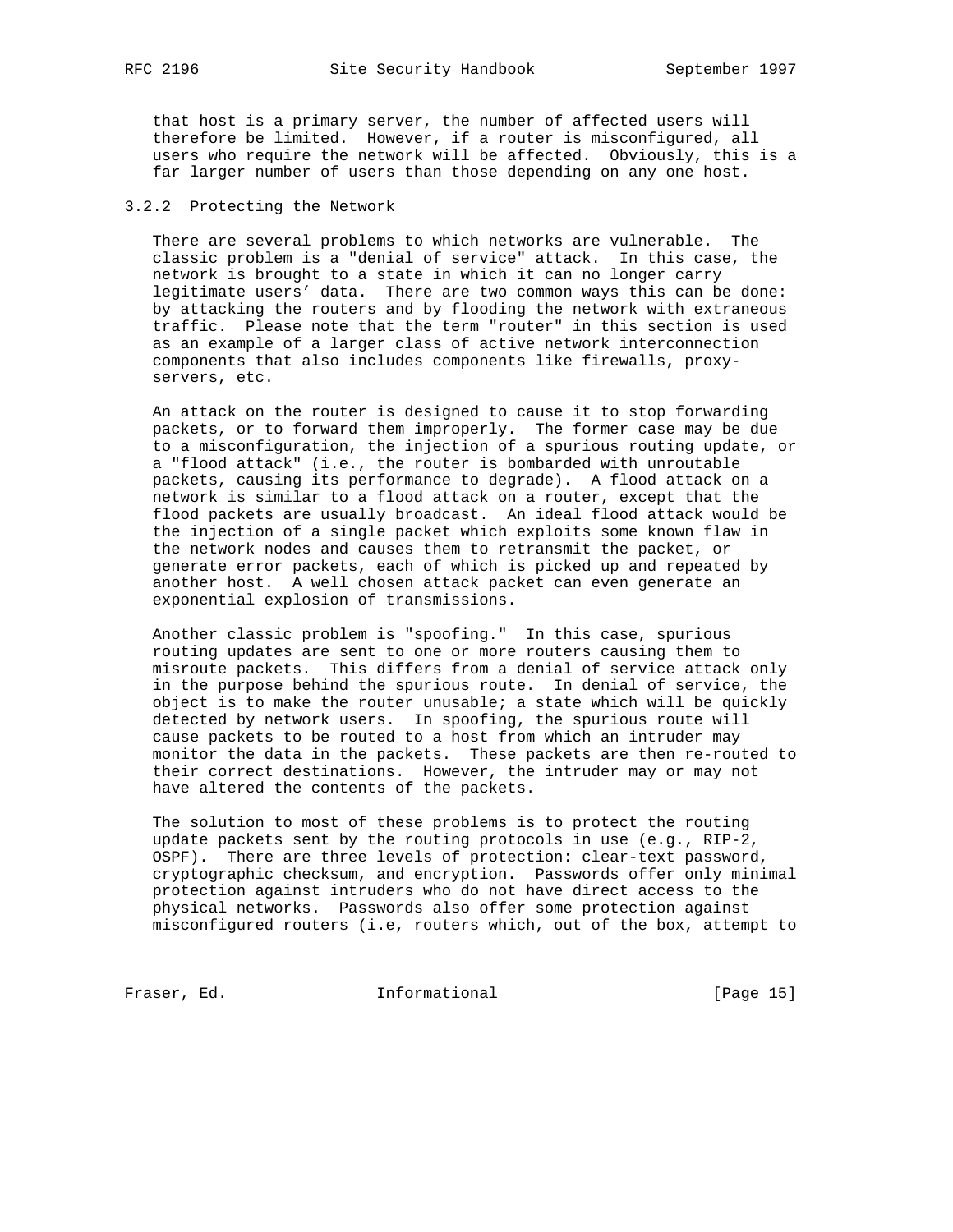route packets). The advantage of passwords is that they have a very low overhead, in both bandwidth and CPU consumption. Checksums protect against the injection of spurious packets, even if the intruder has direct access to the physical network. Combined with a sequence number, or other unique identifier, a checksum can also protect again "replay" attacks, wherein an old (but valid at the time) routing update is retransmitted by either an intruder or a misbehaving router. The most security is provided by complete encryption of sequenced, or uniquely identified, routing updates. This prevents an intruder from determining the topology of the network. The disadvantage to encryption is the overhead involved in processing the updates.

 RIP-2 (RFC 1723) and OSPF (RFC 1583) both support clear-text passwords in their base design specifications. In addition, there are extensions to each base protocol to support MD5 encryption.

 Unfortunately, there is no adequate protection against a flooding attack, or a misbehaving host or router which is flooding the network. Fortunately, this type of attack is obvious when it occurs and can usually be terminated relatively simply.

#### 3.2.3 Protecting the Services

 There are many types of services and each has its own security requirements. These requirements will vary based on the intended use of the service. For example, a service which should only be usable within a site (e.g., NFS) may require different protection mechanisms than a service provided for external use. It may be sufficient to protect the internal server from external access. However, a WWW server, which provides a home page intended for viewing by users anywhere on the Internet, requires built-in protection. That is, the service/protocol/server must provide whatever security may be required to prevent unauthorized access and modification of the Web database.

 Internal services (i.e., services meant to be used only by users within a site) and external services (i.e., services deliberately made available to users outside a site) will, in general, have protection requirements which differ as previously described. It is therefore wise to isolate the internal services to one set of server host computers and the external services to another set of server host computers. That is, internal and external servers should not be co-located on the same host computer. In fact, many sites go so far

Fraser, Ed. 10. Informational 1.1 [Page 16]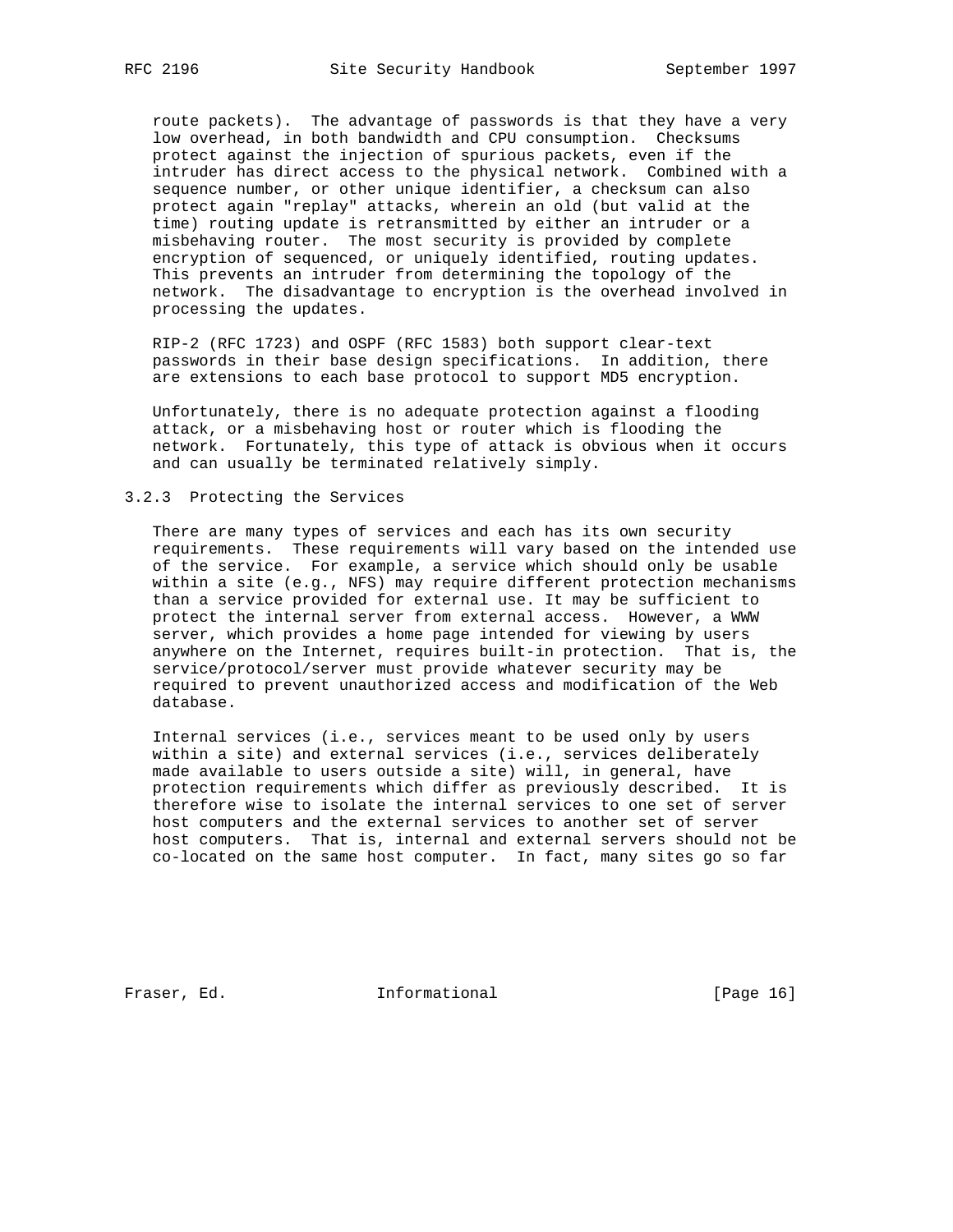as to have one set of subnets (or even different networks) which are accessible from the outside and another set which may be accessed only within the site. Of course, there is usually a firewall which connects these partitions. Great care must be taken to ensure that such a firewall is operating properly.

 There is increasing interest in using intranets to connect different parts of a organization (e.g., divisions of a company). While this document generally differentiates between external and internal (public and private), sites using intranets should be aware that they will need to consider three separations and take appropriate actions when designing and offering services. A service offered to an intranet would be neither public, nor as completely private as a service to a single organizational subunit. Therefore, the service would need its own supporting system, separated from both external and internal services and networks.

 One form of external service deserves some special consideration, and that is anonymous, or guest, access. This may be either anonymous FTP or guest (unauthenticated) login. It is extremely important to ensure that anonymous FTP servers and guest login userids are carefully isolated from any hosts and file systems from which outside users should be kept. Another area to which special attention must be paid concerns anonymous, writable access. A site may be legally responsible for the content of publicly available information, so careful monitoring of the information deposited by anonymous users is advised.

 Now we shall consider some of the most popular services: name service, password/key service, authentication/proxy service, electronic mail, WWW, file transfer, and NFS. Since these are the most frequently used services, they are the most obvious points of attack. Also, a successful attack on one of these services can produce disaster all out of proportion to the innocence of the basic service.

## 3.2.3.1 Name Servers (DNS and NIS(+))

 The Internet uses the Domain Name System (DNS) to perform address resolution for host and network names. The Network Information Service (NIS) and NIS+ are not used on the global Internet, but are subject to the same risks as a DNS server. Name-to-address resolution is critical to the secure operation of any network. An attacker who can successfully control or impersonate a DNS server can re-route traffic to subvert security protections. For example, routine traffic can be diverted to a compromised system to be monitored; or, users can be tricked into providing authentication secrets. An organization should create well known, protected sites

Fraser, Ed. 10. Informational 1.1 [Page 17]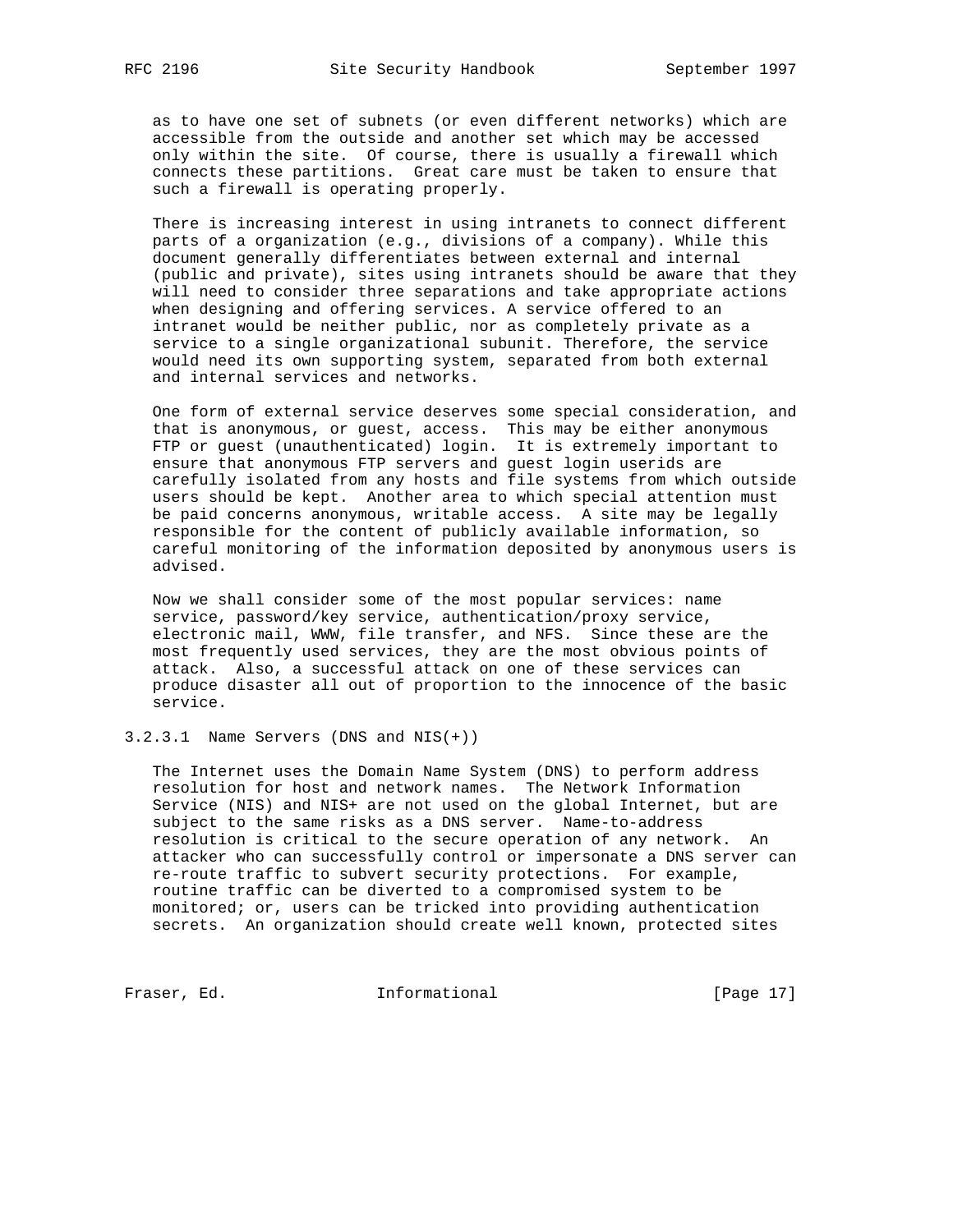to act as secondary name servers and protect their DNS masters from denial of service attacks using filtering routers.

 Traditionally, DNS has had no security capabilities. In particular, the information returned from a query could not be checked for modification or verified that it had come from the name server in question. Work has been done to incorporate digital signatures into the protocol which, when deployed, will allow the integrity of the information to be cryptographically verified (see RFC 2065).

3.2.3.2 Password/Key Servers (NIS(+) and KDC)

 Password and key servers generally protect their vital information (i.e., the passwords and keys) with encryption algorithms. However, even a one-way encrypted password can be determined by a dictionary attack (wherein common words are encrypted to see if they match the stored encryption). It is therefore necessary to ensure that these servers are not accessable by hosts which do not plan to use them for the service, and even those hosts should only be able to access the service (i.e., general services, such as Telnet and FTP, should not be allowed by anyone other than administrators).

3.2.3.3 Authentication/Proxy Servers (SOCKS, FWTK)

 A proxy server provides a number of security enhancements. It allows sites to concentrate services through a specific host to allow monitoring, hiding of internal structure, etc. This funnelling of services creates an attractive target for a potential intruder. The type of protection required for a proxy server depends greatly on the proxy protocol in use and the services being proxied. The general rule of limiting access only to those hosts which need the services, and limiting access by those hosts to only those services, is a good starting point.

3.2.3.4 Electronic Mail

 Electronic mail (email) systems have long been a source for intruder break-ins because email protocols are among the oldest and most widely deployed services. Also, by it's very nature, an email server requires access to the outside world; most email servers accept input from any source. An email server generally consists of two parts: a receiving/sending agent and a processing agent. Since email is delivered to all users, and is usually private, the processing agent typically requires system (root) privileges to deliver the mail. Most email implementations perform both portions of the service, which means the receiving agent also has system privileges. This opens several security holes which this document will not describe. There are some implementations available which allow a separation of

Fraser, Ed. 10. Informational [Page 18]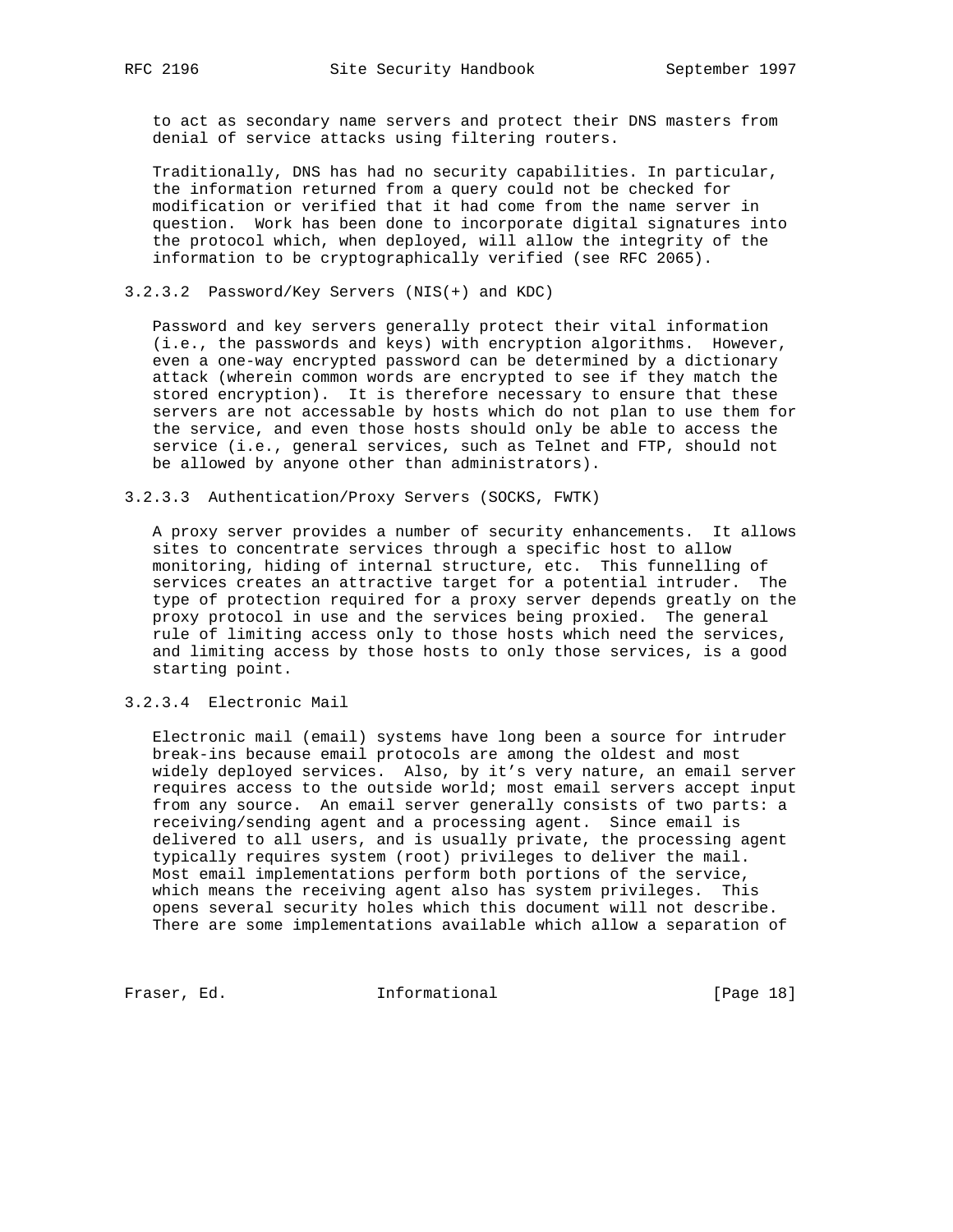the two agents. Such implementations are generally considered more secure, but still require careful installation to avoid creating a security problem.

3.2.3.5 World Wide Web (WWW)

 The Web is growing in popularity exponentially because of its ease of use and the powerful ability to concentrate information services. Most WWW servers accept some type of direction and action from the persons accessing their services. The most common example is taking a request from a remote user and passing the provided information to a program running on the server to process the request. Some of these programs are not written with security in mind and can create security holes. If a Web server is available to the Internet community, it is especially important that confidential information not be co-located on the same host as that server. In fact, it is recommended that the server have a dedicated host which is not "trusted" by other internal hosts.

 Many sites may want to co-locate FTP service with their WWW service. But this should only occur for anon-ftp servers that only provide information (ftp-get). Anon-ftp puts, in combination with WWW, might be dangerous (e.g., they could result in modifications to the information your site is publishing to the web) and in themselves make the security considerations for each service different.

#### 3.2.3.6 File Transfer (FTP, TFTP)

 FTP and TFTP both allow users to receive and send electronic files in a point-to-point manner. However, FTP requires authentication while TFTP requires none. For this reason, TFTP should be avoided as much as possible.

 Improperly configured FTP servers can allow intruders to copy, replace and delete files at will, anywhere on a host, so it is very important to configure this service correctly. Access to encrypted passwords and proprietary data, and the introduction of Trojan horses are just a few of the potential security holes that can occur when the service is configured incorrectly. FTP servers should reside on their own host. Some sites choose to co-locate FTP with a Web server, since the two protocols share common security considerations However, the the practice isn't recommended, especially when the FTP service allows the deposit of files (see section on WWW above). As mentioned in the opening paragraphs of section 3.2.3, services offered internally to your site should not be co-located with services offered externally. Each should have its own host.

Fraser, Ed. 19 methods informational Fraser, Ed.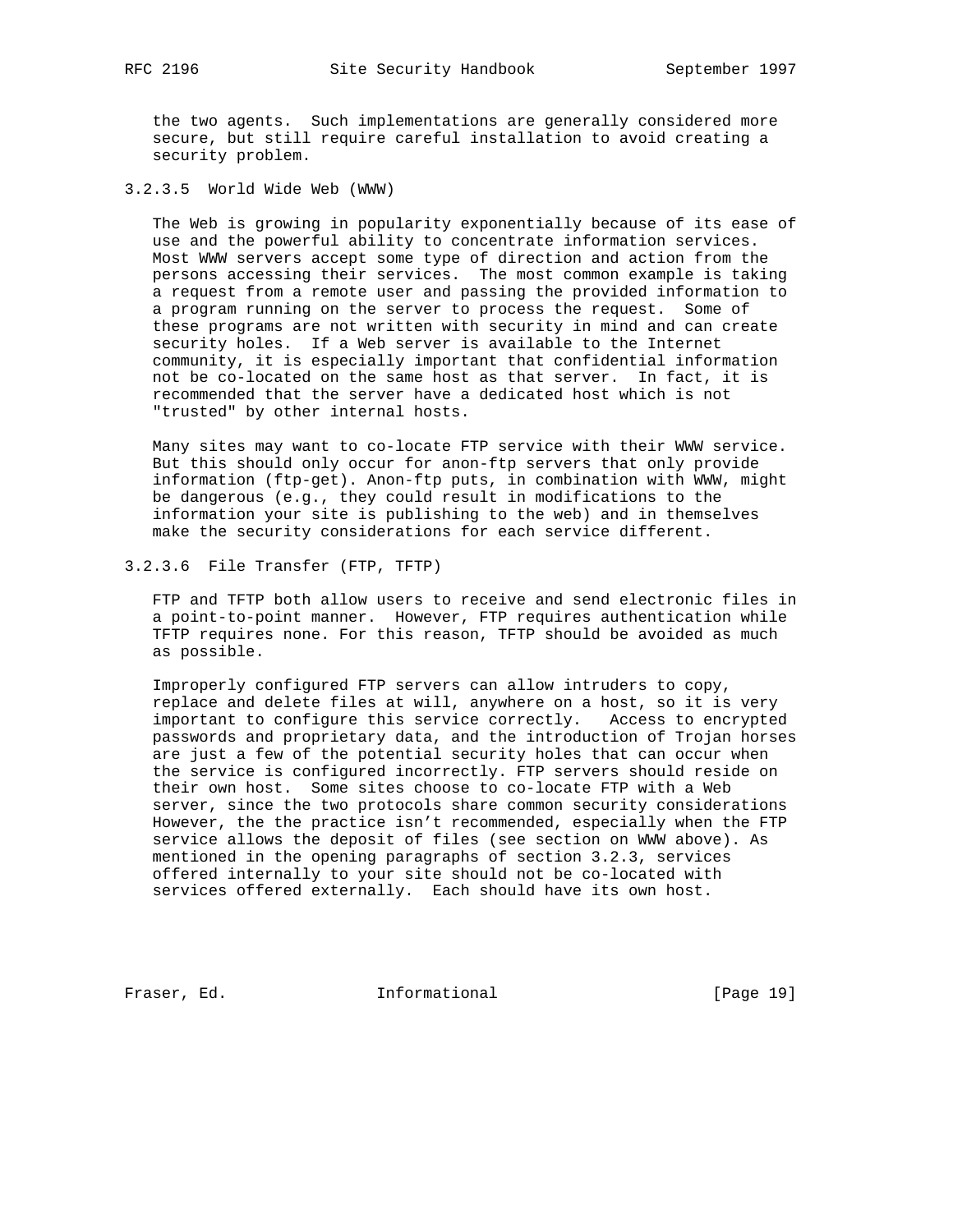TFTP does not support the same range of functions as FTP, and has no security whatsoever. This service should only be considered for internal use, and then it should be configured in a restricted way so that the server only has access to a set of predetermined files (instead of every world-readable file on the system). Probably the most common usage of TFTP is for downloading router configuration files to a router. TFTP should reside on its own host, and should not be installed on hosts supporting external FTP or Web access.

### 3.2.3.7 NFS

 The Network File Service allows hosts to share common disks. NFS is frequently used by diskless hosts who depend on a disk server for all of their storage needs. Unfortunately, NFS has no built-in security. It is therefore necessary that the NFS server be accessable only by those hosts which are using it for service. This is achieved by specifying which hosts the file system is being exported to and in what manner (e.g., read-only, read-write, etc.). Filesystems should not be exported to any hosts outside the local network since this will require that the NFS service be accessible externally. Ideally, external access to NFS service should be stopped by a firewall.

#### 3.2.4 Protecting the Protection

 It is amazing how often a site will overlook the most obvious weakness in its security by leaving the security server itself open to attack. Based on considerations previously discussed, it should be clear that: the security server should not be accessible from off-site; should offer minimum access, except for the authentication function, to users on-site; and should not be co-located with any other servers. Further, all access to the node, including access to the service itself, should be logged to provide a "paper trail" in the event of a security breach.

# 3.3 Firewalls

 One of the most widely deployed and publicized security measures in use on the Internet is a "firewall." Firewalls have been given the reputation of a general panacea for many, if not all, of the Internet security issues. They are not. Firewalls are just another tool in the quest for system security. They provide a certain level of protection and are, in general, a way of implementing security policy at the network level. The level of security that a firewall provides can vary as much as the level of security on a particular machine. There are the traditional trade-offs between security, ease of use, cost, complexity, etc.

Fraser, Ed. 1nformational [Page 20]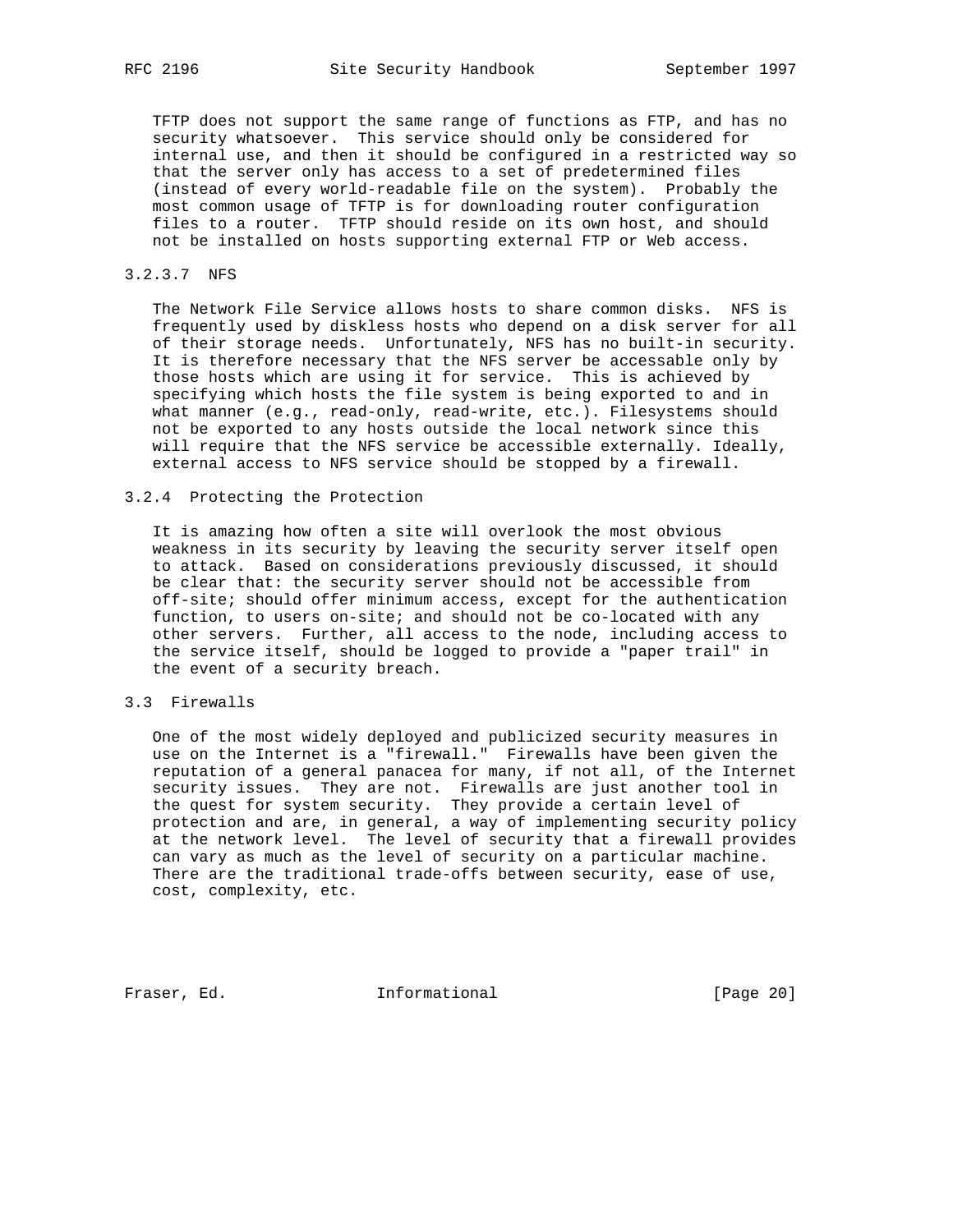A firewall is any one of several mechanisms used to control and watch access to and from a network for the purpose of protecting it. A firewall acts as a gateway through which all traffic to and from the protected network and/or systems passes. Firewalls help to place limitations on the amount and type of communication that takes place between the protected network and the another network (e.g., the Internet, or another piece of the site's network).

 A firewall is generally a way to build a wall between one part of a network, a company's internal network, for example, and another part, the global Internet, for example. The unique feature about this wall is that there needs to be ways for some traffic with particular characteristics to pass through carefully monitored doors ("gateways"). The difficult part is establishing the criteria by which the packets are allowed or denied access through the doors. Books written on firewalls use different terminology to describe the various forms of firewalls. This can be confusing to system administrators who are not familiar with firewalls. The thing to note here is that there is no fixed terminology for the description of firewalls.

 Firewalls are not always, or even typically, a single machine. Rather, firewalls are often a combination of routers, network segments, and host computers. Therefore, for the purposes of this discussion, the term "firewall" can consist of more than one physical device. Firewalls are typically built using two different components, filtering routers and proxy servers.

 Filtering routers are the easiest component to conceptualize in a firewall. A router moves data back and forth between two (or more) different networks. A "normal" router takes a packet from network A and "routes" it to its destination on network B. A filtering router does the same thing but decides not only how to route the packet, but whether it should route the packet. This is done by installing a series of filters by which the router decides what to do with any given packet of data.

 A discussion concerning capabilities of a particular brand of router, running a particular software version is outside the scope of this document. However, when evaluating a router to be used for filtering packets, the following criteria can be important when implementing a filtering policy: source and destination IP address, source and destination TCP port numbers, state of the TCP "ack" bit, UDP source and destination port numbers, and direction of packet flow (i.e.. A- >B or B->A). Other information necessary to construct a secure filtering scheme are whether the router reorders filter instructions (designed to optimize filters, this can sometimes change the meaning and cause unintended access), and whether it is possible to apply

Fraser, Ed. 1nformational [Page 21]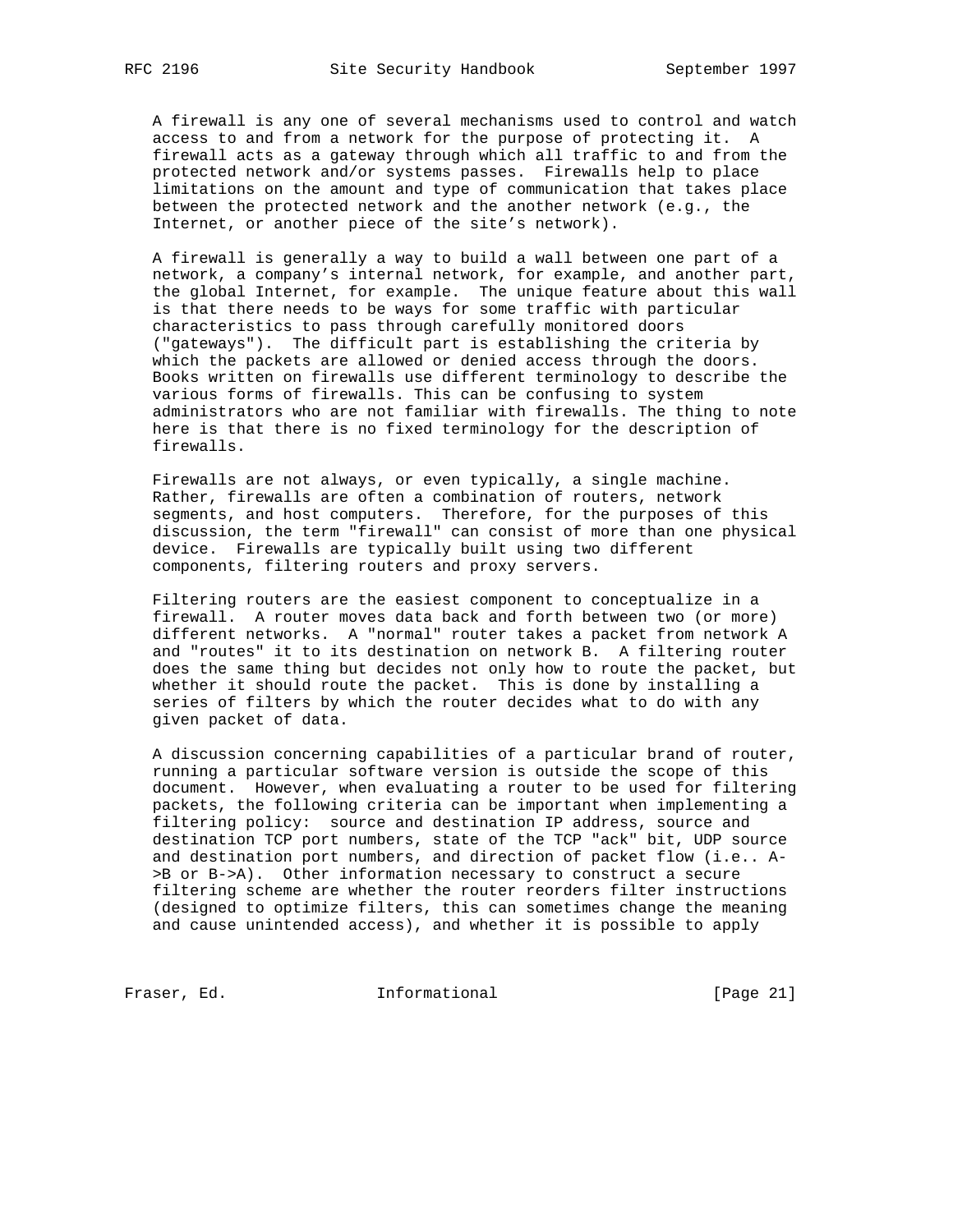filters for inbound and outbound packets on each interface (if the router filters only outbound packets then the router is "outside" of its filters and may be more vulnerable to attack). In addition to the router being vulnerable, this distinction between applying filters on inbound or outbound packets is especially relevant for routers with more than 2 interfaces. Other important issues are the ability to create filters based on IP header options and the fragment state of a packet. Building a good filter can be very difficult and requires a good understanding of the type of services (protocols) that will be filtered.

 For better security, the filters usually restrict access between the two connected nets to just one host, the bastion host. It is only possible to access the other network via this bastion host. As only this host, rather than a few hundred hosts, can get attacked, it is easier to maintain a certain level of security because only this host has to be protected very carefully. To make resources available to legitimate users across this firewall, services have to be forwarded by the bastion host. Some servers have forwarding built in (like DNS-servers or SMTP-servers), for other services (e.g., Telnet, FTP, etc.), proxy servers can be used to allow access to the resources across the firewall in a secure way.

 A proxy server is way to concentrate application services through a single machine. There is typically a single machine (the bastion host) that acts as a proxy server for a variety of protocols (Telnet, SMTP, FTP, HTTP, etc.) but there can be individual host computers for each service. Instead of connecting directly to an external server, the client connects to the proxy server which in turn initiates a connection to the requested external server. Depending on the type of proxy server used, it is possible to configure internal clients to perform this redirection automatically, without knowledge to the user, others might require that the user connect directly to the proxy server and then initiate the connection through a specified format.

 There are significant security benefits which can be derived from using proxy servers. It is possible to add access control lists to protocols, requiring users or systems to provide some level of authentication before access is granted. Smarter proxy servers, sometimes called Application Layer Gateways (ALGs), can be written which understand specific protocols and can be configured to block only subsections of the protocol. For example, an ALG for FTP can tell the difference between the "put" command and the "get" command; an organization may wish to allow users to "get" files from the Internet, but not be able to "put" internal files on a remote server. By contrast, a filtering router could either block all FTP access, or none, but not a subset.

Fraser, Ed. 1nformational [Page 22]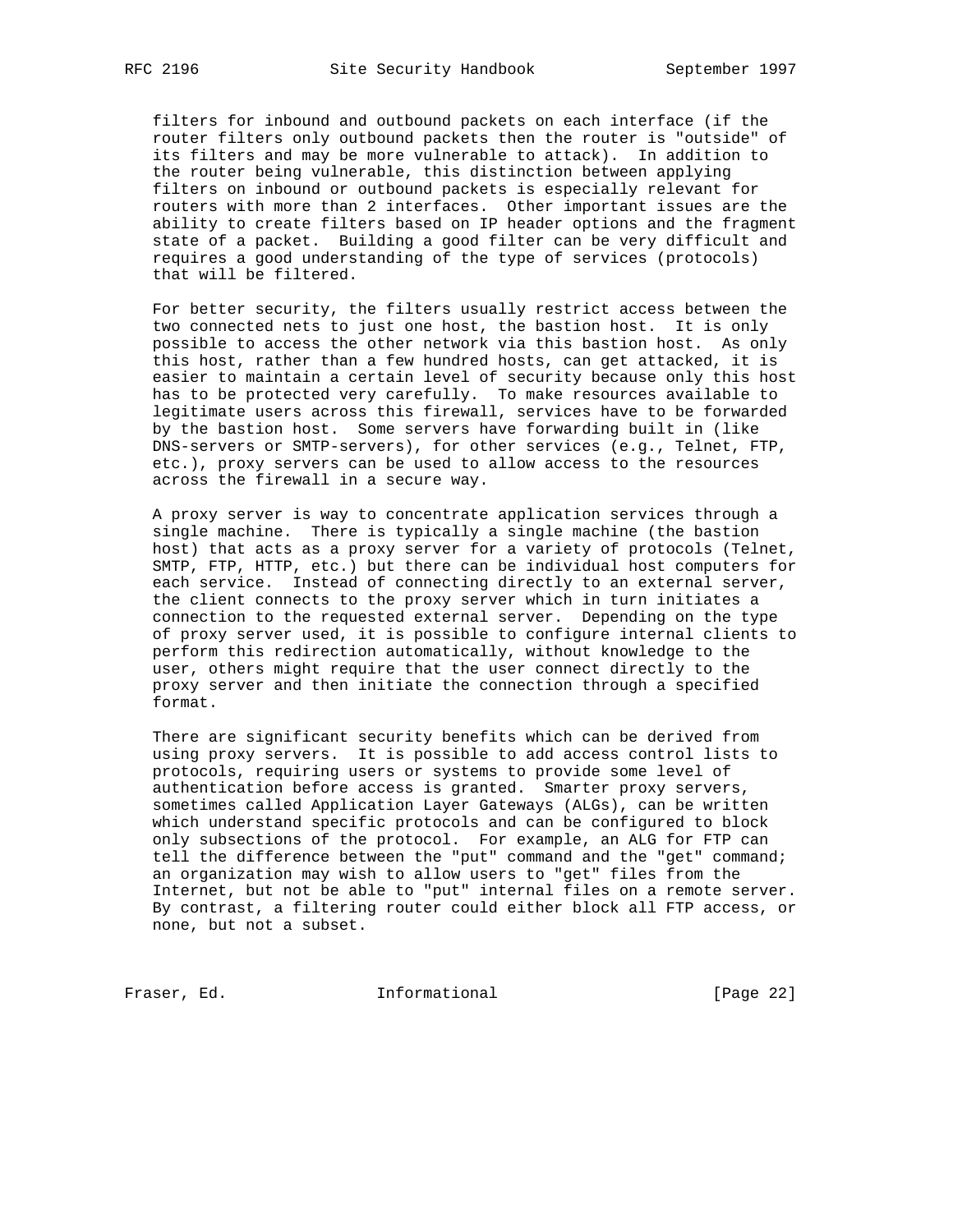Proxy servers can also be configured to encrypt data streams based on a variety of parameters. An organization might use this feature to allow encrypted connections between two locations whose sole access points are on the Internet.

 Firewalls are typically thought of as a way to keep intruders out, but they are also often used as a way to let legitimate users into a site. There are many examples where a valid user might need to regularly access the "home" site while on travel to trade shows and conferences, etc. Access to the Internet is often available but may be through an untrusted machine or network. A correctly configured proxy server can allow the correct users into the site while still denying access to other users.

 The current best effort in firewall techniques is found using a combination of a pair of screening routers with one or more proxy servers on a network between the two routers. This setup allows the external router to block off any attempts to use the underlying IP layer to break security (IP spoofing, source routing, packet fragments), while allowing the proxy server to handle potential security holes in the higher layer protocols. The internal router's purpose is to block all traffic except to the proxy server. If this setup is rigidly implemented, a high level of security can be achieved.

 Most firewalls provide logging which can be tuned to make security administration of the network more convenient. Logging may be centralized and the system may be configured to send out alerts for abnormal conditions. It is important to regularly monitor these logs for any signs of intrusions or break-in attempts. Since some intruders will attempt to cover their tracks by editing logs, it is desirable to protect these logs. A variety of methods is available, including: write once, read many (WORM) drives; papers logs; and centralized logging via the "syslog" utility. Another technique is to use a "fake" serial printer, but have the serial port connected to an isolated machine or PC which keeps the logs.

 Firewalls are available in a wide range of quality and strengths. Commercial packages start at approximately \$10,000US and go up to over \$250,000US. "Home grown" firewalls can be built for smaller amounts of capital. It should be remembered that the correct setup of a firewall (commercial or homegrown) requires a significant amount of skill and knowledge of TCP/IP. Both types require regular maintenance, installation of software patches and updates, and regular monitoring. When budgeting for a firewall, these additional costs should be considered in addition to the cost of the physical elements of the firewall.

Fraser, Ed. 1nformational [Page 23]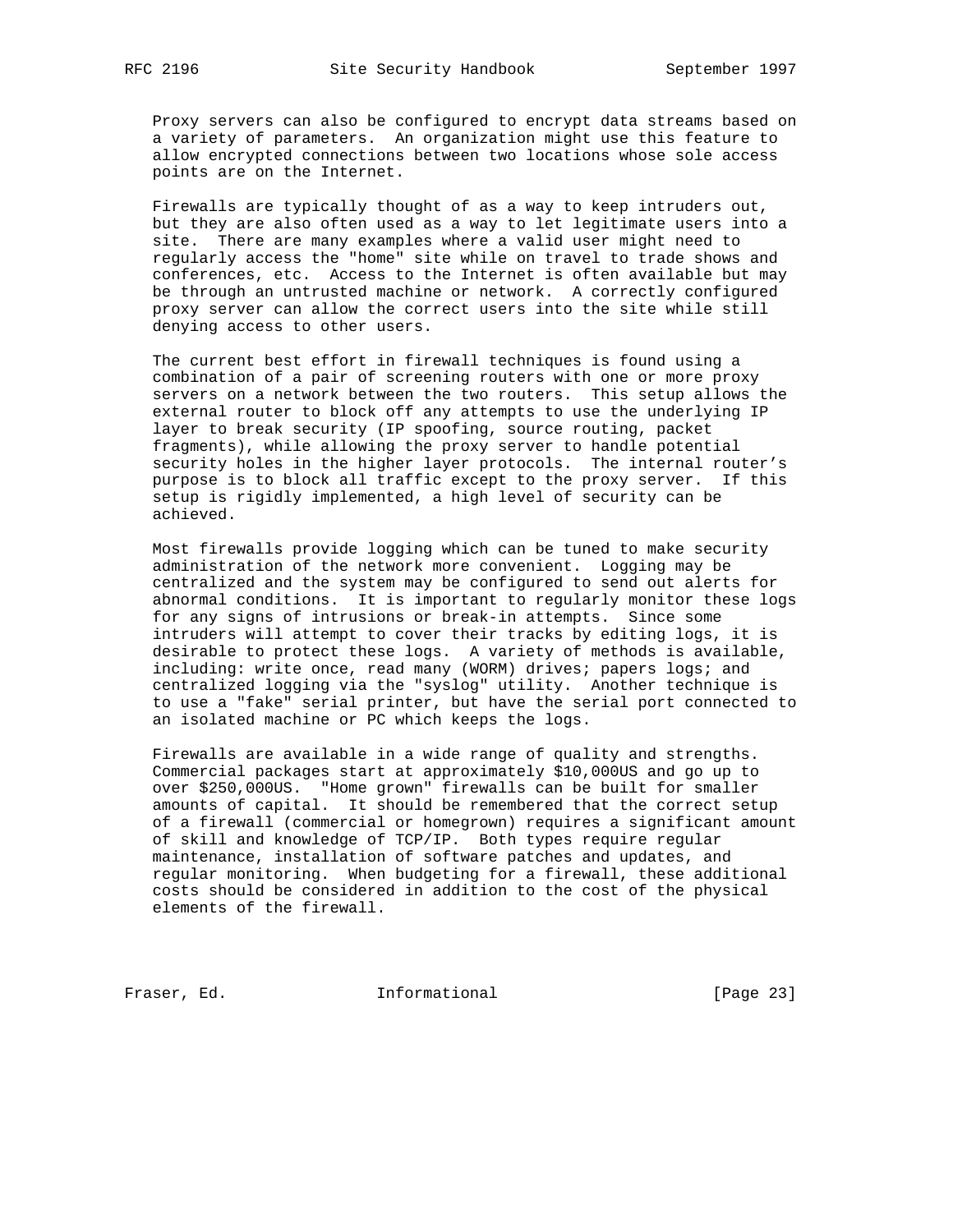As an aside, building a "home grown" firewall requires a significant amount of skill and knowledge of TCP/IP. It should not be trivially attempted because a perceived sense of security is worse in the long run than knowing that there is no security. As with all security measures, it is important to decide on the threat, the value of the assets to be protected, and the costs to implement security.

 A final note about firewalls. They can be a great aid when implementing security for a site and they protect against a large variety of attacks. But it is important to keep in mind that they are only one part of the solution. They cannot protect your site against all types of attack.

4. Security Services and Procedures

 This chapter guides the reader through a number of topics that should be addressed when securing a site. Each section touches on a security service or capability that may be required to protect the information and systems at a site. The topics are presented at a fairly high-level to introduce the reader to the concepts.

 Throughout the chapter, you will find significant mention of cryptography. It is outside the scope of this document to delve into details concerning cryptography, but the interested reader can obtain more information from books and articles listed in the reference section of this document.

# 4.1 Authentication

 For many years, the prescribed method for authenticating users has been through the use of standard, reusable passwords. Originally, these passwords were used by users at terminals to authenticate themselves to a central computer. At the time, there were no networks (internally or externally), so the risk of disclosure of the clear text password was minimal. Today, systems are connected together through local networks, and these local networks are further connected together and to the Internet. Users are logging in from all over the globe; their reusable passwords are often transmitted across those same networks in clear text, ripe for anyone in-between to capture. And indeed, the CERT\* Coordination Center and other response teams are seeing a tremendous number of incidents involving packet sniffers which are capturing the clear text passwords.

 With the advent of newer technologies like one-time passwords (e.g., S/Key), PGP, and token-based authentication devices, people are using password-like strings as secret tokens and pins. If these secret tokens and pins are not properly selected and protected, the authentication will be easily subverted.

Fraser, Ed. 1nformational [Page 24]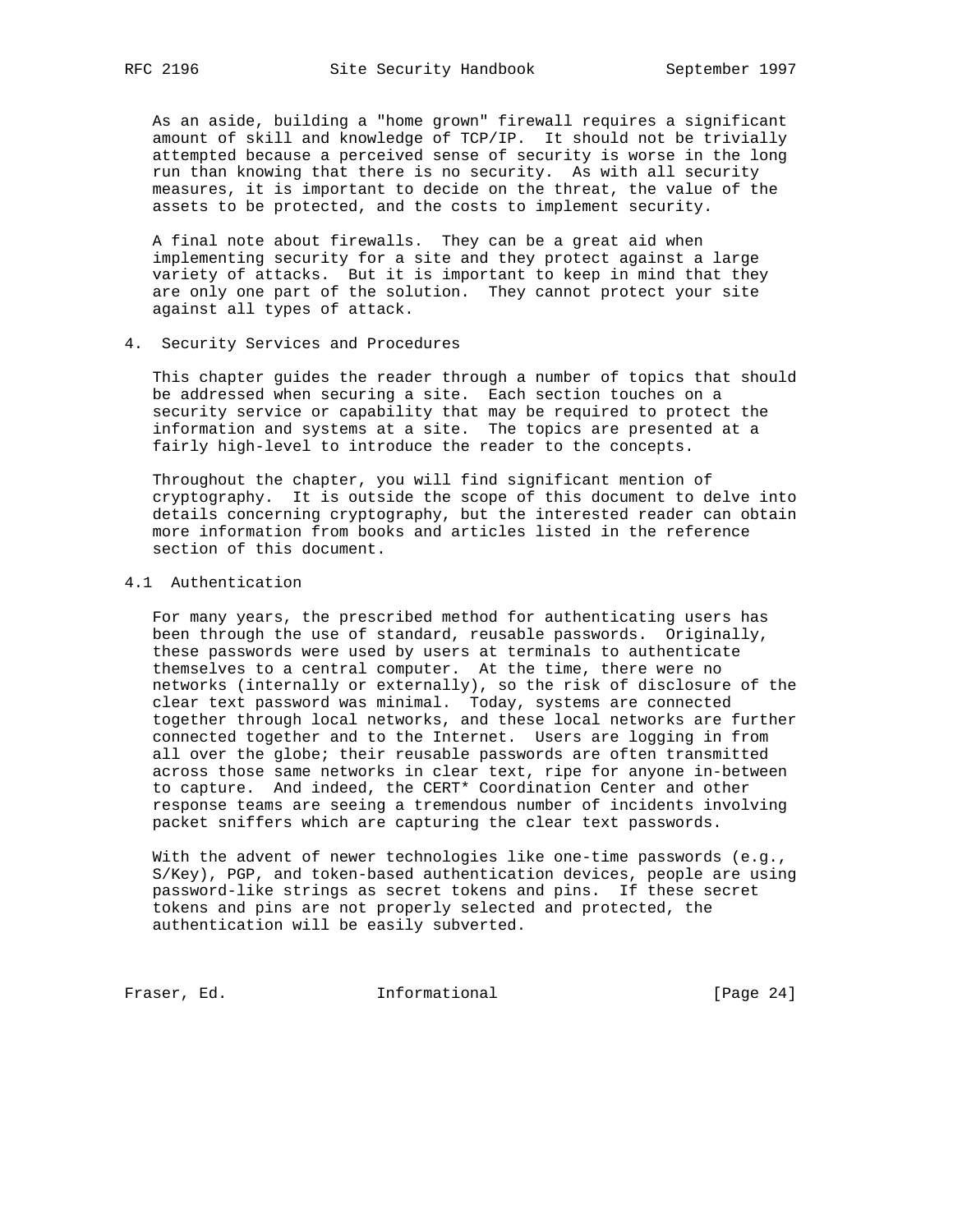### 4.1.1 One-Time passwords

 As mentioned above, given today's networked environments, it is recommended that sites concerned about the security and integrity of their systems and networks consider moving away from standard, reusable passwords. There have been many incidents involving Trojan network programs (e.g., telnet and rlogin) and network packet sniffing programs. These programs capture clear text hostname/account name/password triplets. Intruders can use the captured information for subsequent access to those hosts and accounts. This is possible because 1) the password is used over and over (hence the term "reusable"), and 2) the password passes across the network in clear text.

 Several authentication techniques have been developed that address this problem. Among these techniques are challenge-response technologies that provide passwords that are only used once (commonly called one-time passwords). There are a number of products available that sites should consider using. The decision to use a product is the responsibility of each organization, and each organization should perform its own evaluation and selection.

#### 4.1.2 Kerberos

 Kerberos is a distributed network security system which provides for authentication across unsecured networks. If requested by the application, integrity and encryption can also be provided. Kerberos was originally developed at the Massachusetts Institute of Technology (MIT) in the mid 1980s. There are two major releases of Kerberos, version 4 and 5, which are for practical purposes, incompatible.

 Kerberos relies on a symmetric key database using a key distribution center (KDC) which is known as the Kerberos server. A user or service (known as "principals") are granted electronic "tickets" after properly communicating with the KDC. These tickets are used for authentication between principals. All tickets include a time stamp which limits the time period for which the ticket is valid. Therefore, Kerberos clients and server must have a secure time source, and be able to keep time accurately.

 The practical side of Kerberos is its integration with the application level. Typical applications like FTP, telnet, POP, and NFS have been integrated with the Kerberos system. There are a variety of implementations which have varying levels of integration. Please see the Kerberos FAQ available at http://www.ov.com/misc/krb faq.html for the latest information.

Fraser, Ed. 1nformational [Page 25]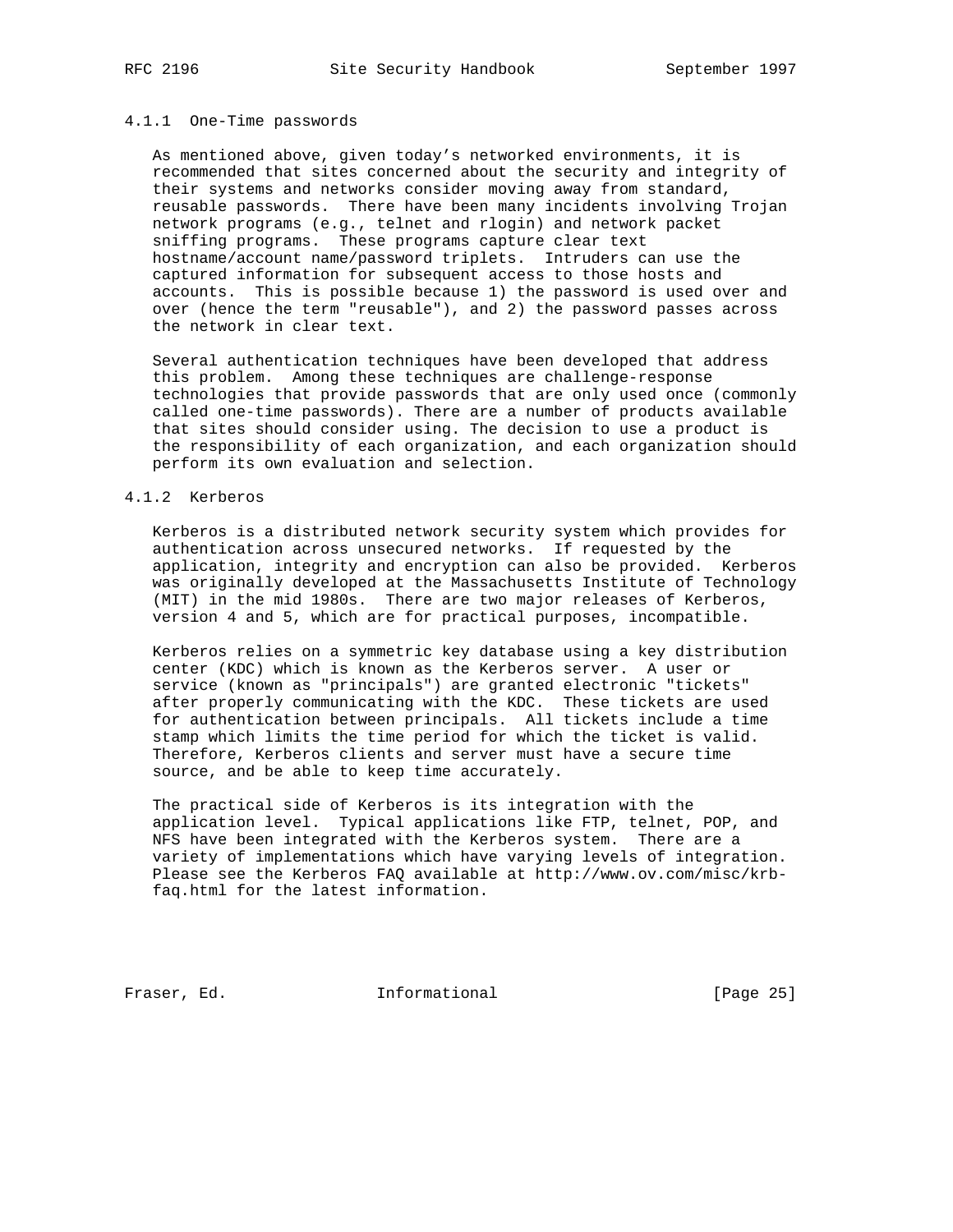### 4.1.3 Choosing and Protecting Secret Tokens and PINs

 When selecting secret tokens, take care to choose them carefully. Like the selection of passwords, they should be robust against brute force efforts to guess them. That is, they should not be single words in any language, any common, industry, or cultural acronyms, etc. Ideally, they will be longer rather than shorter and consist of pass phrases that combine upper and lower case character, digits, and other characters.

 Once chosen, the protection of these secret tokens is very important. Some are used as pins to hardware devices (like token cards) and these should not be written down or placed in the same location as the device with which they are associated. Others, such as a secret Pretty Good Privacy (PGP) key, should be protected from unauthorized access.

 One final word on this subject. When using cryptography products, like PGP, take care to determine the proper key length and ensure that your users are trained to do likewise. As technology advances, the minimum safe key length continues to grow. Make sure your site keeps up with the latest knowledge on the technology so that you can ensure that any cryptography in use is providing the protection you believe it is.

# 4.1.4 Password Assurance

 While the need to eliminate the use of standard, reusable passwords cannot be overstated, it is recognized that some organizations may still be using them. While it's recommended that these organizations transition to the use of better technology, in the mean time, we have the following advice to help with the selection and maintenance of traditional passwords. But remember, none of these measures provides protection against disclosure due to sniffer programs.

 (1) The importance of robust passwords - In many (if not most) cases of system penetration, the intruder needs to gain access to an account on the system. One way that goal is typically accomplished is through guessing the password of a legitimate user. This is often accomplished by running an automated password cracking program, which utilizes a very large dictionary, against the system's password file. The only way to guard against passwords being disclosed in this manner is through the careful selection of passwords which cannot be easily guessed (i.e., combinations of numbers, letters, and punctuation characters). Passwords should also be as long as the system supports and users can tolerate.

Fraser, Ed. 1nformational [Page 26]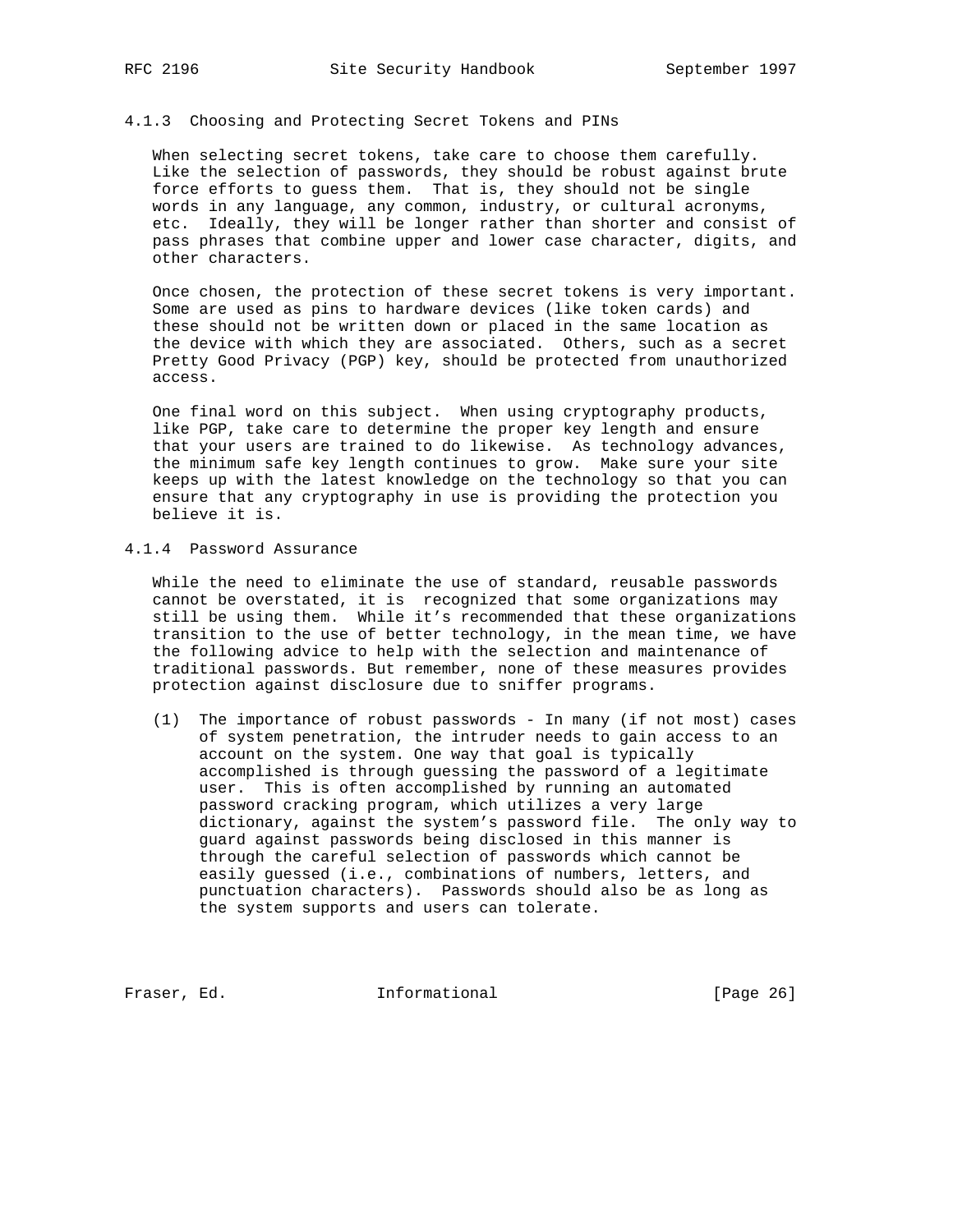- (2) Changing default passwords Many operating systems and application programs are installed with default accounts and passwords. These must be changed immediately to something that cannot be guessed or cracked.
- (3) Restricting access to the password file In particular, a site wants to protect the encrypted password portion of the file so that would-be intruders don't have them available for cracking. One effective technique is to use shadow passwords where the password field of the standard file contains a dummy or false password. The file containing the legitimate passwords are protected elsewhere on the system.
- (4) Password aging When and how to expire passwords is still a subject of controversy among the security community. It is generally accepted that a password should not be maintained once an account is no longer in use, but it is hotly debated whether a user should be forced to change a good password that's in active use. The arguments for changing passwords relate to the prevention of the continued use of penetrated accounts. However, the opposition claims that frequent password changes lead to users writing down their passwords in visible areas (such as pasting them to a terminal), or to users selecting very simple passwords that are easy to guess. It should also be stated that an intruder will probably use a captured or guessed password sooner rather than later, in which case password aging provides little if any protection.

 While there is no definitive answer to this dilemma, a password policy should directly address the issue and provide guidelines for how often a user should change the password. Certainly, an annual change in their password is usually not difficult for most users, and you should consider requiring it. It is recommended that passwords be changed at least whenever a privileged account is compromised, there is a critical change in personnel (especially if it is an administrator!), or when an account has been compromised. In addition, if a privileged account password is compromised, all passwords on the system should be changed.

 (5) Password/account blocking - Some sites find it useful to disable accounts after a predefined number of failed attempts to authenticate. If your site decides to employ this mechanism, it is recommended that the mechanism not "advertise" itself. After

Fraser, Ed. 1nformational Fraser, Ed.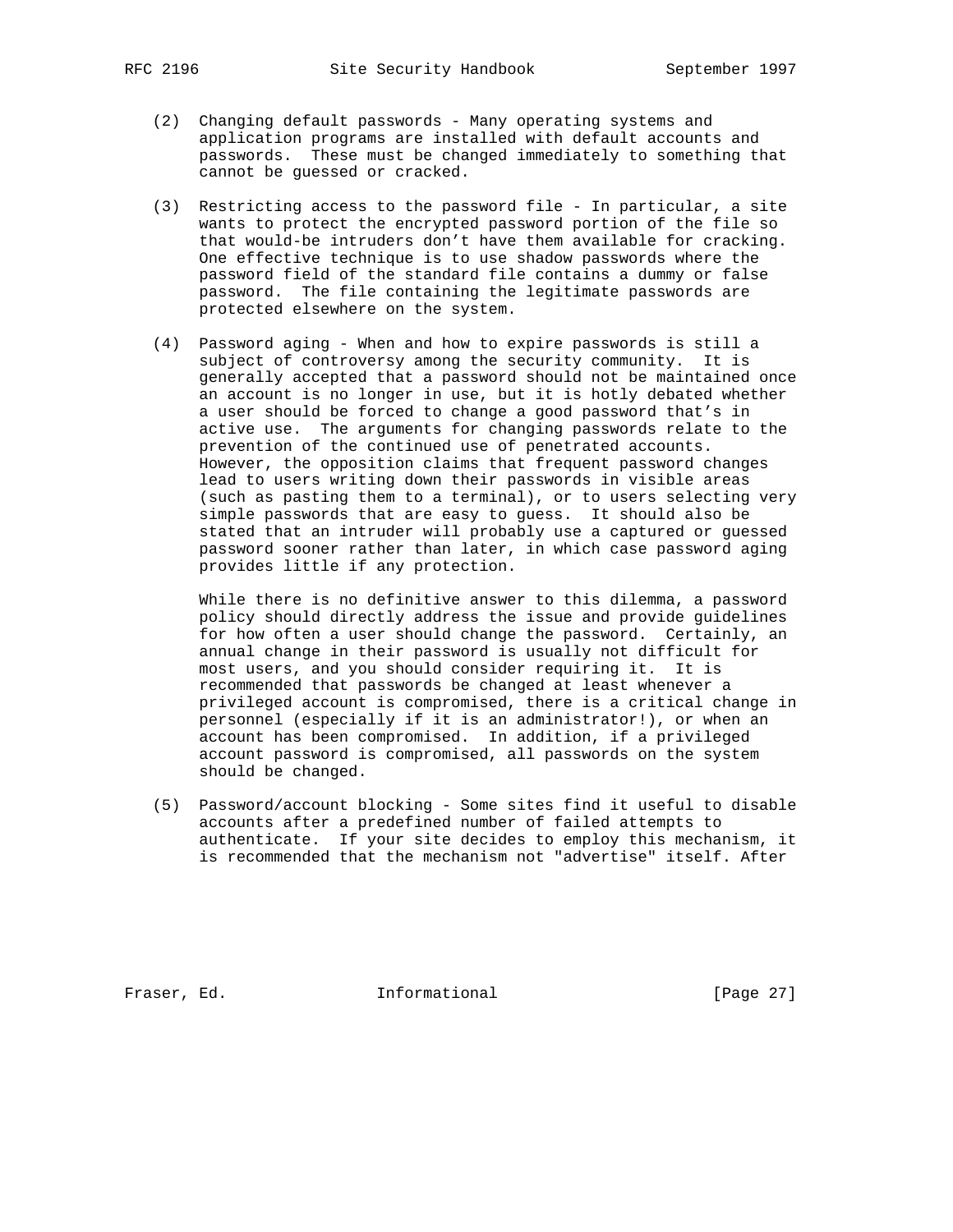disabling, even if the correct password is presented, the message displayed should remain that of a failed login attempt. Implementing this mechanism will require that legitimate users contact their system administrator to request that their account be reactivated.

 (6) A word about the finger daemon - By default, the finger daemon displays considerable system and user information. For example, it can display a list of all users currently using a system, or all the contents of a specific user's .plan file. This information can be used by would-be intruders to identify usernames and guess their passwords. It is recommended that sites consider modifying finger to restrict the information displayed.

### 4.2 Confidentiality

 There will be information assets that your site will want to protect from disclosure to unauthorized entities. Operating systems often have built-in file protection mechanisms that allow an administrator to control who on the system can access, or "see," the contents of a given file. A stronger way to provide confidentiality is through encryption. Encryption is accomplished by scrambling data so that it is very difficult and time consuming for anyone other than the authorized recipients or owners to obtain the plain text. Authorized recipients and the owner of the information will possess the corresponding decryption keys that allow them to easily unscramble the text to a readable (clear text) form. We recommend that sites use encryption to provide confidentiality and protect valuable information.

 The use of encryption is sometimes controlled by governmental and site regulations, so we encourage administrators to become informed of laws or policies that regulate its use before employing it. It is outside the scope of this document to discuss the various algorithms and programs available for this purpose, but we do caution against the casual use of the UNIX crypt program as it has been found to be easily broken. We also encourage everyone to take time to understand the strength of the encryption in any given algorithm/product before using it. Most well-known products are well-documented in the literature, so this should be a fairly easy task.

### 4.3 Integrity

 As an administrator, you will want to make sure that information (e.g., operating system files, company data, etc.) has not been altered in an unauthorized fashion. This means you will want to provide some assurance as to the integrity of the information on your

Fraser, Ed. 1nformational [Page 28]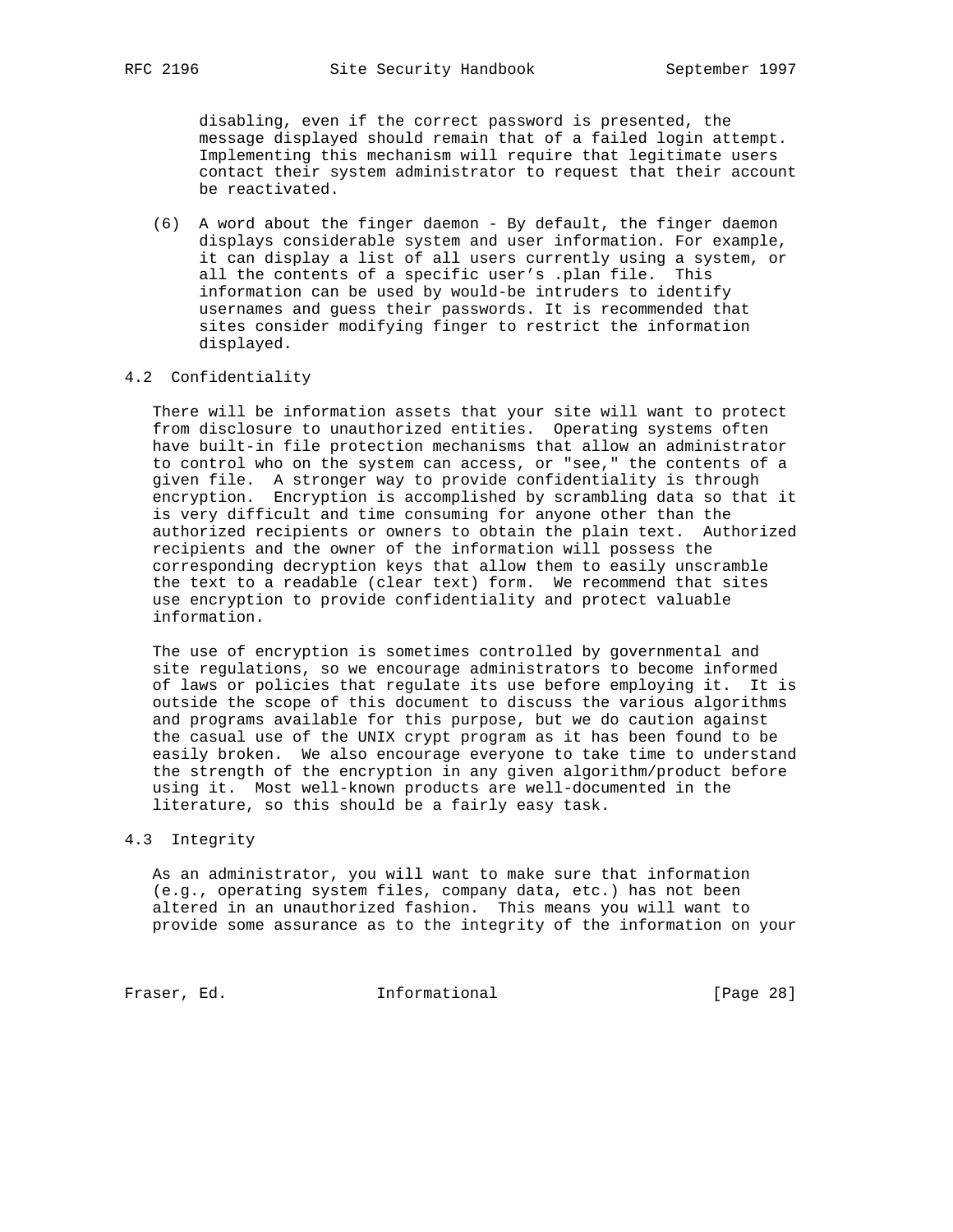systems. One way to provide this is to produce a checksum of the unaltered file, store that checksum offline, and periodically (or when desired) check to make sure the checksum of the online file hasn't changed (which would indicate the data has been modified).

 Some operating systems come with checksumming programs, such as the UNIX sum program. However, these may not provide the protection you actually need. Files can be modified in such a way as to preserve the result of the UNIX sum program! Therefore, we suggest that you use a cryptographically strong program, such as the message digesting program MD5 [ref], to produce the checksums you will be using to assure integrity.

 There are other applications where integrity will need to be assured, such as when transmitting an email message between two parties. There are products available that can provide this capability. Once you identify that this is a capability you need, you can go about identifying technologies that will provide it.

### 4.4 Authorization

 Authorization refers to the process of granting privileges to processes and, ultimately, users. This differs from authentication in that authentication is the process used to identify a user. Once identified (reliably), the privileges, rights, property, and permissible actions of the user are determined by authorization.

 Explicitly listing the authorized activities of each user (and user process) with respect to all resources (objects) is impossible in a reasonable system. In a real system certain techniques are used to simplify the process of granting and checking authorization(s).

 One approach, popularized in UNIX systems, is to assign to each object three classes of user: owner, group and world. The owner is either the creator of the object or the user assigned as owner by the super-user. The owner permissions (read, write and execute) apply only to the owner. A group is a collection of users which share access rights to an object. The group permissions (read, write and execute) apply to all users in the group (except the owner). The world refers to everybody else with access to the system. The world permissions (read, write and execute) apply to all users (except the owner and members of the group).

 Another approach is to attach to an object a list which explicitly contains the identity of all permitted users (or groups). This is an Access Control List (ACL). The advantage of ACLs are that they are

Fraser, Ed. 1nformational [Page 29]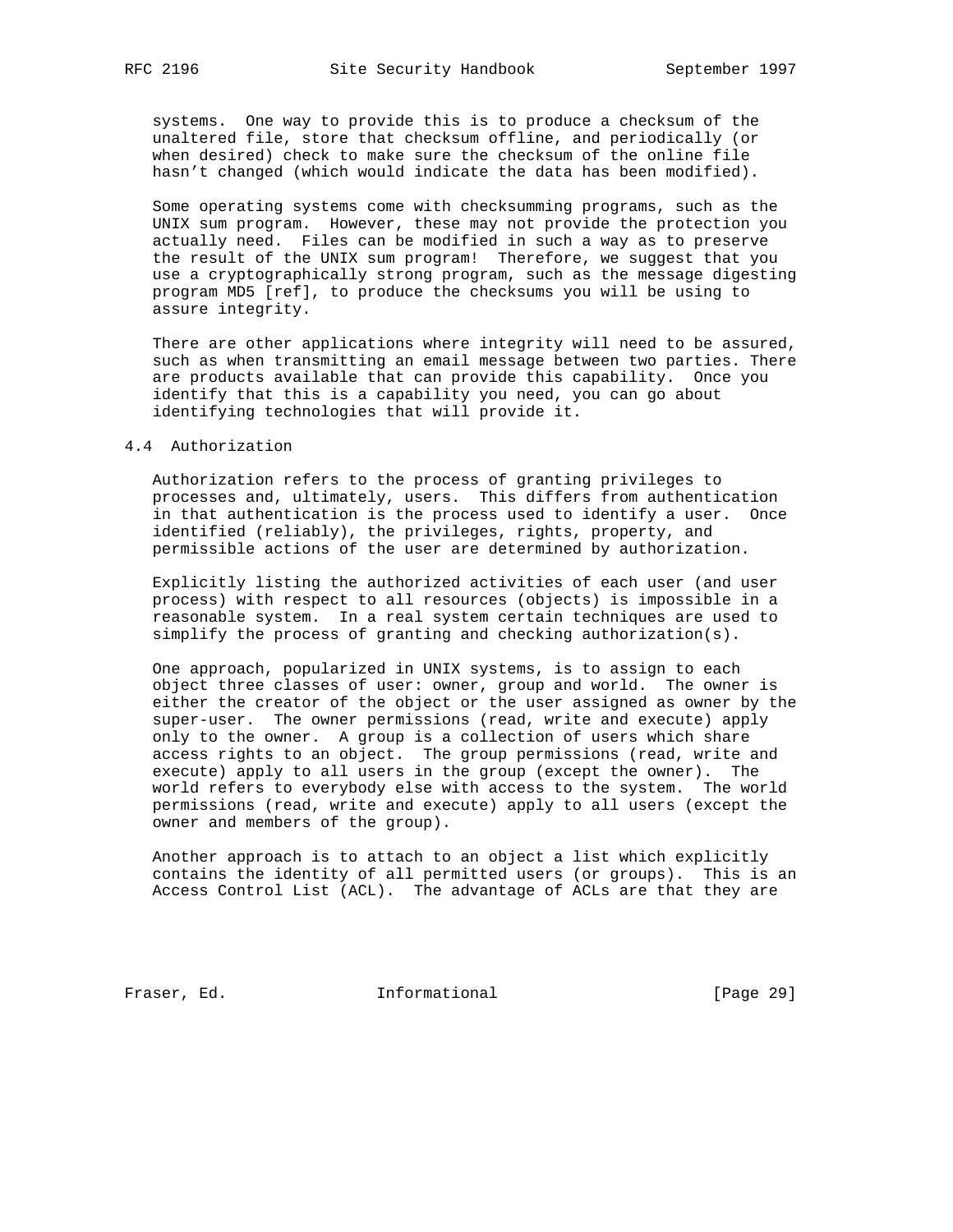easily maintained (one central list per object) and it's very easy to visually check who has access to what. The disadvantages are the extra resources required to store such lists, as well as the vast number of such lists required for large systems.

# 4.5 Access

#### 4.5.1 Physical Access

 Restrict physical access to hosts, allowing access only to those people who are supposed to use the hosts. Hosts include "trusted" terminals (i.e., terminals which allow unauthenticated use such as system consoles, operator terminals and terminals dedicated to special tasks), and individual microcomputers and workstations, especially those connected to your network. Make sure people's work areas mesh well with access restrictions; otherwise they will find ways to circumvent your physical security (e.g., jamming doors open).

 Keep original and backup copies of data and programs safe. Apart from keeping them in good condition for backup purposes, they must be protected from theft. It is important to keep backups in a separate location from the originals, not only for damage considerations, but also to guard against thefts.

 Portable hosts are a particular risk. Make sure it won't cause problems if one of your staff's portable computer is stolen. Consider developing guidelines for the kinds of data that should be allowed to reside on the disks of portable computers as well as how the data should be protected (e.g., encryption) when it is on a portable computer.

 Other areas where physical access should be restricted is the wiring closets and important network elements like file servers, name server hosts, and routers.

#### 4.5.2 Walk-up Network Connections

 By "walk-up" connections, we mean network connection points located to provide a convenient way for users to connect a portable host to your network.

 Consider whether you need to provide this service, bearing in mind that it allows any user to attach an unauthorized host to your network. This increases the risk of attacks via techniques such as

Fraser, Ed. 10. Informational 1.1 [Page 30]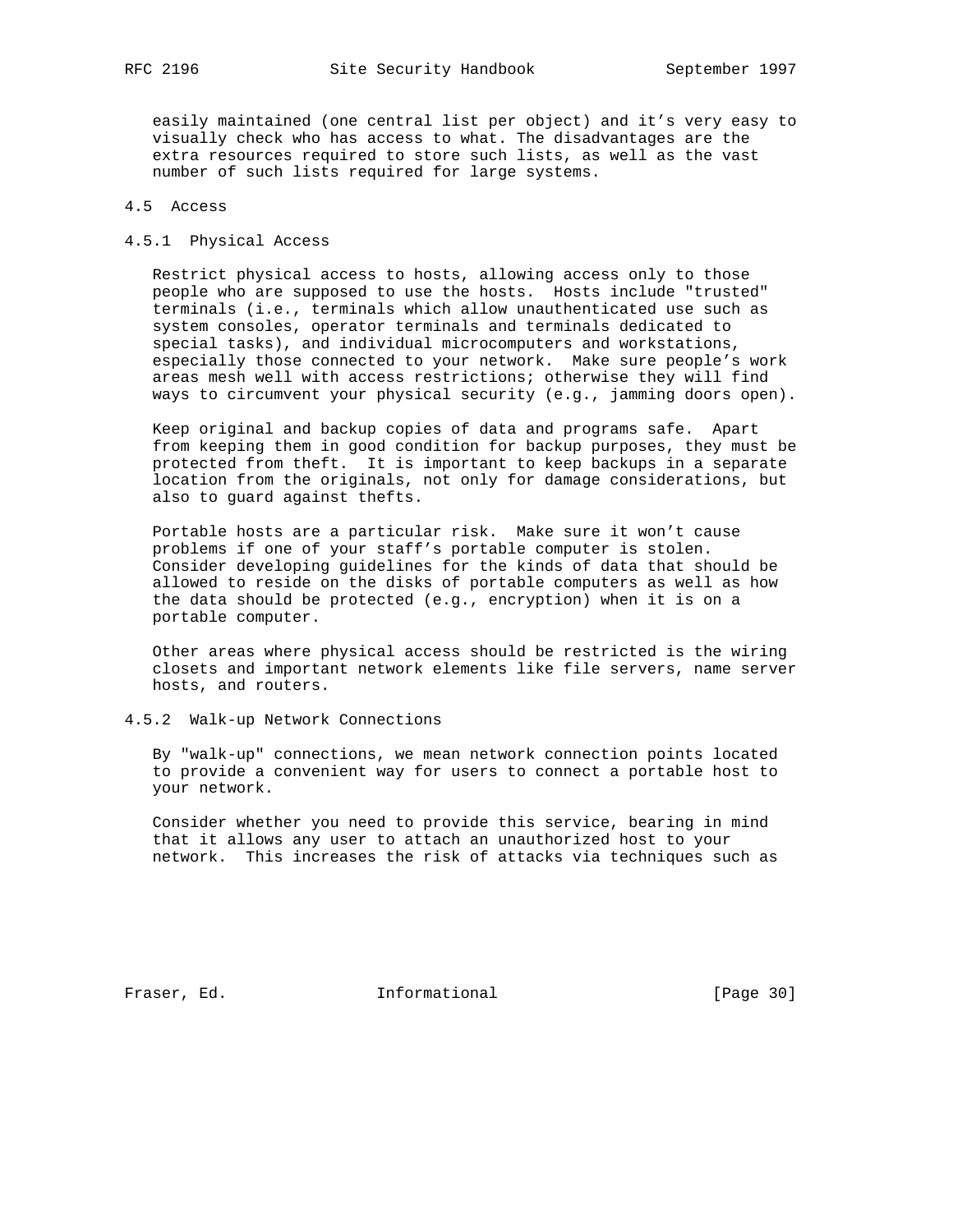IP address spoofing, packet sniffing, etc. Users and site management must appreciate the risks involved. If you decide to provide walk-up connections, plan the service carefully and define precisely where you will provide it so that you can ensure the necessary physical access security.

 A walk-up host should be authenticated before its user is permitted to access resources on your network. As an alternative, it may be possible to control physical access. For example, if the service is to be used by students, you might only provide walk-up connection sockets in student laboratories.

 If you are providing walk-up access for visitors to connect back to their home networks (e.g., to read e-mail, etc.) in your facility, consider using a separate subnet that has no connectivity to the internal network.

 Keep an eye on any area that contains unmonitored access to the network, such as vacant offices. It may be sensible to disconnect such areas at the wiring closet, and consider using secure hubs and monitoring attempts to connect unauthorized hosts.

#### 4.5.3 Other Network Technologies

 Technologies considered here include X.25, ISDN, SMDS, DDS and Frame Relay. All are provided via physical links which go through telephone exchanges, providing the potential for them to be diverted. Crackers are certainly interested in telephone switches as well as in data networks!

 With switched technologies, use Permanent Virtual Circuits or Closed User Groups whenever this is possible. Technologies which provide authentication and/or encryption (such as IPv6) are evolving rapidly; consider using them on links where security is important.

#### 4.5.4 Modems

4.5.4.1 Modem Lines Must Be Managed

 Although they provide convenient access to a site for its users, they can also provide an effective detour around the site's firewalls. For this reason it is essential to maintain proper control of modems.

 Don't allow users to install a modem line without proper authorization. This includes temporary installations (e.g., plugging a modem into a facsimile or telephone line overnight).

Fraser, Ed. 1nformational [Page 31]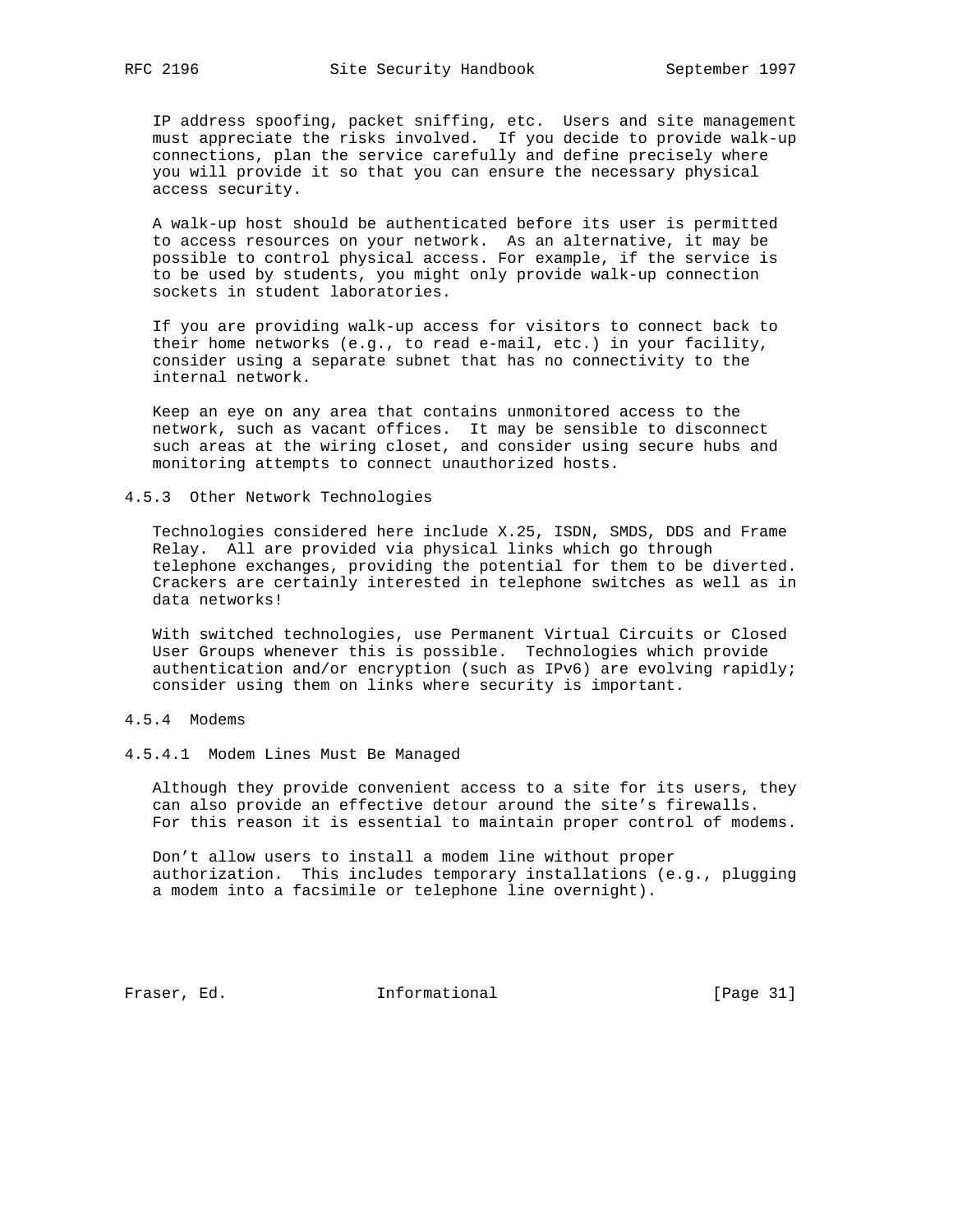Maintain a register of all your modem lines and keep your register up to date. Conduct regular (ideally automated) site checks for unauthorized modems.

4.5.4.2 Dial-in Users Must Be Authenticated

 A username and password check should be completed before a user can access anything on your network. Normal password security considerations are particularly important (see section 4.1.1).

 Remember that telephone lines can be tapped, and that it is quite easy to intercept messages to cellular phones. Modern high-speed modems use more sophisticated modulation techniques, which makes them somewhat more difficult to monitor, but it is prudent to assume that hackers know how to eavesdrop on your lines. For this reason, you should use one-time passwords if at all possible.

 It is helpful to have a single dial-in point (e.g., a single large modem pool) so that all users are authenticated in the same way.

 Users will occasionally mis-type a password. Set a short delay - say two seconds - after the first and second failed logins, and force a disconnect after the third. This will slow down automated password attacks. Don't tell the user whether the username, the password, or both, were incorrect.

## 4.5.4.3 Call-back Capability

 Some dial-in servers offer call-back facilities (i.e., the user dials in and is authenticated, then the system disconnects the call and calls back on a specified number). Call-back is useful since if someone were to guess a username and password, they are disconnected, and the system then calls back the actual user whose password was cracked; random calls from a server are suspicious, at best. This does mean users may only log in from one location (where the server is configured to dial them back), and of course there may be phone charges associated with there call-back location.

 This feature should be used with caution; it can easily be bypassed. At a minimum, make sure that the return call is never made from the same modem as the incoming one. Overall, although call-back can improve modem security, you should not depend on it alone.

### 4.5.4.4 All Logins Should Be Logged

 All logins, whether successful or unsuccessful should be logged. However, do not keep correct passwords in the log. Rather, log them simply as a successful login attempt. Since most bad passwords are

Fraser, Ed. 1nformational [Page 32]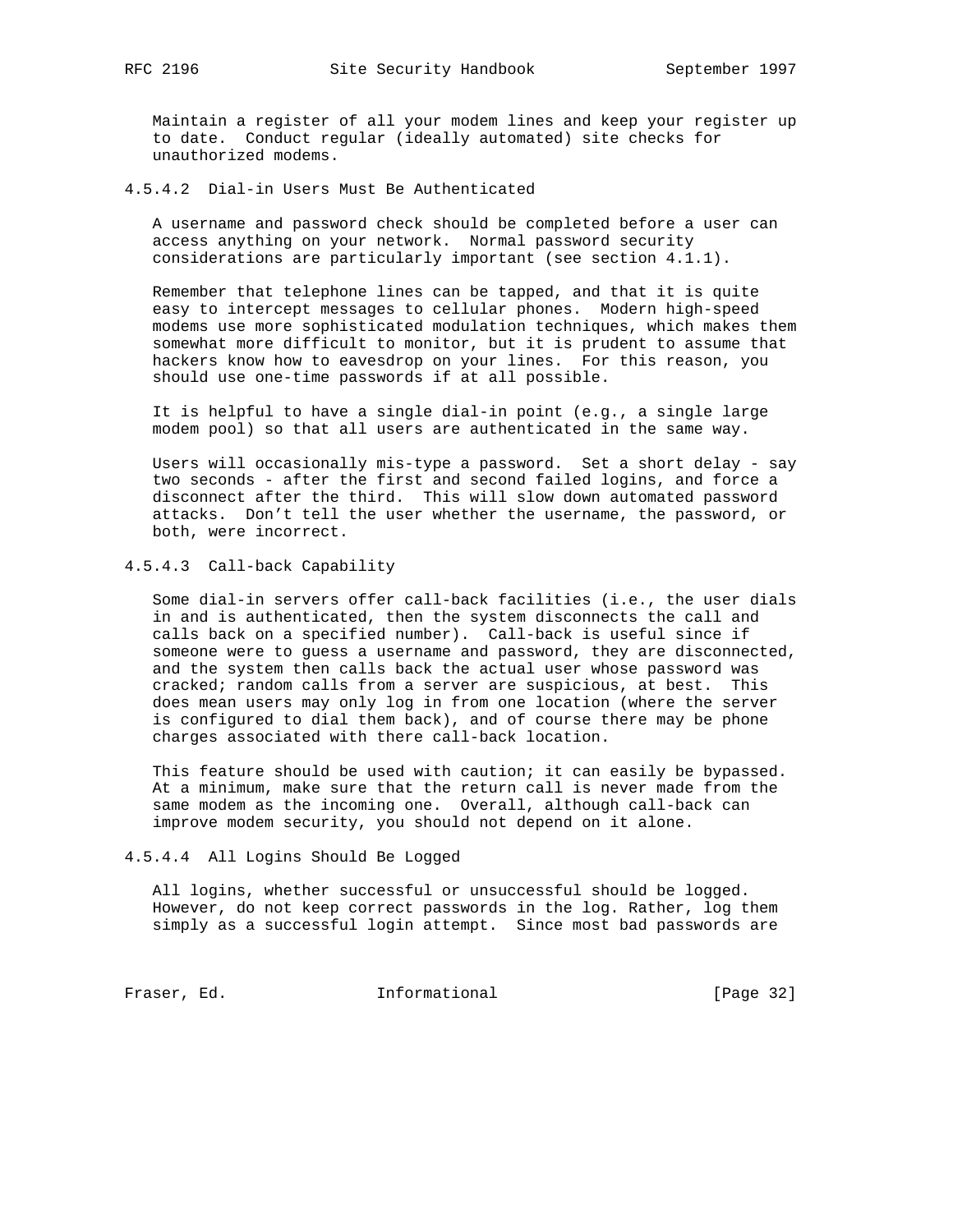mistyped by authorized users, they only vary by a single character from the actual password. Therefore if you can't keep such a log secure, don't log it at all.

 If Calling Line Identification is available, take advantage of it by recording the calling number for each login attempt. Be sensitive to the privacy issues raised by Calling Line Identification. Also be aware that Calling Line Identification is not to be trusted (since intruders have been known to break into phone switches and forward phone numbers or make other changes); use the data for informational purposes only, not for authentication.

# 4.5.4.5 Choose Your Opening Banner Carefully

 Many sites use a system default contained in a message of the day file for their opening banner. Unfortunately, this often includes the type of host hardware or operating system present on the host. This can provide valuable information to a would-be intruder. Instead, each site should create its own specific login banner, taking care to only include necessary information.

 Display a short banner, but don't offer an "inviting" name (e.g., University of XYZ, Student Records System). Instead, give your site name, a short warning that sessions may be monitored, and a username/password prompt. Verify possible legal issues related to the text you put into the banner.

 For high-security applications, consider using a "blind" password (i.e., give no response to an incoming call until the user has typed in a password). This effectively simulates a dead modem.

4.5.4.6 Dial-out Authentication

 Dial-out users should also be authenticated, particularly since your site will have to pay their telephone charges.

 Never allow dial-out from an unauthenticated dial-in call, and consider whether you will allow it from an authenticated one. The goal here is to prevent callers using your modem pool as part of a chain of logins. This can be hard to detect, particularly if a hacker sets up a path through several hosts on your site.

 At a minimum, don't allow the same modems and phone lines to be used for both dial-in and dial-out. This can be implemented easily if you run separate dial-in and dial-out modem pools.

Fraser, Ed. 1nformational [Page 33]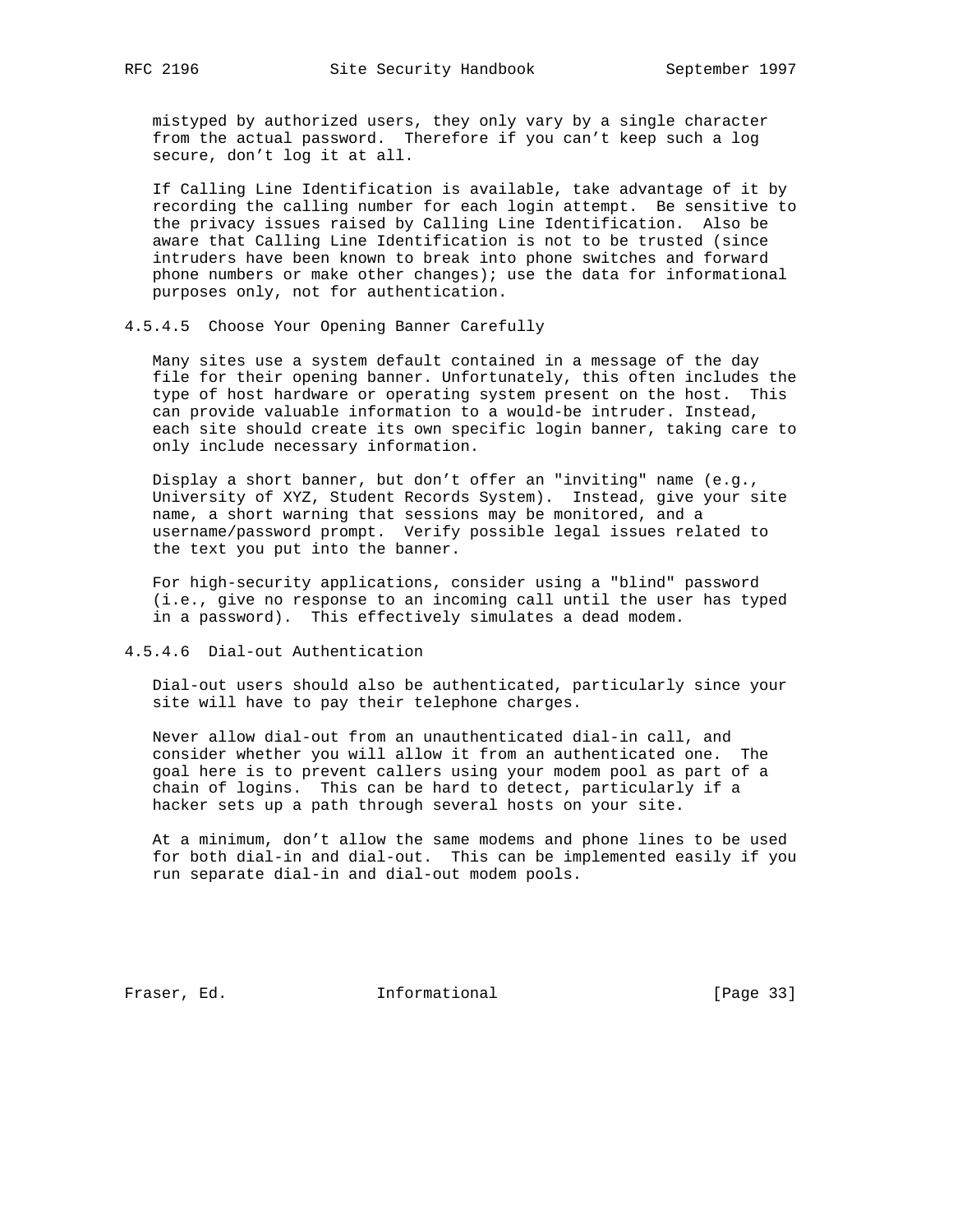4.5.4.7 Make Your Modem Programming as "Bullet-proof" as Possible

 Be sure modems can't be reprogrammed while they're in service. At a minimum, make sure that three plus signs won't put your dial-in modems into command mode!

 Program your modems to reset to your standard configuration at the start of each new call. Failing this, make them reset at the end of each call. This precaution will protect you against accidental reprogramming of your modems. Resetting at both the end and the beginning of each call will assure an even higher level of confidence that a new caller will not inherit a previous caller's session.

 Check that your modems terminate calls cleanly. When a user logs out from an access server, verify that the server hangs up the phone line properly. It is equally important that the server forces logouts from whatever sessions were active if the user hangs up unexpectedly.

### 4.6 Auditing

 This section covers the procedures for collecting data generated by network activity, which may be useful in analyzing the security of a network and responding to security incidents.

# 4.6.1 What to Collect

 Audit data should include any attempt to achieve a different security level by any person, process, or other entity in the network. This includes login and logout, super user access (or the non-UNIX equivalent), ticket generation (for Kerberos, for example), and any other change of access or status. It is especially important to note "anonymous" or "guest" access to public servers.

 The actual data to collect will differ for different sites and for different types of access changes within a site. In general, the information you want to collect includes: username and hostname, for login and logout; previous and new access rights, for a change of access rights; and a timestamp. Of course, there is much more information which might be gathered, depending on what the system makes available and how much space is available to store that information.

 One very important note: do not gather passwords. This creates an enormous potential security breach if the audit records should be improperly accessed. Do not gather incorrect passwords either, as they often differ from valid passwords by only a single character or transposition.

Fraser, Ed. 1nformational [Page 34]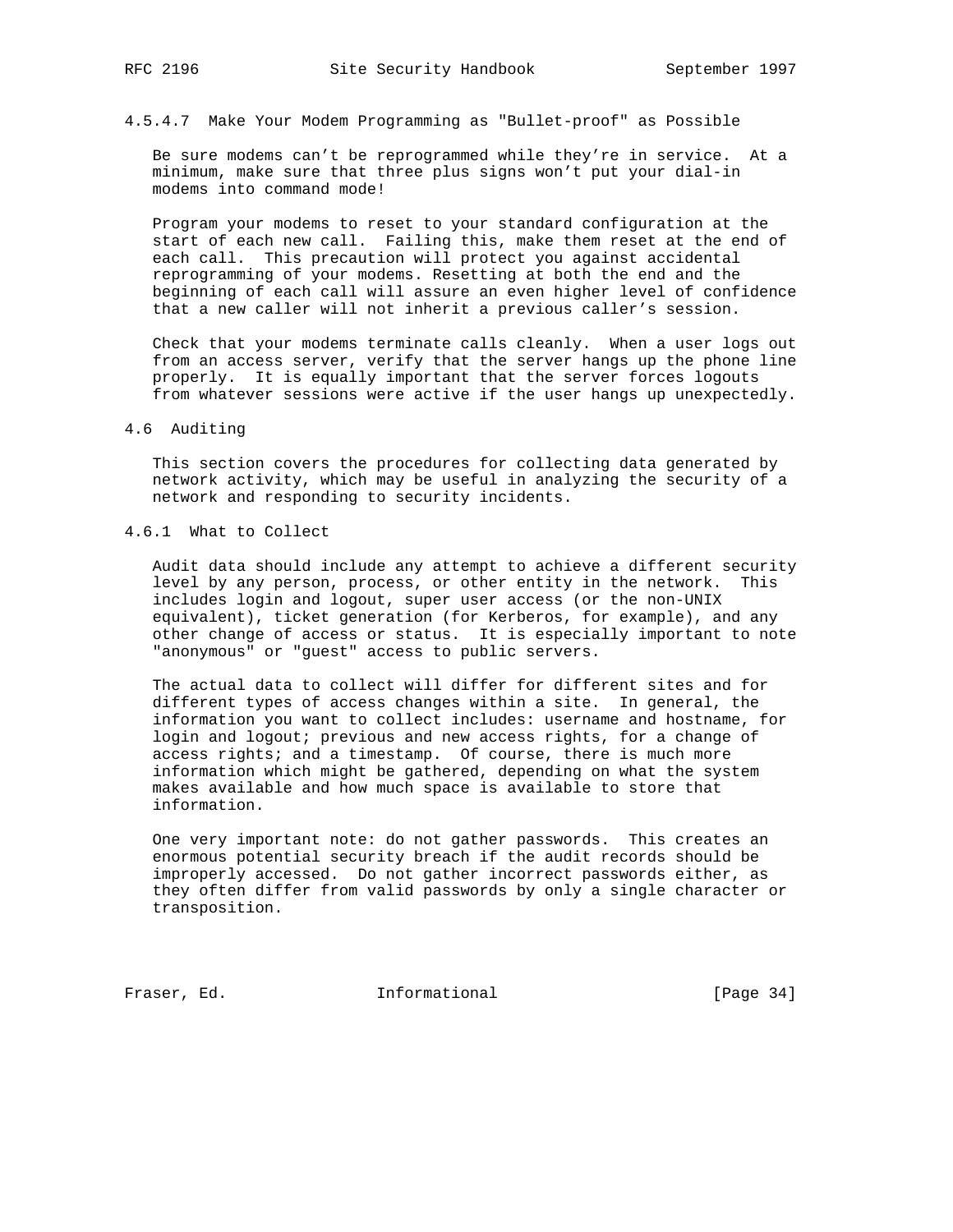# 4.6.2 Collection Process

 The collection process should be enacted by the host or resource being accessed. Depending on the importance of the data and the need to have it local in instances in which services are being denied, data could be kept local to the resource until needed or be transmitted to storage after each event.

 There are basically three ways to store audit records: in a read/write file on a host, on a write-once/read-many device (e.g., a CD-ROM or a specially configured tape drive), or on a write-only device (e.g., a line printer). Each method has advantages and disadvantages.

 File system logging is the least resource intensive of the three methods and the easiest to configure. It allows instant access to the records for analysis, which may be important if an attack is in progress. File system logging is also the least reliable method. If the logging host has been compromised, the file system is usually the first thing to go; an intruder could easily cover up traces of the intrusion.

 Collecting audit data on a write-once device is slightly more effort to configure than a simple file, but it has the significant advantage of greatly increased security because an intruder could not alter the data showing that an intrusion has occurred. The disadvantage of this method is the need to maintain a supply of storage media and the cost of that media. Also, the data may not be instantly available.

 Line printer logging is useful in system where permanent and immediate logs are required. A real time system is an example of this, where the exact point of a failure or attack must be recorded. A laser printer, or other device which buffers data (e.g., a print server), may suffer from lost data if buffers contain the needed data at a critical instant. The disadvantage of, literally, "paper trails" is the need to keep the printer fed and the need to scan records by hand. There is also the issue of where to store the, potentially, enormous volume of paper which may be generated.

 For each of the logging methods described, there is also the issue of securing the path between the device generating the log and actual logging device (i.e., the file server, tape/CD-ROM drive, printer). If that path is compromised, logging can be stopped or spoofed or both. In an ideal world, the logging device would be directly

Fraser, Ed. 1nformational [Page 35]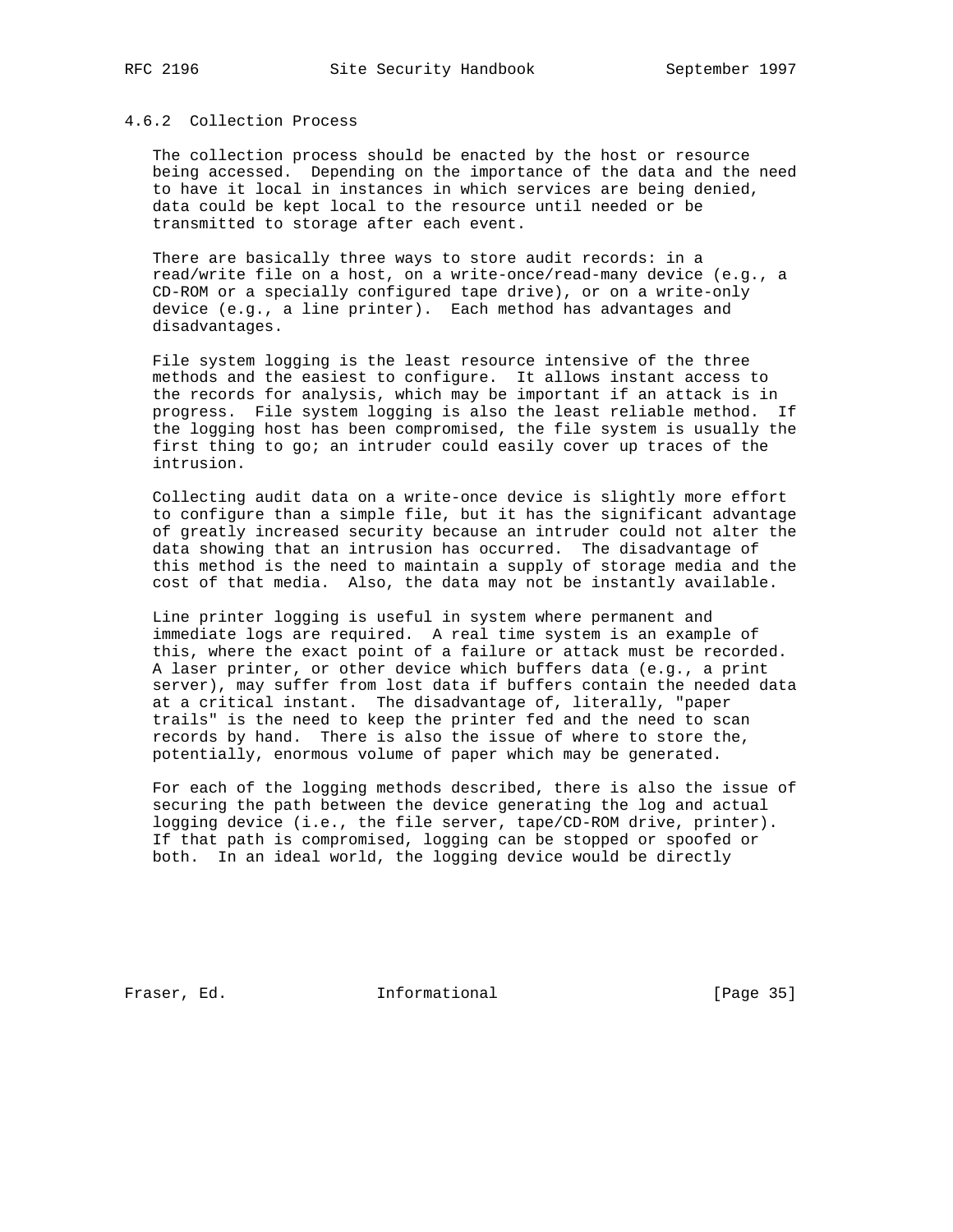attached by a single, simple, point-to-point cable. Since that is usually impractical, the path should pass through the minimum number of networks and routers. Even if logs can be blocked, spoofing can be prevented with cryptographic checksums (it probably isn't necessary to encrypt the logs because they should not contain sensitive information in the first place).

## 4.6.3 Collection Load

 Collecting audit data may result in a rapid accumulation of bytes so storage availability for this information must be considered in advance. There are a few ways to reduce the required storage space. First, data can be compressed, using one of many methods. Or, the required space can be minimized by keeping data for a shorter period of time with only summaries of that data kept in long-term archives. One major drawback to the latter method involves incident response. Often, an incident has been ongoing for some period of time when a site notices it and begins to investigate. At that point in time, it's very helpful to have detailed audit logs available. If these are just summaries, there may not be sufficient detail to fully handle the incident.

4.6.4 Handling and Preserving Audit Data

 Audit data should be some of the most carefully secured data at the site and in the backups. If an intruder were to gain access to audit logs, the systems themselves, in addition to the data, would be at risk.

 Audit data may also become key to the investigation, apprehension, and prosecution of the perpetrator of an incident. For this reason, it is advisable to seek the advice of legal council when deciding how audit data should be treated. This should happen before an incident occurs.

 If a data handling plan is not adequately defined prior to an incident, it may mean that there is no recourse in the aftermath of an event, and it may create liability resulting from improper treatment of the data.

4.6.5 Legal Considerations

 Due to the content of audit data, there are a number of legal questions that arise which might need to be addressed by your legal counsel. If you collect and save audit data, you need to be prepared for consequences resulting both from its existence and its content.

Fraser, Ed. 1nformational [Page 36]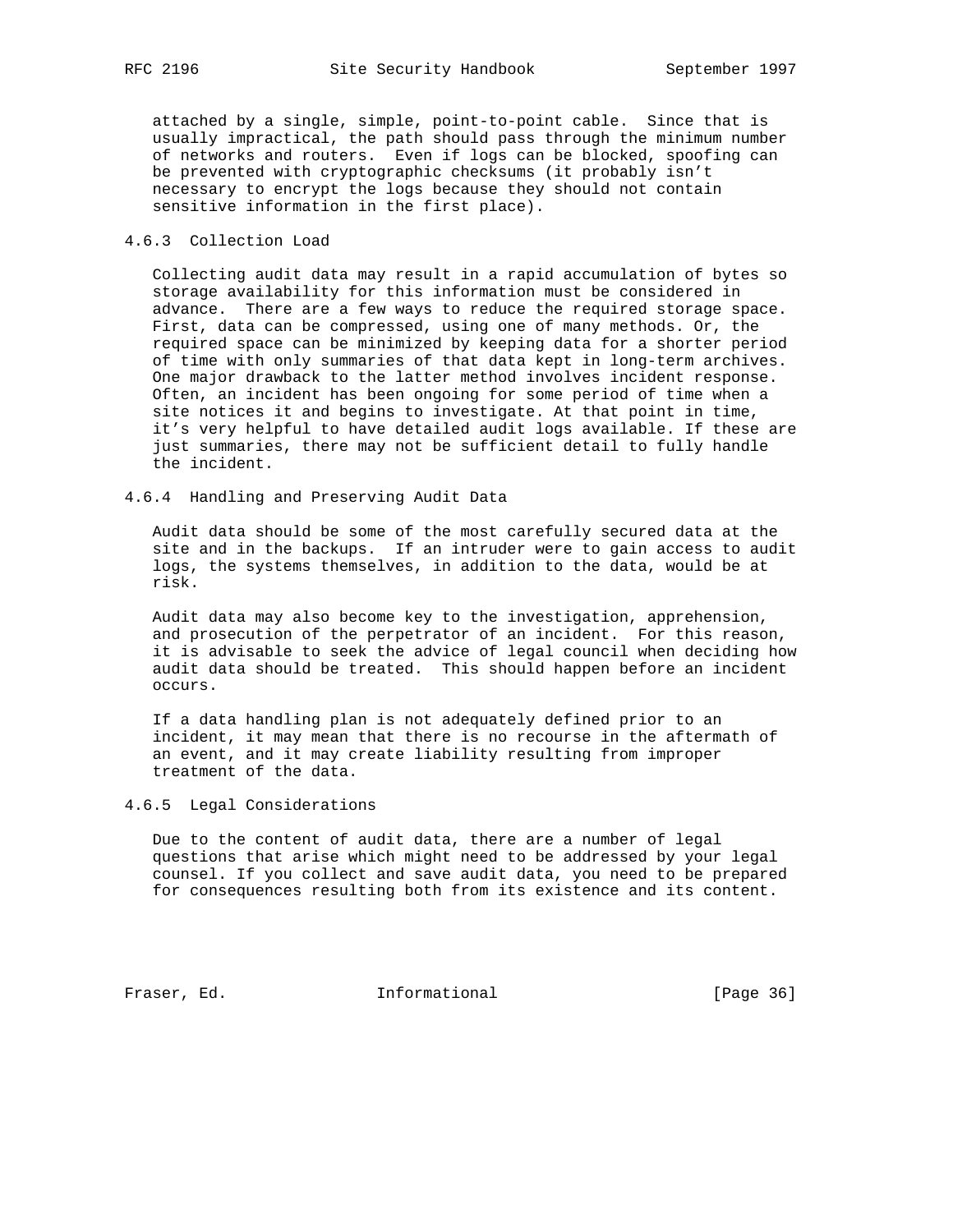One area concerns the privacy of individuals. In certain instances, audit data may contain personal information. Searching through the data, even for a routine check of the system's security, could represent an invasion of privacy.

 A second area of concern involves knowledge of intrusive behavior originating from your site. If an organization keeps audit data, is it responsible for examining it to search for incidents? If a host in one organization is used as a launching point for an attack against another organization, can the second organization use the audit data of the first organization to prove negligence on the part of that organization?

 The above examples are meant to be comprehensive, but should motivate your organization to consider the legal issues involved with audit data.

# 4.7 Securing Backups

 The procedure of creating backups is a classic part of operating a computer system. Within the context of this document, backups are addressed as part of the overall security plan of a site. There are several aspects to backups that are important within this context:

- (1) Make sure your site is creating backups
- (2) Make sure your site is using offsite storage for backups. The storage site should be carefully selected for both its security and its availability.
- (3) Consider encrypting your backups to provide additional protection of the information once it is off-site. However, be aware that you will need a good key management scheme so that you'll be able to recover data at any point in the future. Also, make sure you will have access to the necessary decryption programs at such time in the future as you need to perform the decryption.
- (4) Don't always assume that your backups are good. There have been many instances of computer security incidents that have gone on for long periods of time before a site has noticed the incident. In such cases, backups of the affected systems are also tainted.
- (5) Periodically verify the correctness and completeness of your backups.
- 5. Security Incident Handling

 This chapter of the document will supply guidance to be used before, during, and after a computer security incident occurs on a host, network, site, or multi-site environment. The operative philosophy in the event of a breach of computer security is to react according

Fraser, Ed. 10. Informational [Page 37]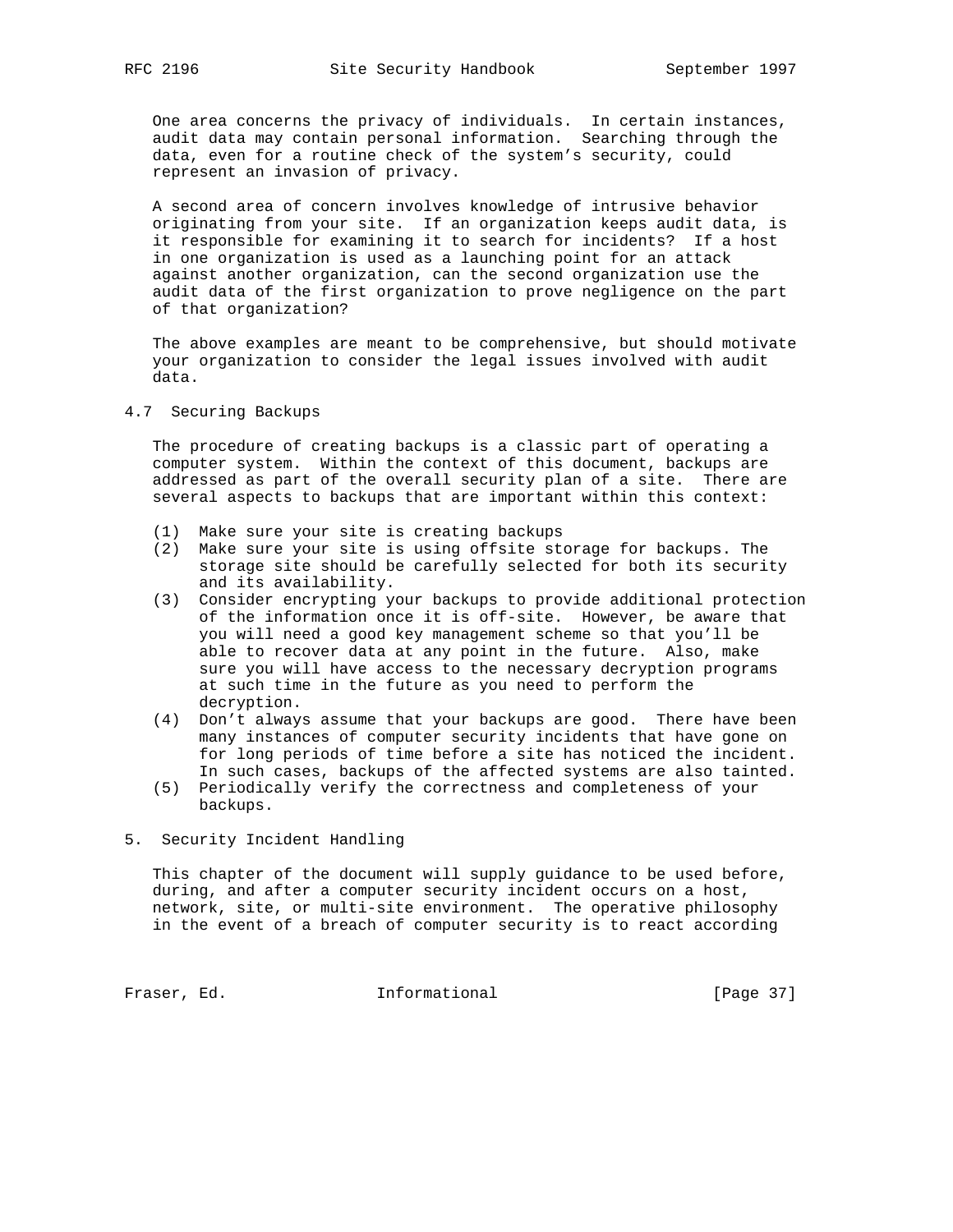to a plan. This is true whether the breach is the result of an external intruder attack, unintentional damage, a student testing some new program to exploit a software vulnerability, or a disgruntled employee. Each of the possible types of events, such as those just listed, should be addressed in advance by adequate contingency plans.

 Traditional computer security, while quite important in the overall site security plan, usually pays little attention to how to actually handle an attack once one occurs. The result is that when an attack is in progress, many decisions are made in haste and can be damaging to tracking down the source of the incident, collecting evidence to be used in prosecution efforts, preparing for the recovery of the system, and protecting the valuable data contained on the system.

 One of the most important, but often overlooked, benefits for efficient incident handling is an economic one. Having both technical and managerial personnel respond to an incident requires considerable resources. If trained to handle incidents efficiently, less staff time is required when one occurs.

 Due to the world-wide network most incidents are not restricted to a single site. Operating systems vulnerabilities apply (in some cases) to several millions of systems, and many vulnerabilities are exploited within the network itself. Therefore, it is vital that all sites with involved parties be informed as soon as possible.

 Another benefit is related to public relations. News about computer security incidents tends to be damaging to an organization's stature among current or potential clients. Efficient incident handling minimizes the potential for negative exposure.

 A final benefit of efficient incident handling is related to legal issues. It is possible that in the near future organizations may be held responsible because one of their nodes was used to launch a network attack. In a similar vein, people who develop patches or workarounds may be sued if the patches or workarounds are ineffective, resulting in compromise of the systems, or, if the patches or workarounds themselves damage systems. Knowing about operating system vulnerabilities and patterns of attacks, and then taking appropriate measures to counter these potential threats, is critical to circumventing possible legal problems.

Fraser, Ed. 1nformational [Page 38]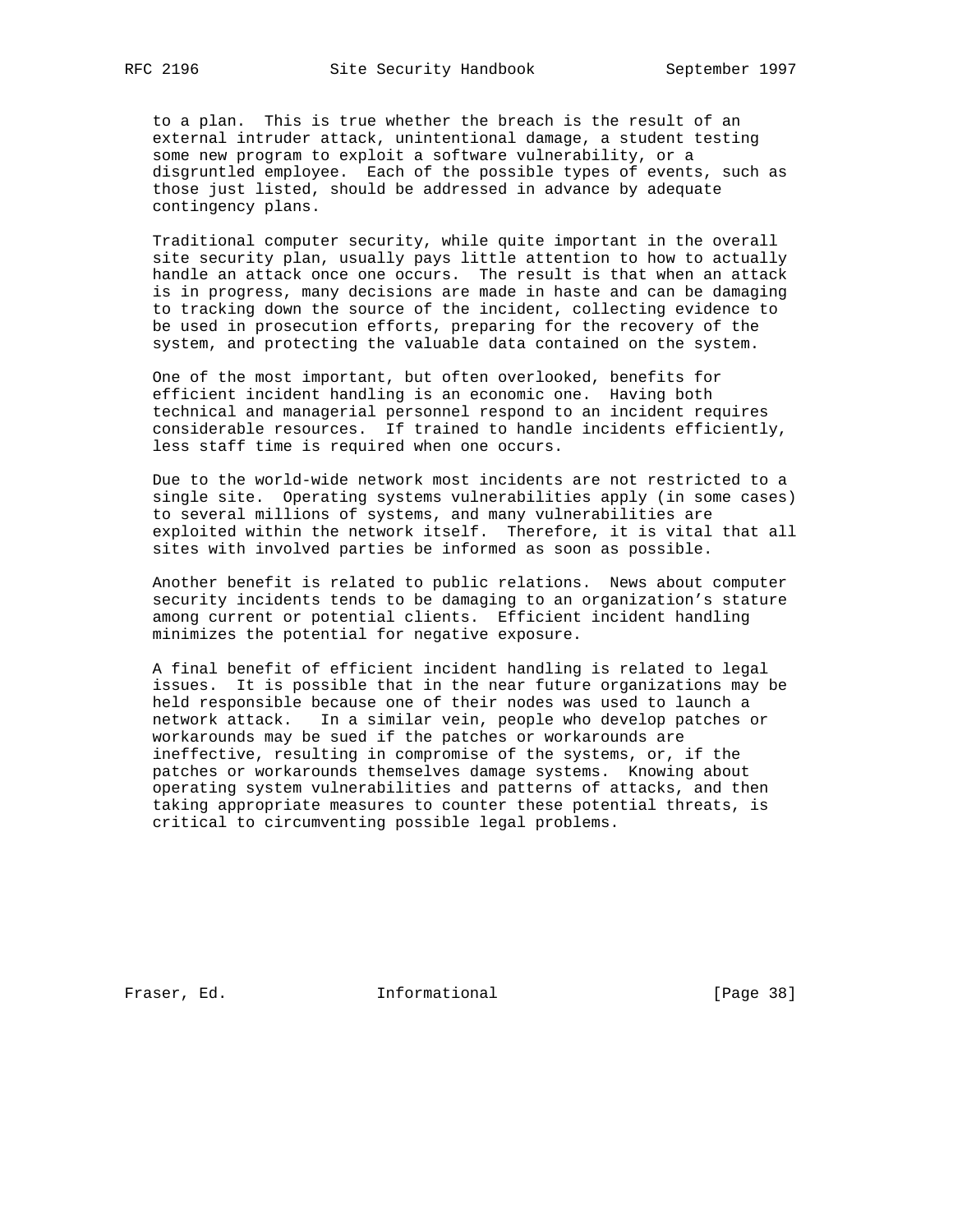The sections in this chapter provide an outline and starting point for creating your site's policy for handling security incidents. The sections are:

- (1) Preparing and planning (what are the goals and objectives in handling an incident).
- (2) Notification (who should be contacted in the case of an incident).
	- Local managers and personnel
	- Law enforcement and investigative agencies
	- Computer security incidents handling teams
	- Affected and involved sites
	- Internal communications
	- Public relations and press releases
- (3) Identifying an incident (is it an incident and how serious is it).
- (4) Handling (what should be done when an incident occurs).
	- Notification (who should be notified about the incident) - Protecting evidence and activity logs (what records should be kept from before, during, and after the incident)
	- Containment (how can the damage be limited)
	- Eradication (how to eliminate the reasons for the incident) - Recovery (how to reestablish service and systems)
	- Follow Up (what actions should be taken after the incident)
- (5) Aftermath (what are the implications of past incidents).
- (6) Administrative response to incidents.

 The remainder of this chapter will detail the issues involved in each of the important topics listed above, and provide some guidance as to what should be included in a site policy for handling incidents.

5.1 Preparing and Planning for Incident Handling

 Part of handling an incident is being prepared to respond to an incident before the incident occurs in the first place. This includes establishing a suitable level of protections as explained in the preceding chapters. Doing this should help your site prevent incidents as well as limit potential damage resulting from them when they do occur. Protection also includes preparing incident handling guidelines as part of a contingency plan for your organization or site. Having written plans eliminates much of the ambiguity which occurs during an incident, and will lead to a more appropriate and thorough set of responses. It is vitally important to test the proposed plan before an incident occurs through "dry runs". A team might even consider hiring a tiger team to act in parallel with the dry run. (Note: a tiger team is a team of specialists that try to penetrate the security of a system.)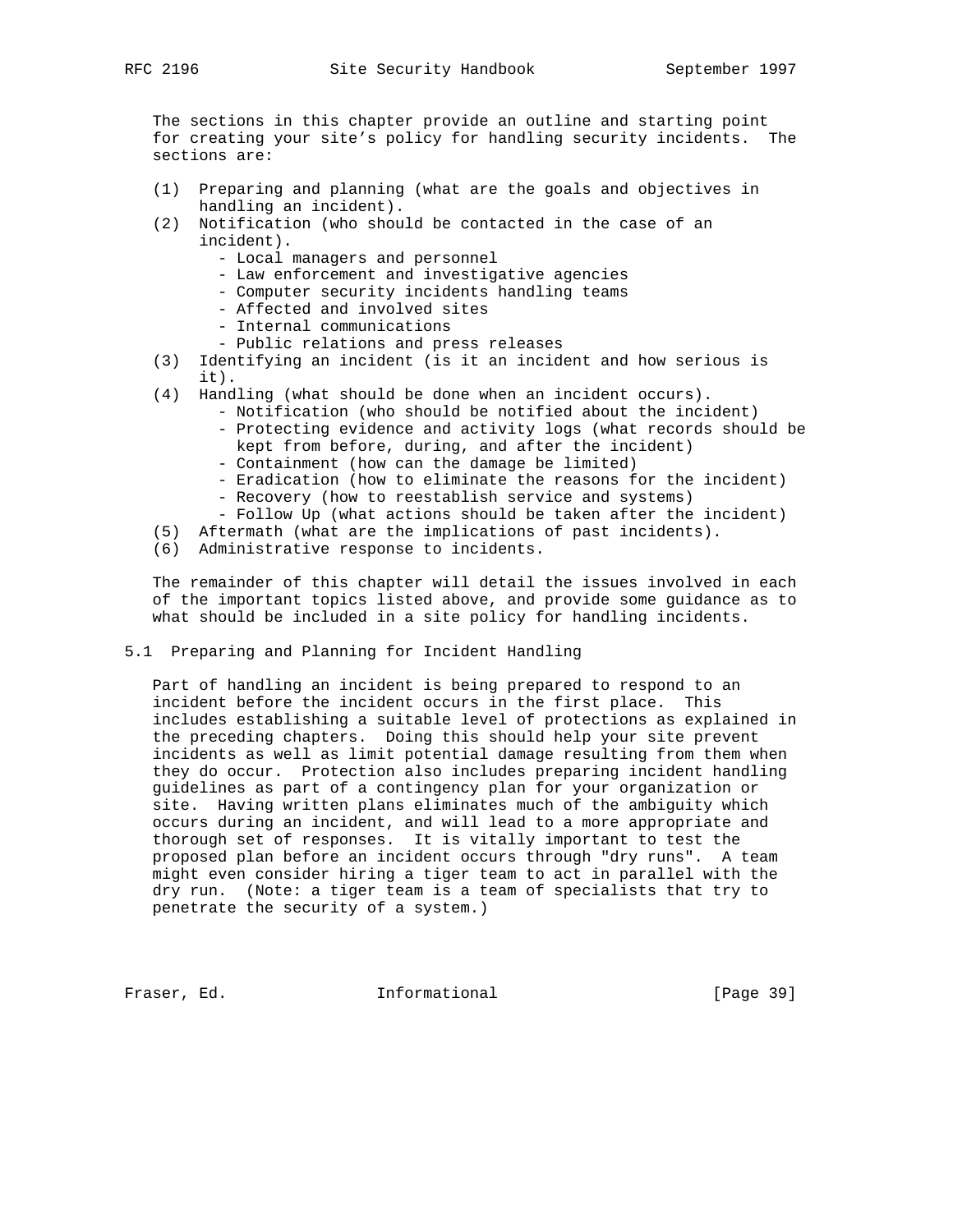Learning to respond efficiently to an incident is important for a number of reasons:

- (1) Protecting the assets which could be compromised
- (2) Protecting resources which could be utilized more
- profitably if an incident did not require their services (3) Complying with (government or other) regulations
- (4) Preventing the use of your systems in attacks against other
- systems (which could cause you to incur legal liability) (5) Minimizing the potential for negative exposure
- 

 As in any set of pre-planned procedures, attention must be paid to a set of goals for handling an incident. These goals will be prioritized differently depending on the site. A specific set of objectives can be identified for dealing with incidents:

- (1) Figure out how it happened.
- (2) Find out how to avoid further exploitation of the same vulnerability.
- (3) Avoid escalation and further incidents.
- (4) Assess the impact and damage of the incident.
- (5) Recover from the incident.
- (6) Update policies and procedures as needed.
- (7) Find out who did it (if appropriate and possible).

 Due to the nature of the incident, there might be a conflict between analyzing the original source of a problem and restoring systems and services. Overall goals (like assuring the integrity of critical systems) might be the reason for not analyzing an incident. Of course, this is an important management decision; but all involved parties must be aware that without analysis the same incident may happen again.

 It is also important to prioritize the actions to be taken during an incident well in advance of the time an incident occurs. Sometimes an incident may be so complex that it is impossible to do everything at once to respond to it; priorities are essential. Although priorities will vary from institution to institution, the following suggested priorities may serve as a starting point for defining your organization's response:

- (1) Priority one -- protect human life and people's safety; human life always has precedence over all other considerations.
- (2) Priority two -- protect classified and/or sensitive data. Prevent exploitation of classified and/or sensitive systems, networks or sites. Inform affected

Fraser, Ed. 1nformational 1999 [Page 40]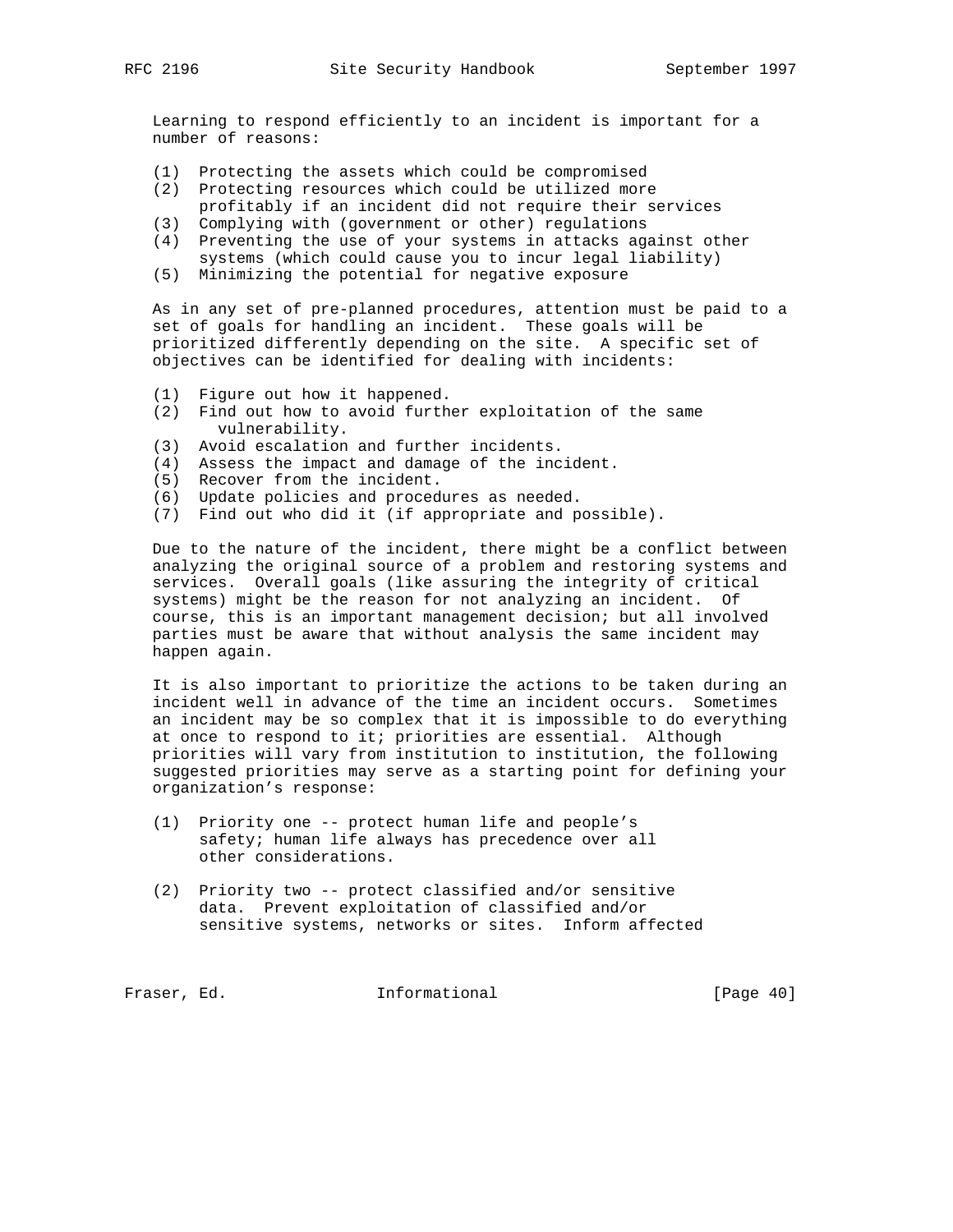classified and/or sensitive systems, networks or sites about already occurred penetrations. (Be aware of regulations by your site or by government)

- (3) Priority three -- protect other data, including proprietary, scientific, managerial and other data, because loss of data is costly in terms of resources. Prevent exploitations of other systems, networks or sites and inform already affected systems, networks or sites about successful penetrations.
- (4) Priority four -- prevent damage to systems (e.g., loss or alteration of system files, damage to disk drives, etc.). Damage to systems can result in costly down time and recovery.
- (5) Priority five -- minimize disruption of computing resources (including processes). It is better in many cases to shut a system down or disconnect from a network than to risk damage to data or systems. Sites will have to evaluate the trade-offs between shutting down and disconnecting, and staying up. There may be service agreements in place that may require keeping systems up even in light of further damage occurring. However, the damage and scope of an incident may be so extensive that service agreements may have to be over-ridden.

 An important implication for defining priorities is that once human life and national security considerations have been addressed, it is generally more important to save data than system software and hardware. Although it is undesirable to have any damage or loss during an incident, systems can be replaced. However, the loss or compromise of data (especially classified or proprietary data) is usually not an acceptable outcome under any circumstances.

 Another important concern is the effect on others, beyond the systems and networks where the incident occurs. Within the limits imposed by government regulations it is always important to inform affected parties as soon as possible. Due to the legal implications of this topic, it should be included in the planned procedures to avoid further delays and uncertainties for the administrators.

 Any plan for responding to security incidents should be guided by local policies and regulations. Government and private sites that deal with classified material have specific rules that they must follow.

Fraser, Ed. 10. Informational 1.1 [Page 41]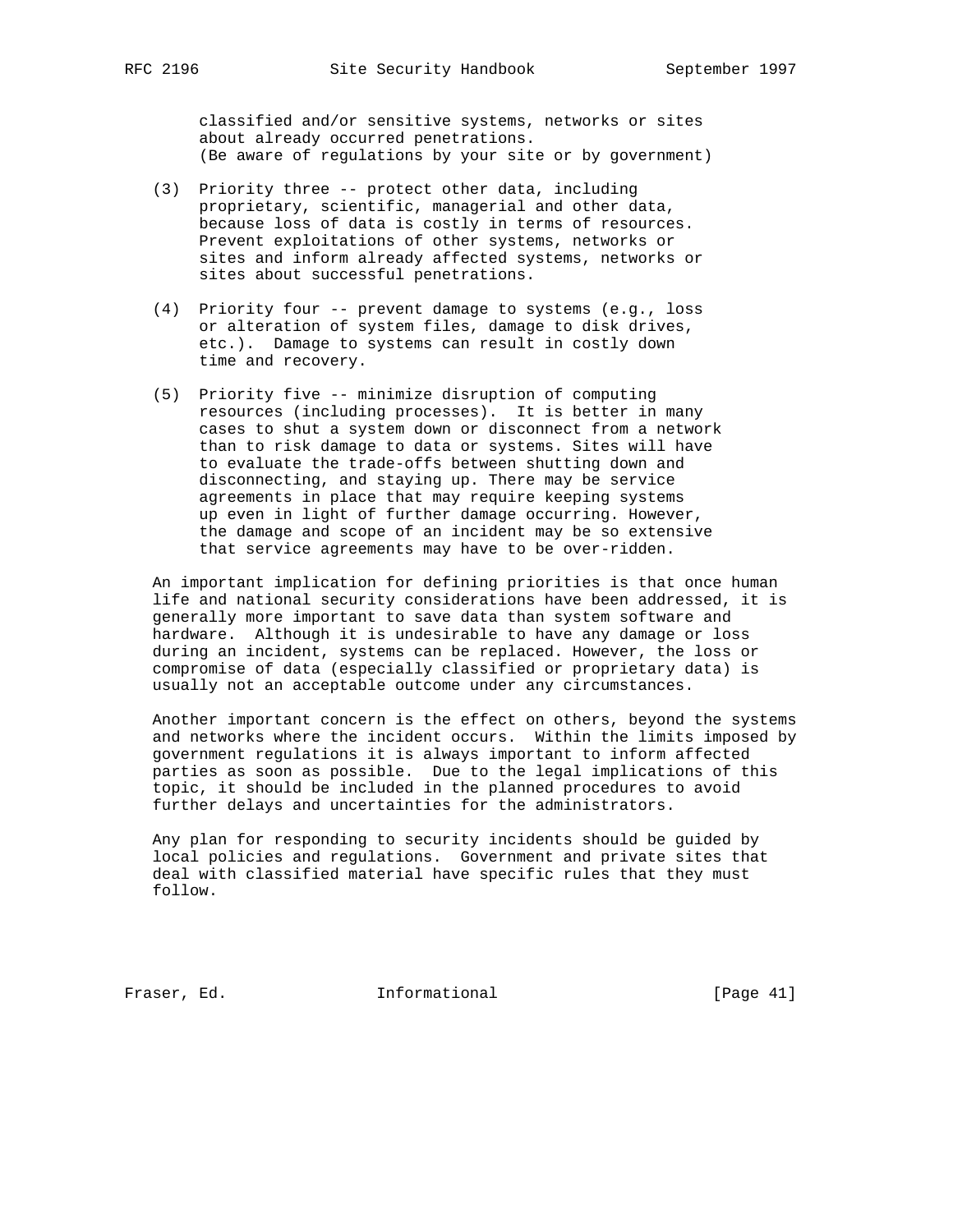The policies chosen by your site on how it reacts to incidents will shape your response. For example, it may make little sense to create mechanisms to monitor and trace intruders if your site does not plan to take action against the intruders if they are caught. Other organizations may have policies that affect your plans. Telephone companies often release information about telephone traces only to law enforcement agencies.

 Handling incidents can be tedious and require any number of routine tasks that could be handled by support personnel. To free the technical staff it may be helpful to identify support staff who will help with tasks like: photocopying, fax'ing, etc.

#### 5.2 Notification and Points of Contact

 It is important to establish contacts with various personnel before a real incident occurs. Many times, incidents are not real emergencies. Indeed, often you will be able to handle the activities internally. However, there will also be many times when others outside your immediate department will need to be included in the incident handling. These additional contacts include local managers and system administrators, administrative contacts for other sites on the Internet, and various investigative organizations. Getting to know these contacts before incidents occurs will help to make your incident handling process more efficient.

 For each type of communication contact, specific "Points of Contact" (POC) should be defined. These may be technical or administrative in nature and may include legal or investigative agencies as well as service providers and vendors. When establishing these contact, it is important to decide how much information will be shared with each class of contact. It is especially important to define, ahead of time, what information will be shared with the users at a site, with the public (including the press), and with other sites.

 Settling these issues are especially important for the local person responsible for handling the incident, since that is the person responsible for the actual notification of others. A list of contacts in each of these categories is an important time saver for this person during an incident. It can be quite difficult to find an appropriate person during an incident when many urgent events are ongoing. It is strongly recommended that all relevant telephone numbers (also electronic mail addresses and fax numbers) be included in the site security policy. The names and contact information of all individuals who will be directly involved in the handling of an incident should be placed at the top of this list.

Fraser, Ed. 1nformational [Page 42]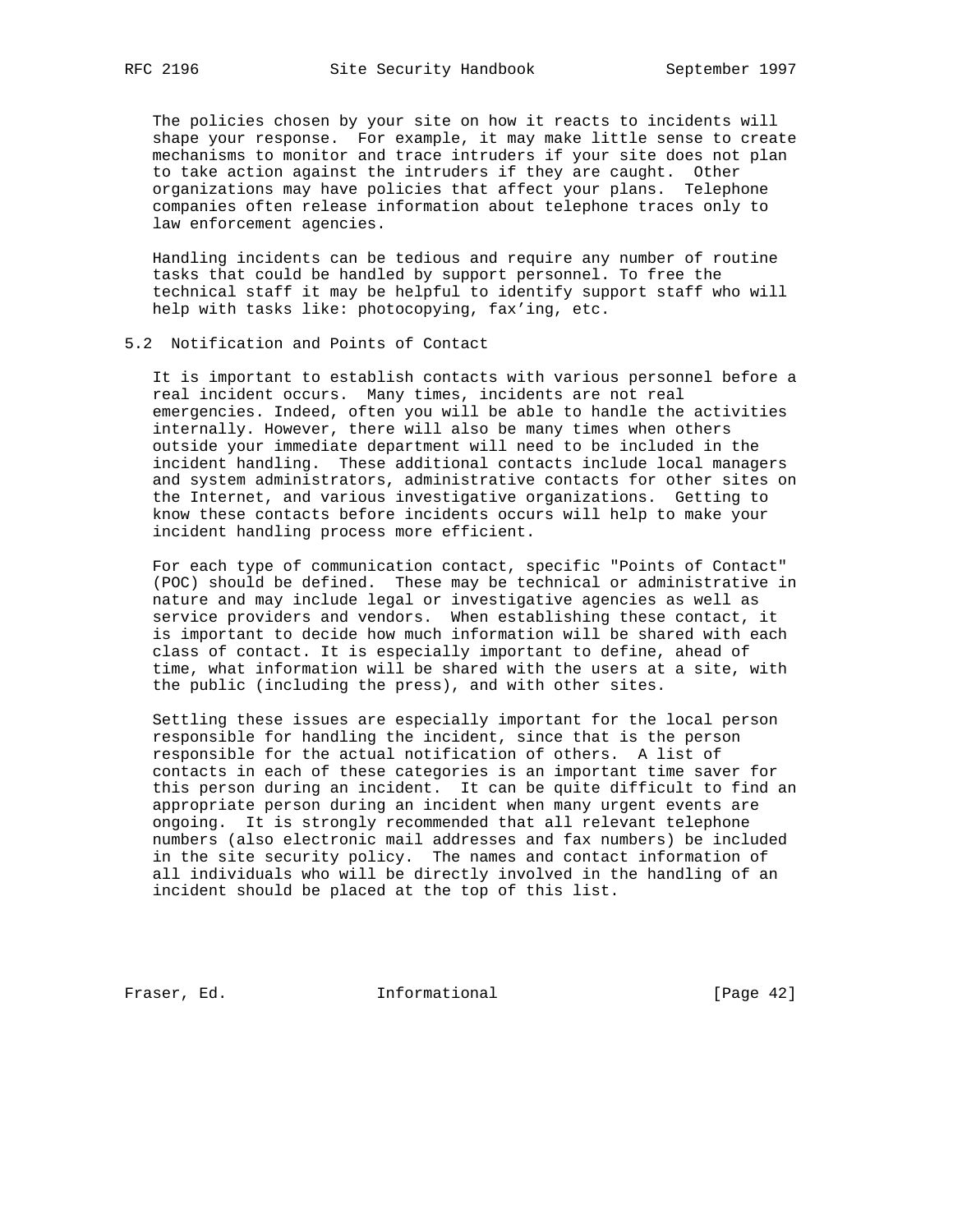#### 5.2.1 Local Managers and Personnel

 When an incident is under way, a major issue is deciding who is in charge of coordinating the activity of the multitude of players. A major mistake that can be made is to have a number of people who are each working independently, but are not working together. This will only add to the confusion of the event and will probably lead to wasted or ineffective effort.

 The single POC may or may not be the person responsible for handling the incident. There are two distinct roles to fill when deciding who shall be the POC and who will be the person in charge of the incident. The person in charge of the incident will make decisions as to the interpretation of policy applied to the event. In contrast, the POC must coordinate the effort of all the parties involved with handling the event.

 The POC must be a person with the technical expertise to successfully coordinate the efforts of the system managers and users involved in monitoring and reacting to the attack. Care should be taken when identifying who this person will be. It should not necessarily be the same person who has administrative responsibility for the compromised systems since often such administrators have knowledge only sufficient for the day to day use of the computers, and lack in depth technical expertise.

 Another important function of the POC is to maintain contact with law enforcement and other external agencies to assure that multi-agency involvement occurs. The level of involvement will be determined by management decisions as well as legal constraints.

 A single POC should also be the single person in charge of collecting evidence, since as a rule of thumb, the more people that touch a potential piece of evidence, the greater the possibility that it will be inadmissible in court. To ensure that evidence will be acceptable to the legal community, collecting evidence should be done following predefined procedures in accordance with local laws and legal regulations.

 One of the most critical tasks for the POC is the coordination of all relevant processes. Responsibilities may be distributed over the whole site, involving multiple independent departments or groups. This will require a well coordinated effort in order to achieve overall success. The situation becomes even more complex if multiple sites are involved. When this happens, rarely will a single POC at one site be able to adequately coordinate the handling of the entire incident. Instead, appropriate incident response teams should be involved.

Fraser, Ed. 1nformational [Page 43]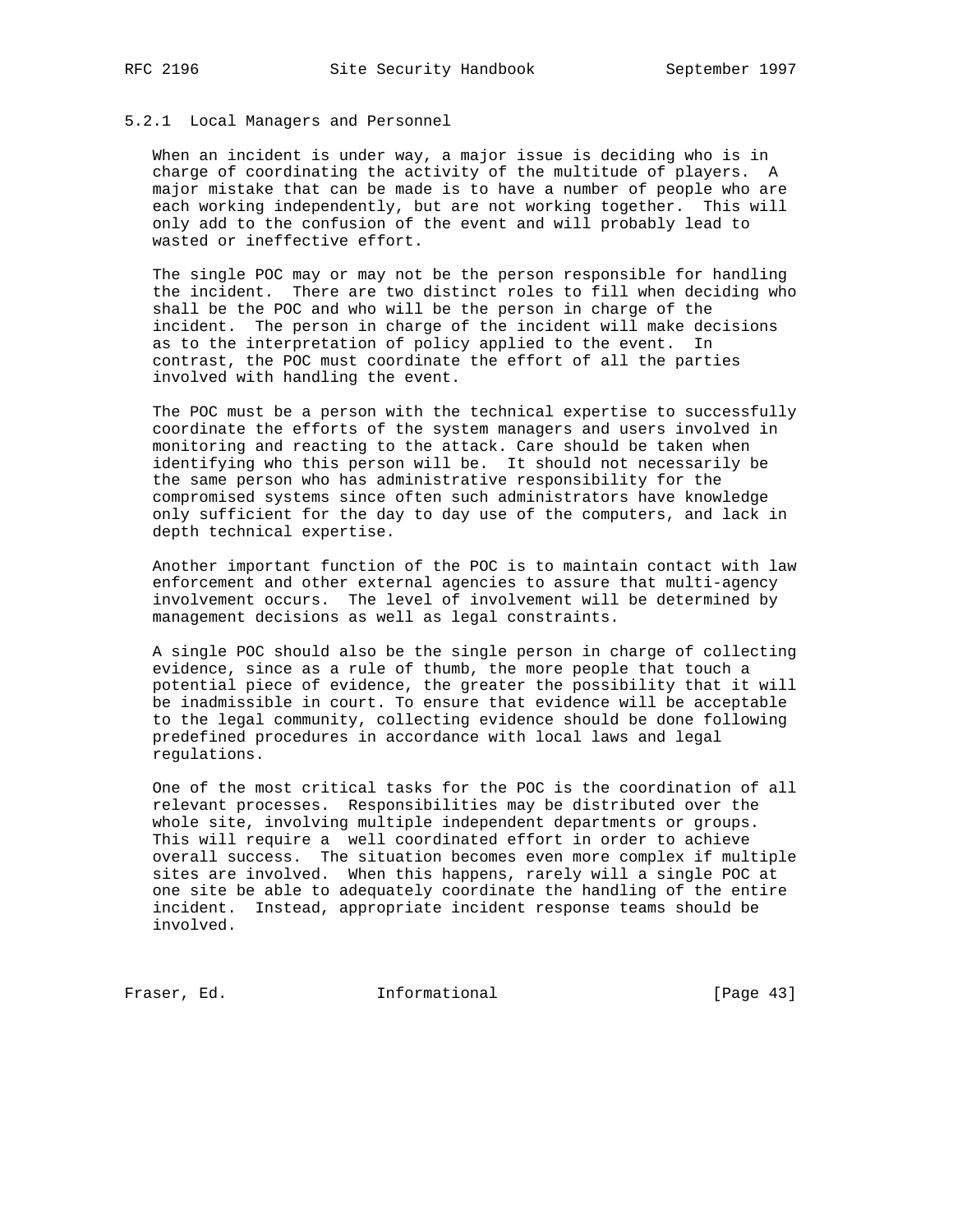The incident handling process should provide some escalation mechanisms. In order to define such a mechanism, sites will need to create an internal classification scheme for incidents. Associated with each level of incident will be the appropriate POC and procedures. As an incident is escalated, there may be a change in the POC which will need to be communicated to all others involved in handling the incident. When a change in the POC occurs, old POC should brief the new POC in all background information.

 Lastly, users must know how to report suspected incidents. Sites should establish reporting procedures that will work both during and outside normal working hours. Help desks are often used to receive these reports during normal working hours, while beepers and telephones can be used for out of hours reporting.

### 5.2.2 Law Enforcement and Investigative Agencies

 In the event of an incident that has legal consequences, it is important to establish contact with investigative agencies (e.g, the FBI and Secret Service in the U.S.) as soon as possible. Local law enforcement, local security offices, and campus police departments should also be informed as appropriate. This section describes many of the issues that will be confronted, but it is acknowledged that each organization will have its own local and governmental laws and regulations that will impact how they interact with law enforcement and investigative agencies. The most important point to make is that each site needs to work through these issues.

 A primary reason for determining these point of contact well in advance of an incident is that once a major attack is in progress, there is little time to call these agencies to determine exactly who the correct point of contact is. Another reason is that it is important to cooperate with these agencies in a manner that will foster a good working relationship, and that will be in accordance with the working procedures of these agencies. Knowing the working procedures in advance, and the expectations of your point of contact is a big step in this direction. For example, it is important to gather evidence that will be admissible in any subsequent legal proceedings, and this will require prior knowledge of how to gather such evidence. A final reason for establishing contacts as soon as possible is that it is impossible to know the particular agency that will assume jurisdiction in any given incident. Making contacts and finding the proper channels early on will make responding to an incident go considerably more smoothly.

Fraser, Ed. 1nformational [Page 44]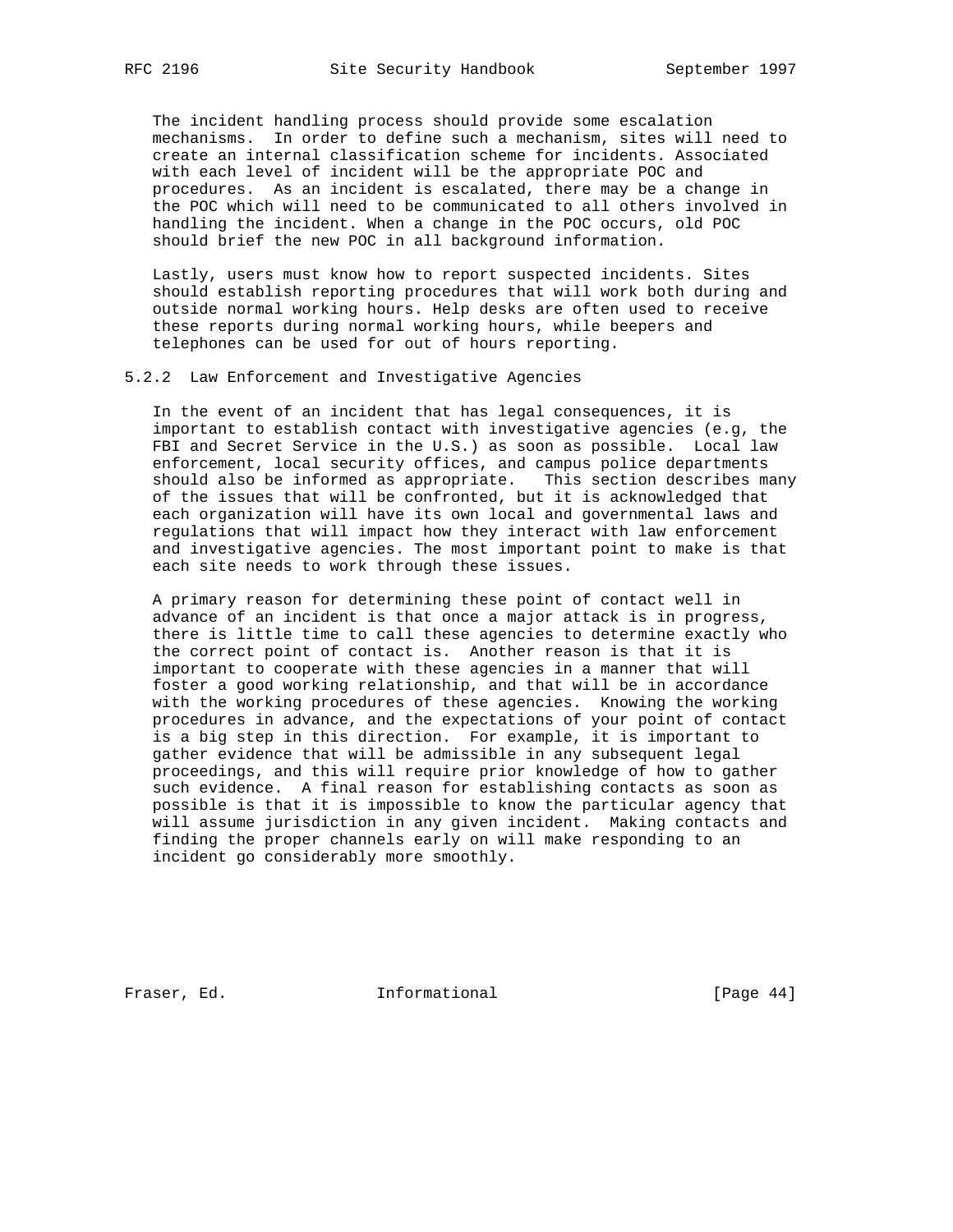If your organization or site has a legal counsel, you need to notify this office soon after you learn that an incident is in progress. At a minimum, your legal counsel needs to be involved to protect the legal and financial interests of your site or organization. There are many legal and practical issues, a few of which are:

- (1) Whether your site or organization is willing to risk negative publicity or exposure to cooperate with legal prosecution efforts.
- (2) Downstream liability--if you leave a compromised system as is so it can be monitored and another computer is damaged because the attack originated from your system, your site or organization may be liable for damages incurred.
- (3) Distribution of information--if your site or organization distributes information about an attack in which another site or organization may be involved or the vulnerability in a product that may affect ability to market that product, your site or organization may again be liable for any damages (including damage of reputation).
- (4) Liabilities due to monitoring--your site or organization may be sued if users at your site or elsewhere discover that your site is monitoring account activity without informing users.

 Unfortunately, there are no clear precedents yet on the liabilities or responsibilities of organizations involved in a security incident or who might be involved in supporting an investigative effort. Investigators will often encourage organizations to help trace and monitor intruders. Indeed, most investigators cannot pursue computer intrusions without extensive support from the organizations involved. However, investigators cannot provide protection from liability claims, and these kinds of efforts may drag out for months and may take a lot of effort.

 On the other hand, an organization's legal council may advise extreme caution and suggest that tracing activities be halted and an intruder shut out of the system. This, in itself, may not provide protection from liability, and may prevent investigators from identifying the perpetrator.

 The balance between supporting investigative activity and limiting liability is tricky. You'll need to consider the advice of your legal counsel and the damage the intruder is causing (if any) when making your decision about what to do during any particular incident.

Fraser, Ed. 1nformational [Page 45]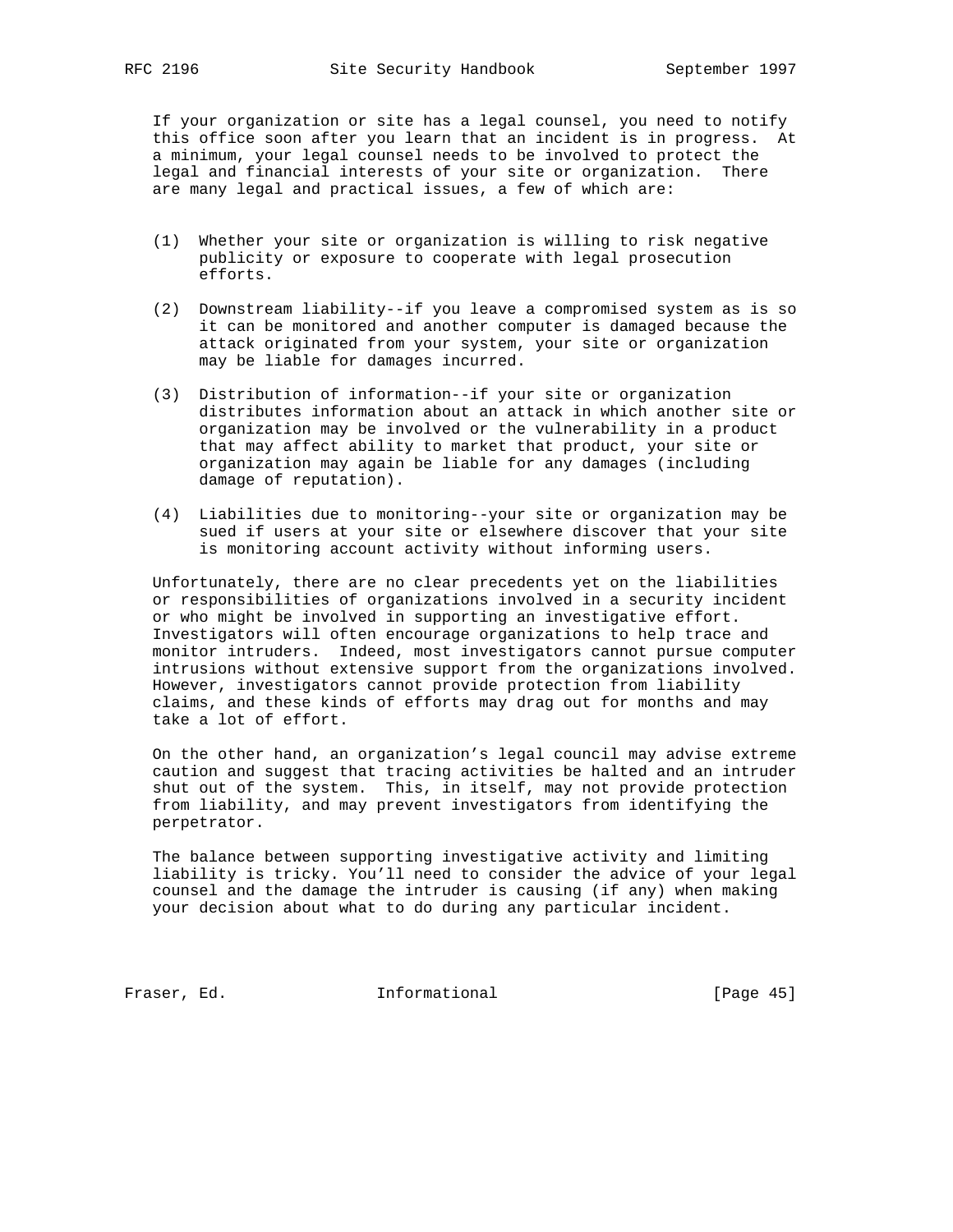Your legal counsel should also be involved in any decision to contact investigative agencies when an incident occurs at your site. The decision to coordinate efforts with investigative agencies is most properly that of your site or organization. Involving your legal counsel will also foster the multi-level coordination between your site and the particular investigative agency involved, which in turn results in an efficient division of labor. Another result is that you are likely to obtain guidance that will help you avoid future legal mistakes.

 Finally, your legal counsel should evaluate your site's written procedures for responding to incidents. It is essential to obtain a "clean bill of health" from a legal perspective before you actually carry out these procedures.

 It is vital, when dealing with investigative agencies, to verify that the person who calls asking for information is a legitimate representative from the agency in question. Unfortunately, many well intentioned people have unknowingly leaked sensitive details about incidents, allowed unauthorized people into their systems, etc., because a caller has masqueraded as a representative of a government agency. (Note: this word of caution actually applies to all external contacts.)

 A similar consideration is using a secure means of communication. Because many network attackers can easily re-route electronic mail, avoid using electronic mail to communicate with other agencies (as well as others dealing with the incident at hand). Non-secured phone lines (the phones normally used in the business world) are also frequent targets for tapping by network intruders, so be careful!

 There is no one established set of rules for responding to an incident when the local government becomes involved. Normally (in the U.S.), except by legal order, no agency can force you to monitor, to disconnect from the network, to avoid telephone contact with the suspected attackers, etc. Each organization will have a set of local and national laws and regulations that must be adhered to when handling incidents. It is recommended that each site be familiar with those laws and regulations, and identify and get know the contacts for agencies with jurisdiction well in advance of handling an incident.

5.2.3 Computer Security Incident Handling Teams

 There are currently a number of of Computer Security Incident Response teams (CSIRTs) such as the CERT Coordination Center, the German DFN-CERT, and other teams around the globe. Teams exist for many major government agencies and large corporations. If such a

Fraser, Ed. 10. Informational [Page 46]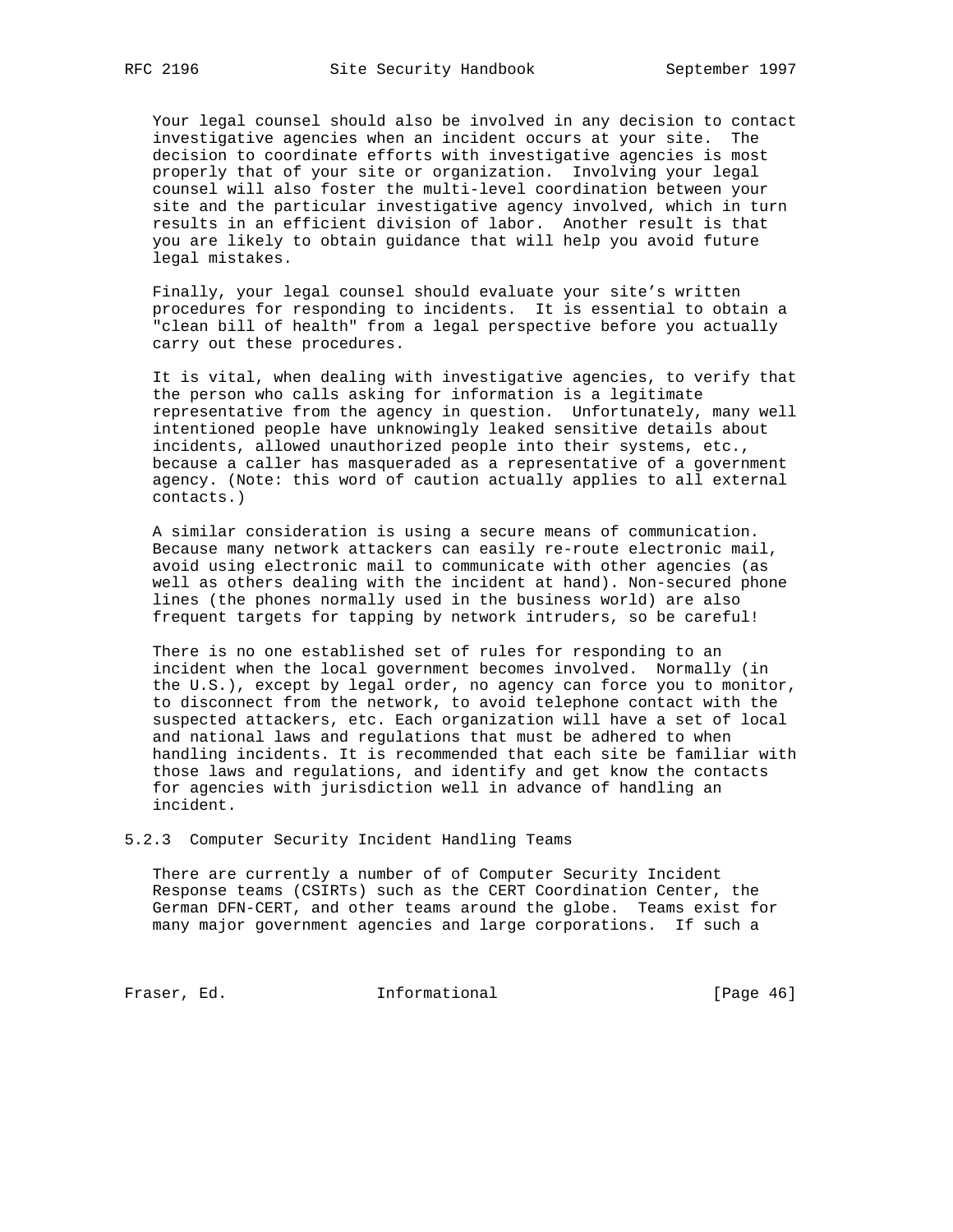team is available, notifying it should be of primary consideration during the early stages of an incident. These teams are responsible for coordinating computer security incidents over a range of sites and larger entities. Even if the incident is believed to be contained within a single site, it is possible that the information available through a response team could help in fully resolving the incident.

 If it is determined that the breach occurred due to a flaw in the system's hardware or software, the vendor (or supplier) and a Computer Security Incident Handling team should be notified as soon as possible. This is especially important because many other systems are vulnerable, and these vendor and response team organizations can help disseminate help to other affected sites.

 In setting up a site policy for incident handling, it may be desirable to create a subgroup, much like those teams that already exist, that will be responsible for handling computer security incidents for the site (or organization). If such a team is created, it is essential that communication lines be opened between this team and other teams. Once an incident is under way, it is difficult to open a trusted dialogue between other teams if none has existed before.

5.2.4 Affected and Involved Sites

 If an incident has an impact on other sites, it is good practice to inform them. It may be obvious from the beginning that the incident is not limited to the local site, or it may emerge only after further analysis.

 Each site may choose to contact other sites directly or they can pass the information to an appropriate incident response team. It is often very difficult to find the responsible POC at remote sites and the incident response team will be able to facilitate contact by making use of already established channels.

 The legal and liability issues arising from a security incident will differ from site to site. It is important to define a policy for the sharing and logging of information about other sites before an incident occurs.

 Information about specific people is especially sensitive, and may be subject to privacy laws. To avoid problems in this area, irrelevant information should be deleted and a statement of how to handle the remaining information should be included. A clear statement of how this information is to be used is essential. No one who informs a site of a security incident wants to read about it in the public

Fraser, Ed. 1nformational 1999 [Page 47]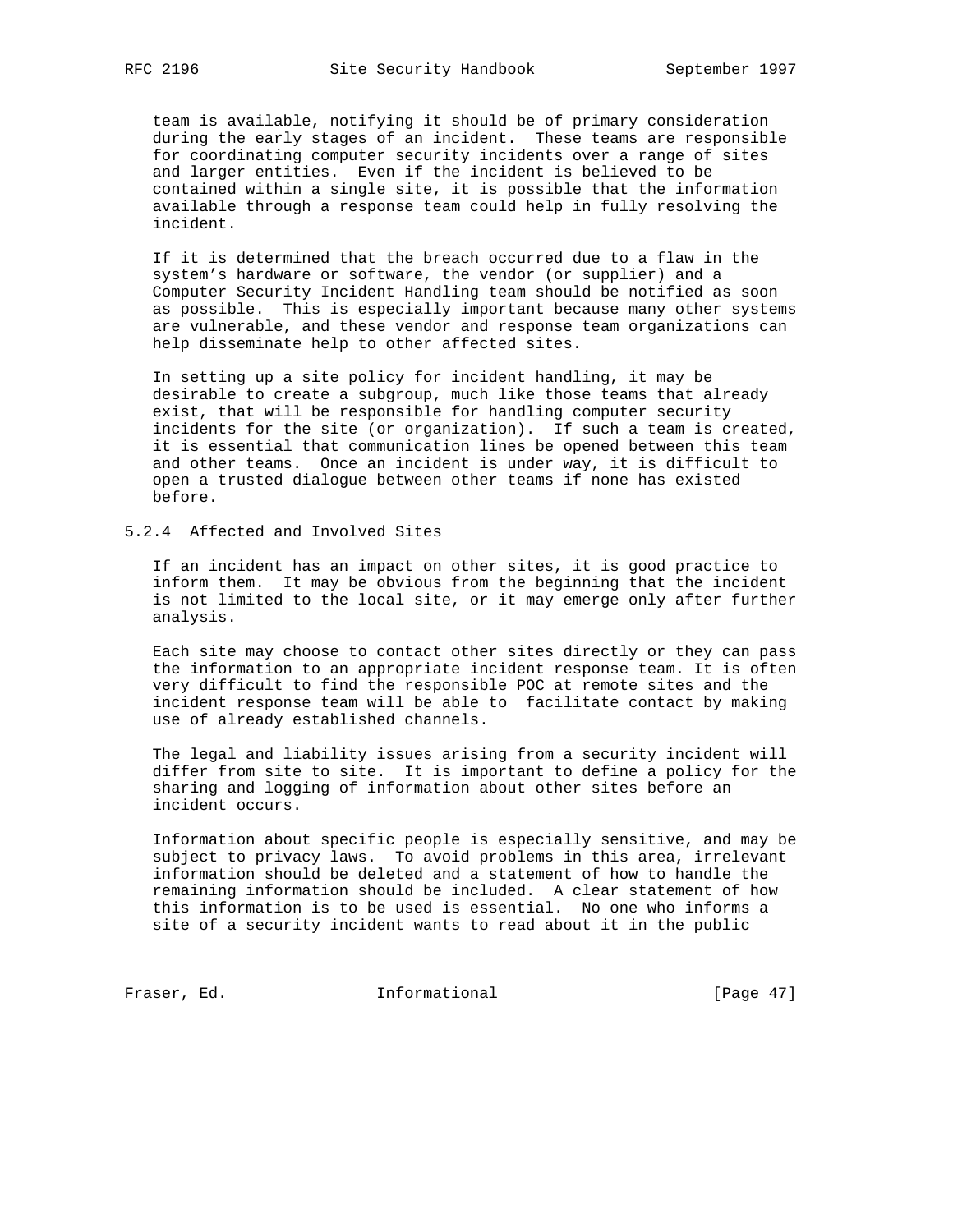press. Incident response teams are valuable in this respect. When they pass information to responsible POCs, they are able to protect the anonymity of the original source. But, be aware that, in many cases, the analysis of logs and information at other sites will reveal addresses of your site.

 All the problems discussed above should be not taken as reasons not to involve other sites. In fact, the experiences of existing teams reveal that most sites informed about security problems are not even aware that their site had been compromised. Without timely information, other sites are often unable to take action against intruders.

# 5.2.5 Internal Communications

 It is crucial during a major incident to communicate why certain actions are being taken, and how the users (or departments) are expected to behave. In particular, it should be made very clear to users what they are allowed to say (and not say) to the outside world (including other departments). For example, it wouldn't be good for an organization if users replied to customers with something like, "I'm sorry the systems are down, we've had an intruder and we are trying to clean things up." It would be much better if they were instructed to respond with a prepared statement like, "I'm sorry our systems are unavailable, they are being maintained for better service in the future."

 Communications with customers and contract partners should be handled in a sensible, but sensitive way. One can prepare for the main issues by preparing a checklist. When an incident occurs, the checklist can be used with the addition of a sentence or two for the specific circumstances of the incident.

 Public relations departments can be very helpful during incidents. They should be involved in all planning and can provide well constructed responses for use when contact with outside departments and organizations is necessary.

## 5.2.6 Public Relations - Press Releases

 There has been a tremendous growth in the amount of media coverage dedicated to computer security incidents in the United States. Such press coverage is bound to extend to other countries as the Internet continues to grow and expand internationally. Readers from countries where such media attention has not yet occurred, can learn from the experiences in the U.S. and should be forwarned and prepared.

Fraser, Ed. 1nformational [Page 48]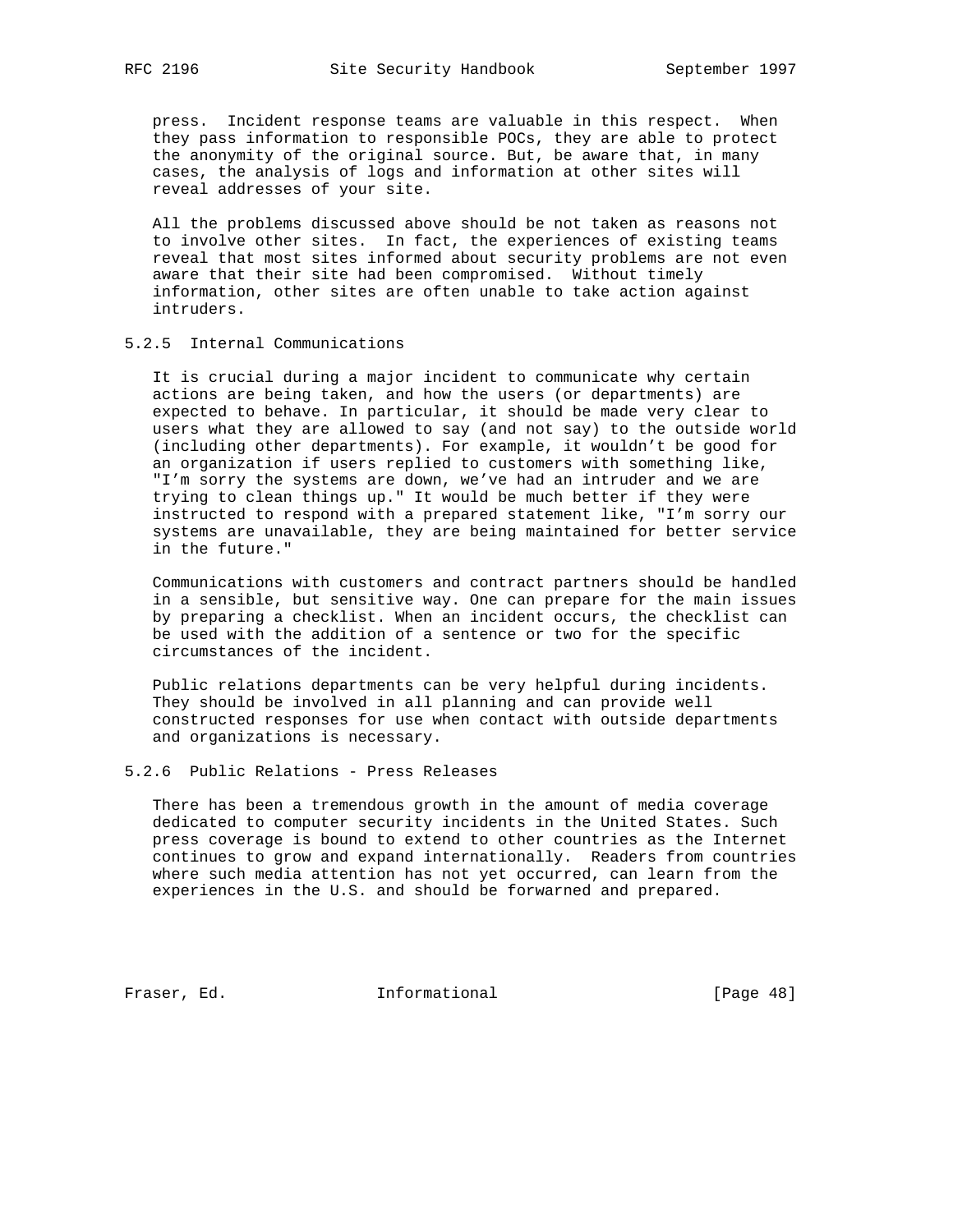One of the most important issues to consider is when, who, and how much to release to the general public through the press. There are many issues to consider when deciding this particular issue. First and foremost, if a public relations office exists for the site, it is important to use this office as liaison to the press. The public relations office is trained in the type and wording of information released, and will help to assure that the image of the site is protected during and after the incident (if possible). A public relations office has the advantage that you can communicate candidly with them, and provide a buffer between the constant press attention and the need of the POC to maintain control over the incident.

 If a public relations office is not available, the information released to the press must be carefully considered. If the information is sensitive, it may be advantageous to provide only minimal or overview information to the press. It is quite possible that any information provided to the press will be quickly reviewed by the perpetrator of the incident. Also note that misleading the press can often backfire and cause more damage than releasing sensitive information.

 While it is difficult to determine in advance what level of detail to provide to the press, some guidelines to keep in mind are:

- (1) Keep the technical level of detail low. Detailed information about the incident may provide enough information for others to launch similar attacks on other sites, or even damage the site's ability to prosecute the guilty party once the event is over.
- (2) Keep the speculation out of press statements. Speculation of who is causing the incident or the motives are very likely to be in error and may cause an inflamed view of the incident.
- (3) Work with law enforcement professionals to assure that evidence is protected. If prosecution is involved, assure that the evidence collected is not divulged to the press.
- (4) Try not to be forced into a press interview before you are prepared. The popular press is famous for the "2 am" interview, where the hope is to catch the interviewee off guard and obtain information otherwise not available.
- (5) Do not allow the press attention to detract from the handling of the event. Always remember that the successful closure of an incident is of primary importance.

Fraser, Ed. 1nformational [Page 49]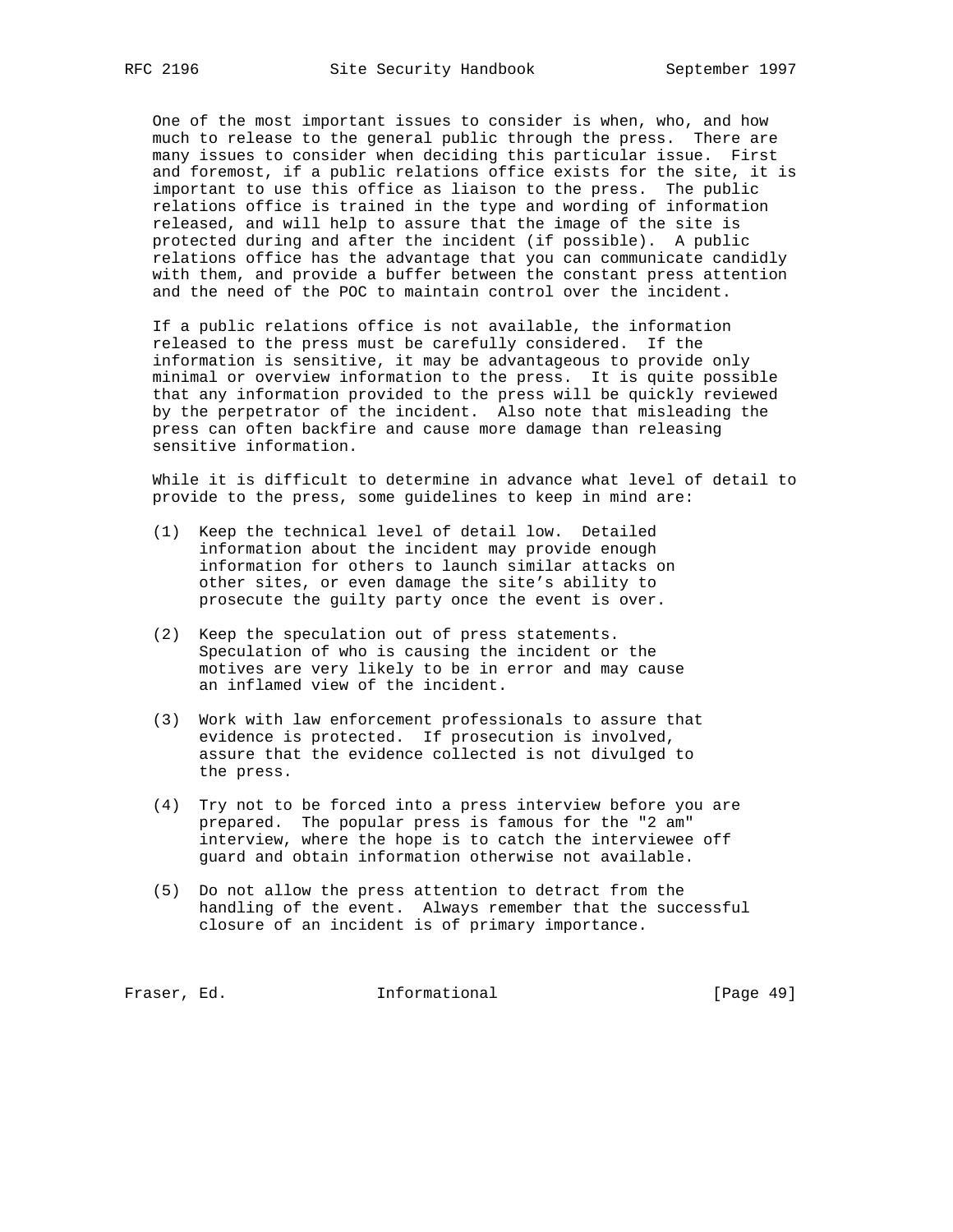# 5.3 Identifying an Incident

# 5.3.1 Is It Real?

 This stage involves determining if a problem really exists. Of course many if not most signs often associated with virus infection, system intrusions, malicious users, etc., are simply anomalies such as hardware failures or suspicious system/user behavior. To assist in identifying whether there really is an incident, it is usually helpful to obtain and use any detection software which may be available. Audit information is also extremely useful, especially in determining whether there is a network attack. It is extremely important to obtain a system snapshot as soon as one suspects that something is wrong. Many incidents cause a dynamic chain of events to occur, and an initial system snapshot may be the most valuable tool for identifying the problem and any source of attack. Finally, it is important to start a log book. Recording system events, telephone conversations, time stamps, etc., can lead to a more rapid and systematic identification of the problem, and is the basis for subsequent stages of incident handling.

 There are certain indications or "symptoms" of an incident that deserve special attention:

- (1) System crashes.
- (2) New user accounts (the account RUMPLESTILTSKIN has been unexpectedly created), or high activity on a previously low usage account.
- (3) New files (usually with novel or strange file names, such as data.xx or k or .xx ).
- (4) Accounting discrepancies (in a UNIX system you might notice the shrinking of an accounting file called /usr/admin/lastlog, something that should make you very suspicious that there may be an intruder).
- (5) Changes in file lengths or dates (a user should be suspicious if .EXE files in an MS DOS computer have unexplainedly grown by over 1800 bytes).
- (6) Attempts to write to system (a system manager notices that a privileged user in a VMS system is attempting to alter RIGHTSLIST.DAT).
- (7) Data modification or deletion (files start to disappear).
- (8) Denial of service (a system manager and all other users become locked out of a UNIX system, now in single user mode).
- (9) Unexplained, poor system performance
- (10) Anomalies ("GOTCHA" is displayed on the console or there are frequent unexplained "beeps").
- (11) Suspicious probes (there are numerous unsuccessful login attempts from another node).

Fraser, Ed. 1nformational 1999 [Page 50]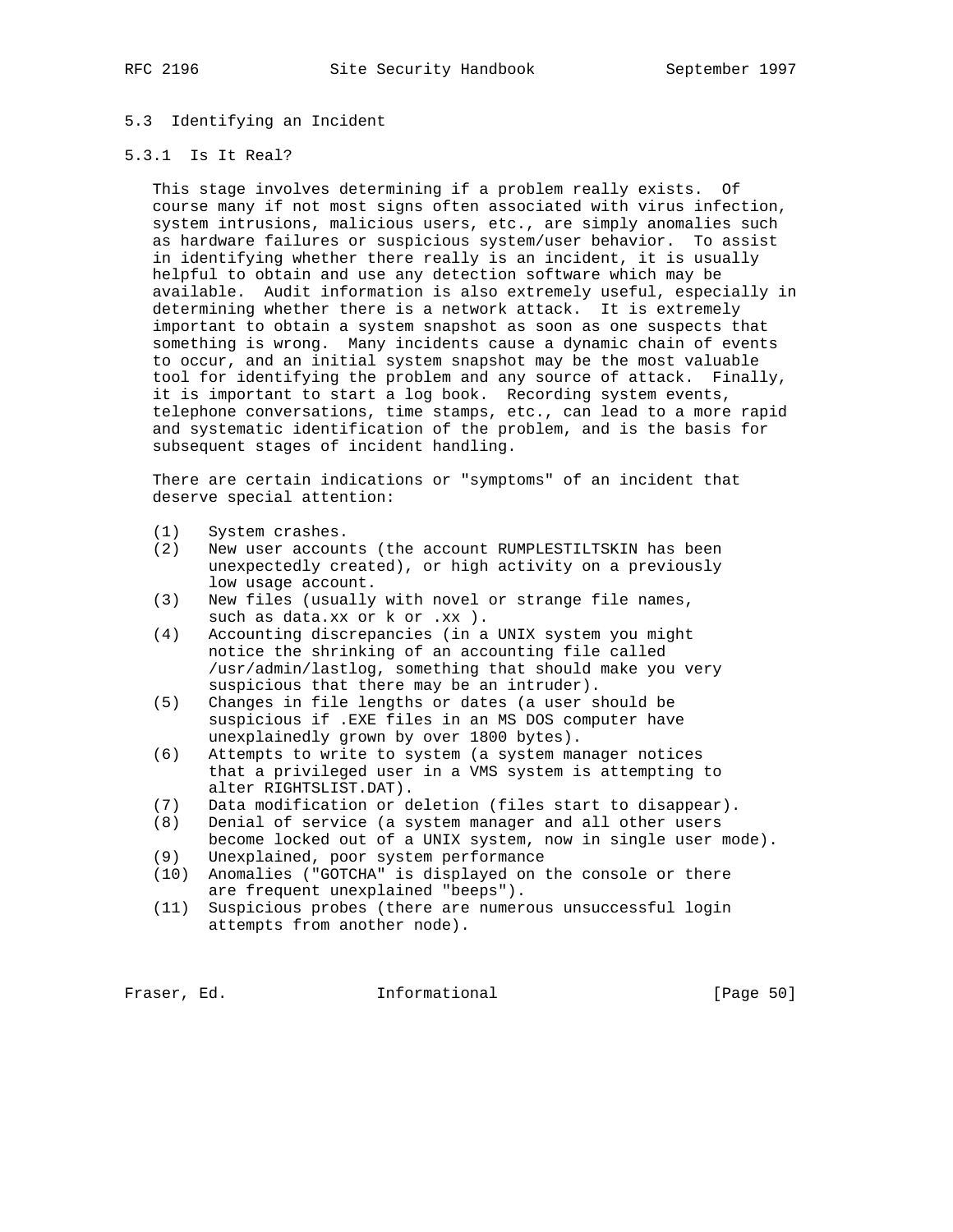- (12) Suspicious browsing (someone becomes a root user on a UNIX system and accesses file after file on many user accounts.)
- (13) Inability of a user to log in due to modifications of his/her account.

 By no means is this list comprehensive; we have just listed a number of common indicators. It is best to collaborate with other technical and computer security personnel to make a decision as a group about whether an incident is occurring.

5.3.2 Types and Scope of Incidents

 Along with the identification of the incident is the evaluation of the scope and impact of the problem. It is important to correctly identify the boundaries of the incident in order to effectively deal with it and prioritize responses.

 In order to identify the scope and impact a set of criteria should be defined which is appropriate to the site and to the type of connections available. Some of the issues include:

- (1) Is this a multi-site incident?
- (2) Are many computers at your site affected by this incident?
- (3) Is sensitive information involved?
- (4) What is the entry point of the incident (network, phone line, local terminal, etc.)?
- (5) Is the press involved?
- (6) What is the potential damage of the incident?
- (7) What is the estimated time to close out the incident?
- (8) What resources could be required to handle the incident?
- (9) Is law enforcement involved?
- 5.3.3 Assessing the Damage and Extent

 The analysis of the damage and extent of the incident can be quite time consuming, but should lead to some insight into the nature of the incident, and aid investigation and prosecution. As soon as the breach has occurred, the entire system and all of its components should be considered suspect. System software is the most probable target. Preparation is key to be able to detect all changes for a possibly tainted system. This includes checksumming all media from the vendor using a algorithm which is resistant to tampering. (See sections 4.3)

 Assuming original vendor distribution media are available, an analysis of all system files should commence, and any irregularities should be noted and referred to all parties involved in handling the incident. It can be very difficult, in some cases, to decide which

Fraser, Ed. 10. Informational [Page 51]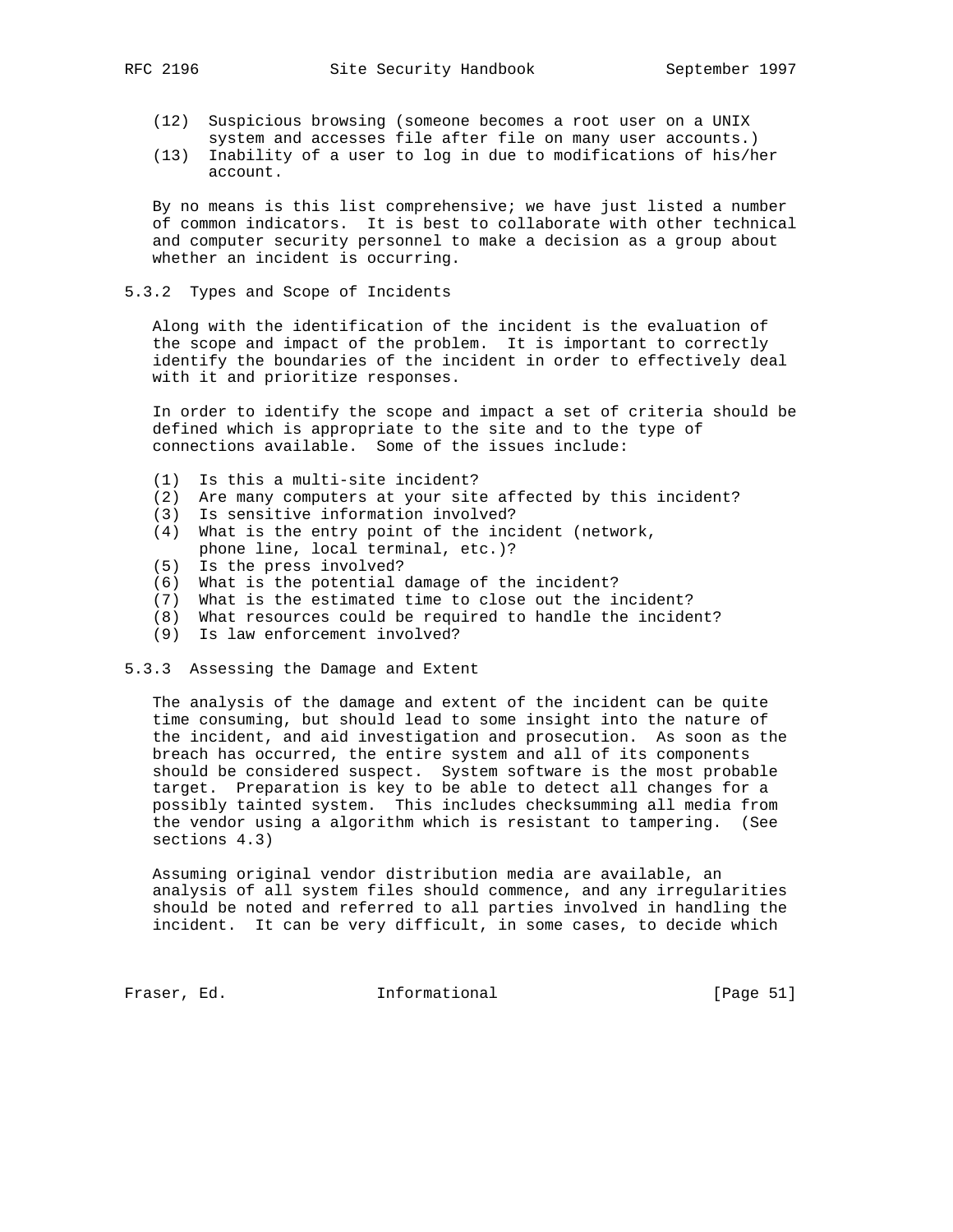backup media are showing a correct system status. Consider, for example, that the incident may have continued for months or years before discovery, and the suspect may be an employee of the site, or otherwise have intimate knowledge or access to the systems. In all cases, the pre-incident preparation will determine what recovery is possible.

 If the system supports centralized logging (most do), go back over the logs and look for abnormalities. If process accounting and connect time accounting is enabled, look for patterns of system usage. To a lesser extent, disk usage may shed light on the incident. Accounting can provide much helpful information in an analysis of an incident and subsequent prosecution. Your ability to address all aspects of a specific incident strongly depends on the success of this analysis.

5.4 Handling an Incident

 Certain steps are necessary to take during the handling of an incident. In all security related activities, the most important point to be made is that all sites should have policies in place. Without defined policies and goals, activities undertaken will remain without focus. The goals should be defined by management and legal counsel in advance.

 One of the most fundamental objectives is to restore control of the affected systems and to limit the impact and damage. In the worst case scenario, shutting down the system, or disconnecting the system from the network, may the only practical solution.

 As the activities involved are complex, try to get as much help as necessary. While trying to solve the problem alone, real damage might occur due to delays or missing information. Most administrators take the discovery of an intruder as a personal challenge. By proceeding this way, other objectives as outlined in the local policies may not always be considered. Trying to catch intruders may be a very low priority, compared to system integrity, for example. Monitoring a hacker's activity is useful, but it might not be considered worth the risk to allow the continued access.

5.4.1 Types of Notification and Exchange of Information

 When you have confirmed that an incident is occurring, the appropriate personnel must be notified. How this notification is achieved is very important to keeping the event under control both from a technical and emotional standpoint. The circumstances should be described in as much detail as possible, in order to aid prompt acknowledgment and understanding of the problem. Great care should

Fraser, Ed. 1nformational [Page 52]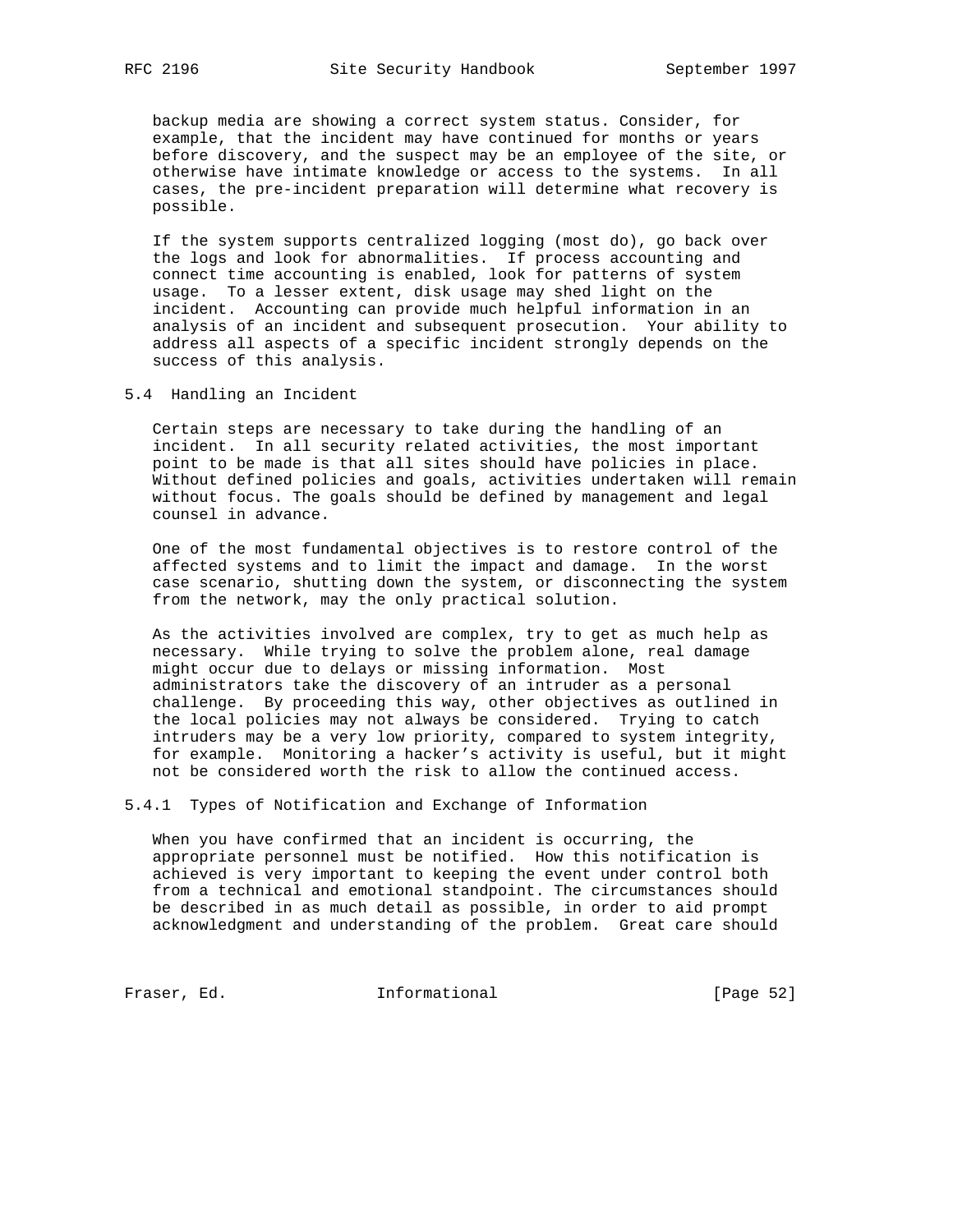be taken when determining to which groups detailed technical information is given during the notification. For example, it is helpful to pass this kind of information to an incident handling team as they can assist you by providing helpful hints for eradicating the vulnerabilities involved in an incident. On the other hand, putting the critical knowledge into the public domain (e.g., via USENET newsgroups or mailing lists) may potentially put a large number of systems at risk of intrusion. It is invalid to assume that all administrators reading a particular newsgroup have access to operating system source code, or can even understand an advisory well enough to take adequate steps.

 First of all, any notification to either local or off-site personnel must be explicit. This requires that any statement (be it an electronic mail message, phone call, fax, beeper, or semaphone) providing information about the incident be clear, concise, and fully qualified. When you are notifying others that will help you handle an event, a "smoke screen" will only divide the effort and create confusion. If a division of labor is suggested, it is helpful to provide information to each participant about what is being accomplished in other efforts. This will not only reduce duplication of effort, but allow people working on parts of the problem to know where to obtain information relevant to their part of the incident.

 Another important consideration when communicating about the incident is to be factual. Attempting to hide aspects of the incident by providing false or incomplete information may not only prevent a successful resolution to the incident, but may even worsen the situation.

 The choice of language used when notifying people about the incident can have a profound effect on the way that information is received. When you use emotional or inflammatory terms, you raise the potential for damage and negative outcomes of the incident. It is important to remain calm both in written and spoken communications.

 Another consideration is that not all people speak the same language. Due to this fact, misunderstandings and delay may arise, especially if it is a multi-national incident. Other international concerns include differing legal implications of a security incident and cultural differences. However, cultural differences do not only exist between countries. They even exist within countries, between different social or user groups. For example, an administrator of a university system might be very relaxed about attempts to connect to the system via telnet, but the administrator of a military system is likely to consider the same action as a possible attack.

Fraser, Ed. 1nformational [Page 53]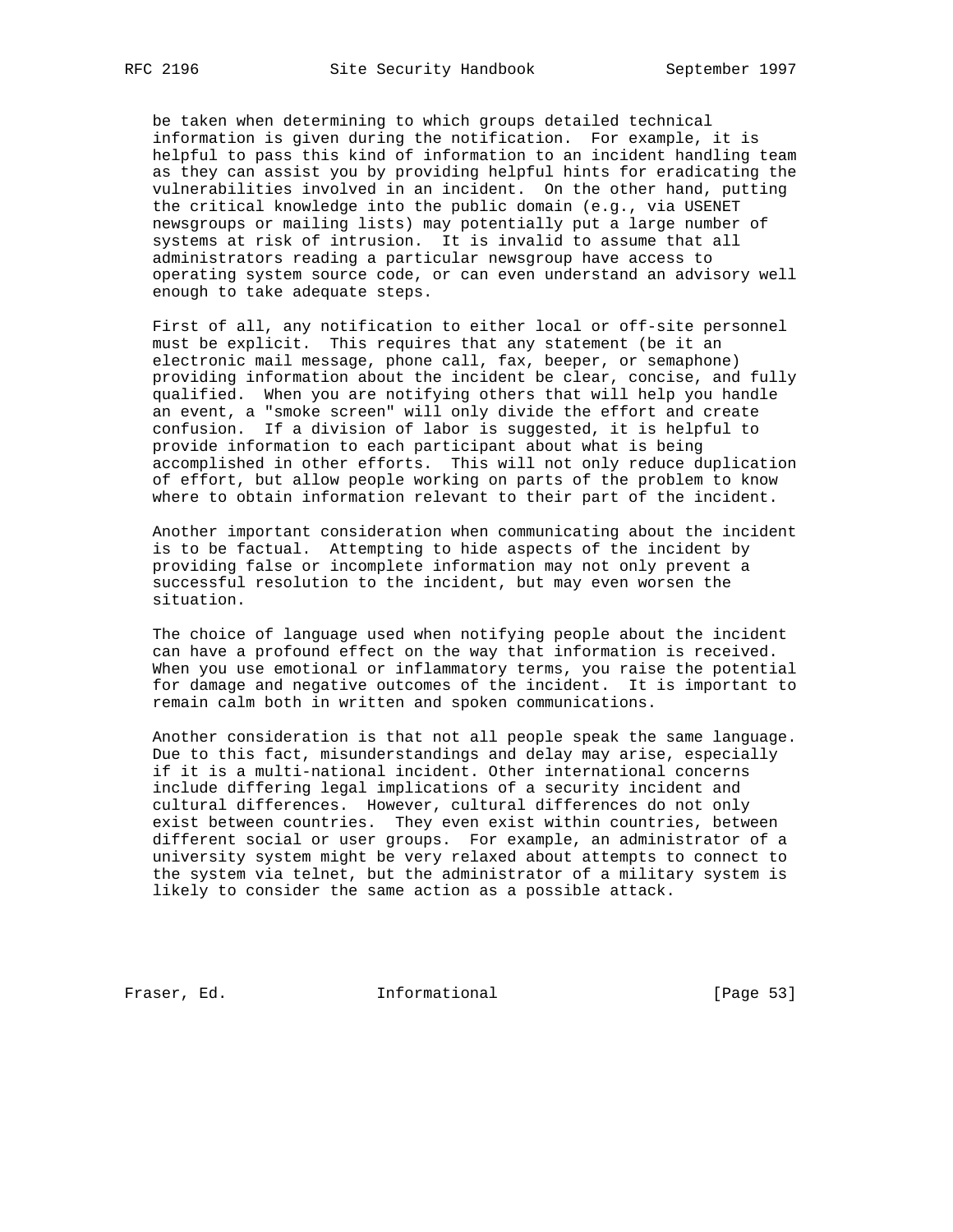Another issue associated with the choice of language is the notification of non-technical or off-site personnel. It is important to accurately describe the incident without generating undue alarm or confusion. While it is more difficult to describe the incident to a non-technical audience, it is often more important. A non-technical description may be required for upper-level management, the press, or law enforcement liaisons. The importance of these communications cannot be underestimated and may make the difference between resolving the incident properly and escalating to some higher level of damage.

 If an incident response team becomes involved, it might be necessary to fill out a template for the information exchange. Although this may seem to be an additional burden and adds a certain delay, it helps the team to act on this minimum set of information. The response team may be able to respond to aspects of the incident of which the local administrator is unaware. If information is given out to someone else, the following minimum information should be provided:

- (1) timezone of logs, ... in GMT or local time
- (2) information about the remote system, including host names, IP addresses and (perhaps) user IDs
- (3) all log entries relevant for the remote site
- (4) type of incident (what happened, why should you care)

 If local information (i.e., local user IDs) is included in the log entries, it will be necessary to sanitize the entries beforehand to avoid privacy issues. In general, all information which might assist a remote site in resolving an incident should be given out, unless local policies prohibit this.

5.4.2 Protecting Evidence and Activity Logs

 When you respond to an incident, document all details related to the incident. This will provide valuable information to yourself and others as you try to unravel the course of events. Documenting all details will ultimately save you time. If you don't document every relevant phone call, for example, you are likely to forget a significant portion of information you obtain, requiring you to contact the source of information again. At the same time, recording details will provide evidence for prosecution efforts, providing the case moves in that direction. Documenting an incident will also help you perform a final assessment of damage (something your management, as well as law enforcement officers, will want to know), and will provide the basis for later phases of the handling process: eradication, recovery, and follow-up "lessons learned."

Fraser, Ed. 1nformational [Page 54]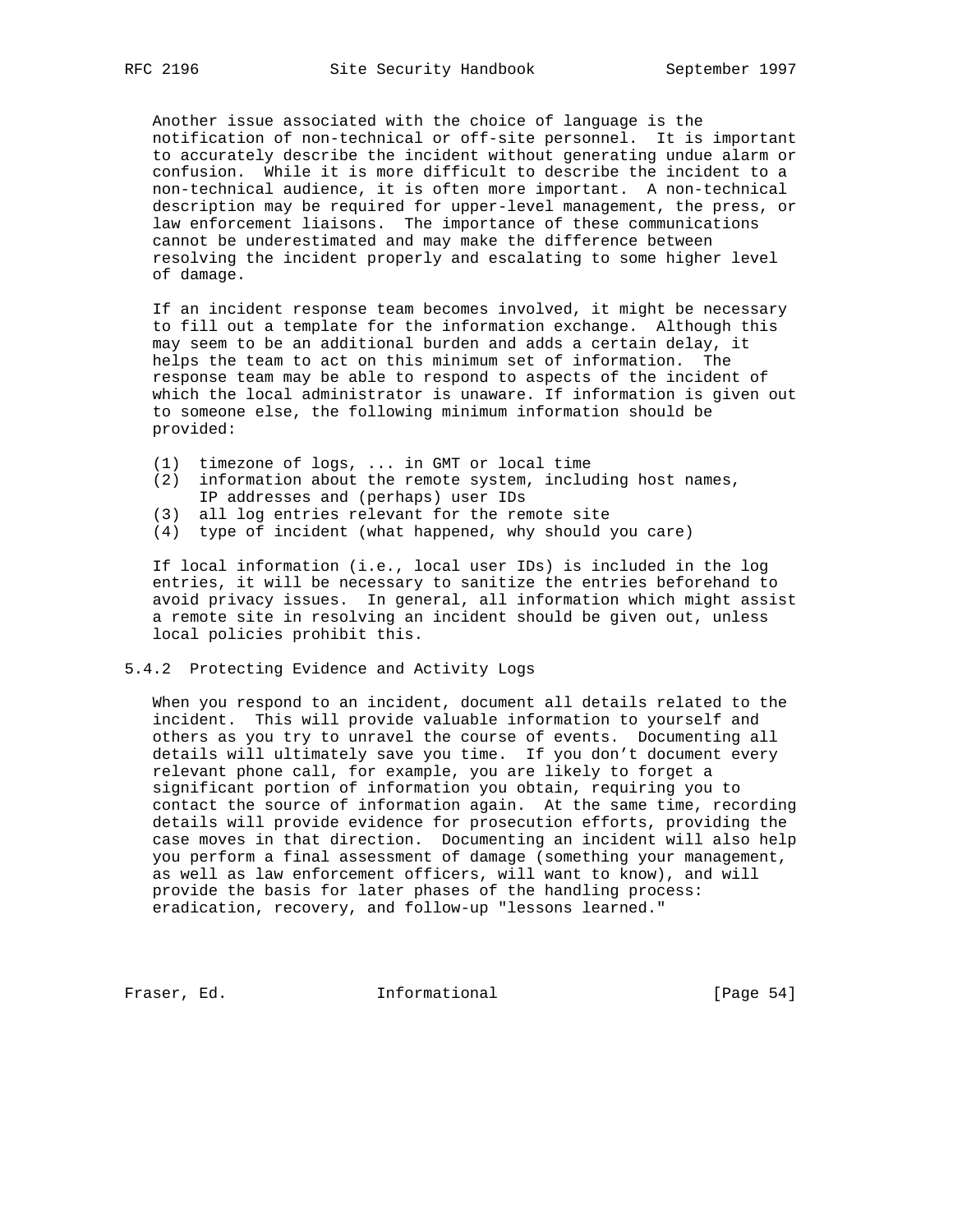During the initial stages of an incident, it is often infeasible to determine whether prosecution is viable, so you should document as if you are gathering evidence for a court case. At a minimum, you should record:

- (1) all system events (audit records)
- (2) all actions you take (time tagged)
- (3) all external conversations (including the person with whom you talked, the date and time, and the content of the conversation)

 The most straightforward way to maintain documentation is keeping a log book. This allows you to go to a centralized, chronological source of information when you need it, instead of requiring you to page through individual sheets of paper. Much of this information is potential evidence in a court of law. Thus, when a legal follow-up is a possibility, one should follow the prepared procedures and avoid jeopardizing the legal follow-up by improper handling of possible evidence. If appropriate, the following steps may be taken.

- (1) Regularly (e.g., every day) turn in photocopied, signed copies of your logbook (as well as media you use to record system events) to a document custodian.
- (2) The custodian should store these copied pages in a secure place (e.g., a safe).
- (3) When you submit information for storage, you should receive a signed, dated receipt from the document custodian.

 Failure to observe these procedures can result in invalidation of any evidence you obtain in a court of law.

## 5.4.3 Containment

 The purpose of containment is to limit the extent of an attack. An essential part of containment is decision making (e.g., determining whether to shut a system down, disconnect from a network, monitor system or network activity, set traps, disable functions such as remote file transfer, etc.).

 Sometimes this decision is trivial; shut the system down if the information is classified, sensitive, or proprietary. Bear in mind that removing all access while an incident is in progress obviously notifies all users, including the alleged problem users, that the administrators are aware of a problem; this may have a deleterious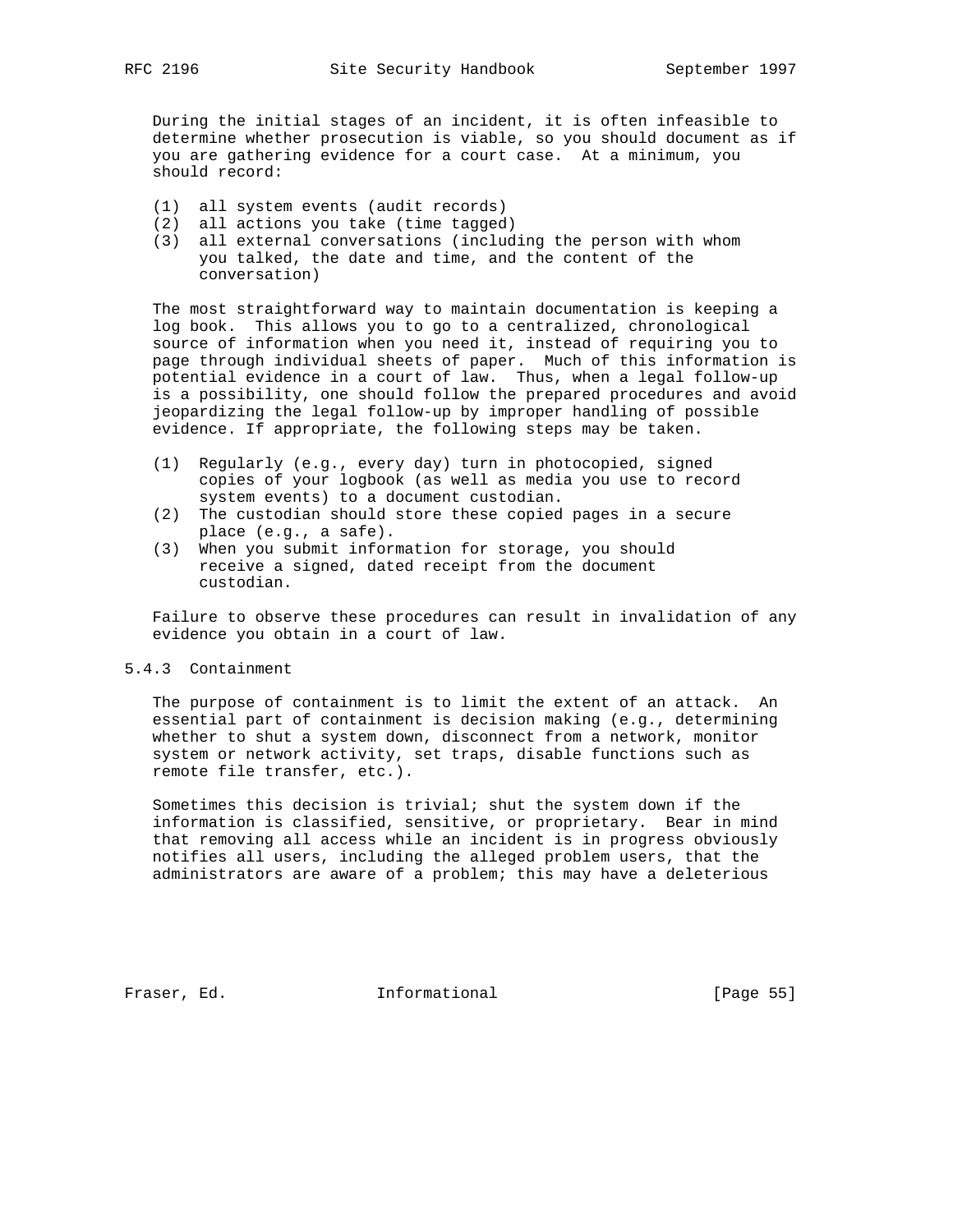effect on an investigation. In some cases, it is prudent to remove all access or functionality as soon as possible, then restore normal operation in limited stages. In other cases, it is worthwhile to risk some damage to the system if keeping the system up might enable you to identify an intruder.

 This stage should involve carrying out predetermined procedures. Your organization or site should, for example, define acceptable risks in dealing with an incident, and should prescribe specific actions and strategies accordingly. This is especially important when a quick decision is necessary and it is not possible to first contact all involved parties to discuss the decision. In the absence of predefined procedures, the person in charge of the incident will often not have the power to make difficult management decisions (like to lose the results of a costly experiment by shutting down a system). A final activity that should occur during this stage of incident handling is the notification of appropriate authorities.

# 5.4.4 Eradication

 Once the incident has been contained, it is time to eradicate the cause. But before eradicating the cause, great care should be taken to collect all necessary information about the compromised system(s) and the cause of the incident as they will likely be lost when cleaning up the system.

 Software may be available to help you in the eradication process, such as anti-virus software. If any bogus files have been created, archive them before deleting them. In the case of virus infections, it is important to clean and reformat any media containing infected files. Finally, ensure that all backups are clean. Many systems infected with viruses become periodically re-infected simply because people do not systematically eradicate the virus from backups. After eradication, a new backup should be taken.

 Removing all vulnerabilities once an incident has occurred is difficult. The key to removing vulnerabilities is knowledge and understanding of the breach.

 It may be necessary to go back to the original distribution media and re-customize the system. To facilitate this worst case scenario, a record of the original system setup and each customization change should be maintained. In the case of a network-based attack, it is important to install patches for each operating system vulnerability which was exploited.

Fraser, Ed. 1nformational [Page 56]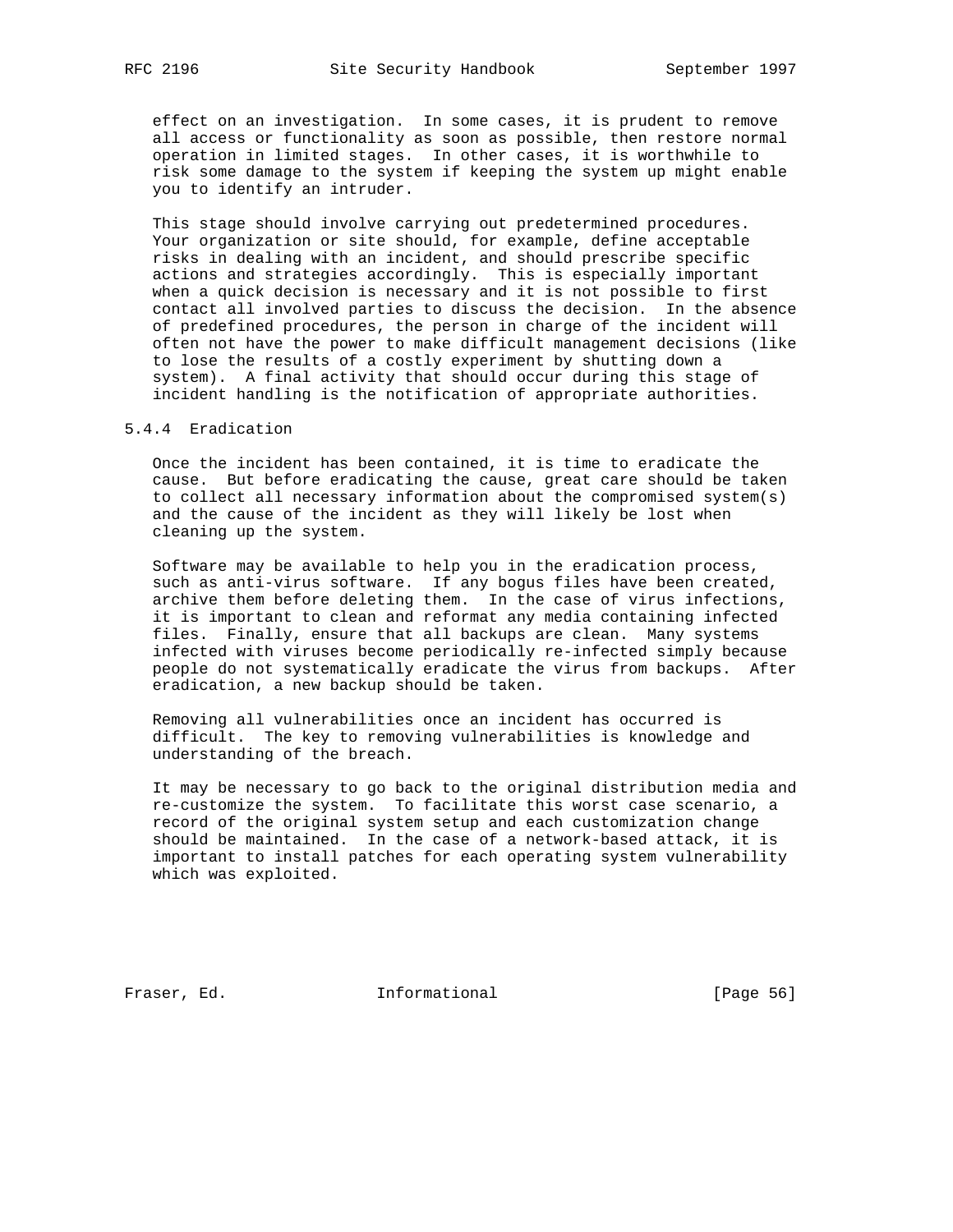As discussed in section 5.4.2, a security log can be most valuable during this phase of removing vulnerabilities. The logs showing how the incident was discovered and contained can be used later to help determine how extensive the damage was from a given incident. The steps taken can be used in the future to make sure the problem does not resurface. Ideally, one should automate and regularly apply the same test as was used to detect the security incident.

 If a particular vulnerability is isolated as having been exploited, the next step is to find a mechanism to protect your system. The security mailing lists and bulletins would be a good place to search for this information, and you can get advice from incident response teams.

# 5.4.5 Recovery

 Once the cause of an incident has been eradicated, the recovery phase defines the next stage of action. The goal of recovery is to return the system to normal. In general, bringing up services in the order of demand to allow a minimum of user inconvenience is the best practice. Understand that the proper recovery procedures for the system are extremely important and should be specific to the site.

## 5.4.6 Follow-Up

 Once you believe that a system has been restored to a "safe" state, it is still possible that holes, and even traps, could be lurking in the system. One of the most important stages of responding to incidents is also the most often omitted, the follow-up stage. In the follow-up stage, the system should be monitored for items that may have been missed during the cleanup stage. It would be prudent to utilize some of the tools mentioned in chapter 7 as a start. Remember, these tools don't replace continual system monitoring and good systems administration practices.

 The most important element of the follow-up stage is performing a postmortem analysis. Exactly what happened, and at what times? How well did the staff involved with the incident perform? What kind of information did the staff need quickly, and how could they have gotten that information as soon as possible? What would the staff do differently next time?

 After an incident, it is prudent to write a report describing the exact sequence of events: the method of discovery, correction procedure, monitoring procedure, and a summary of lesson learned. This will aid in the clear understanding of the problem. Creating a formal chronology of events (including time stamps) is also important for legal reasons.

Fraser, Ed. 1nformational [Page 57]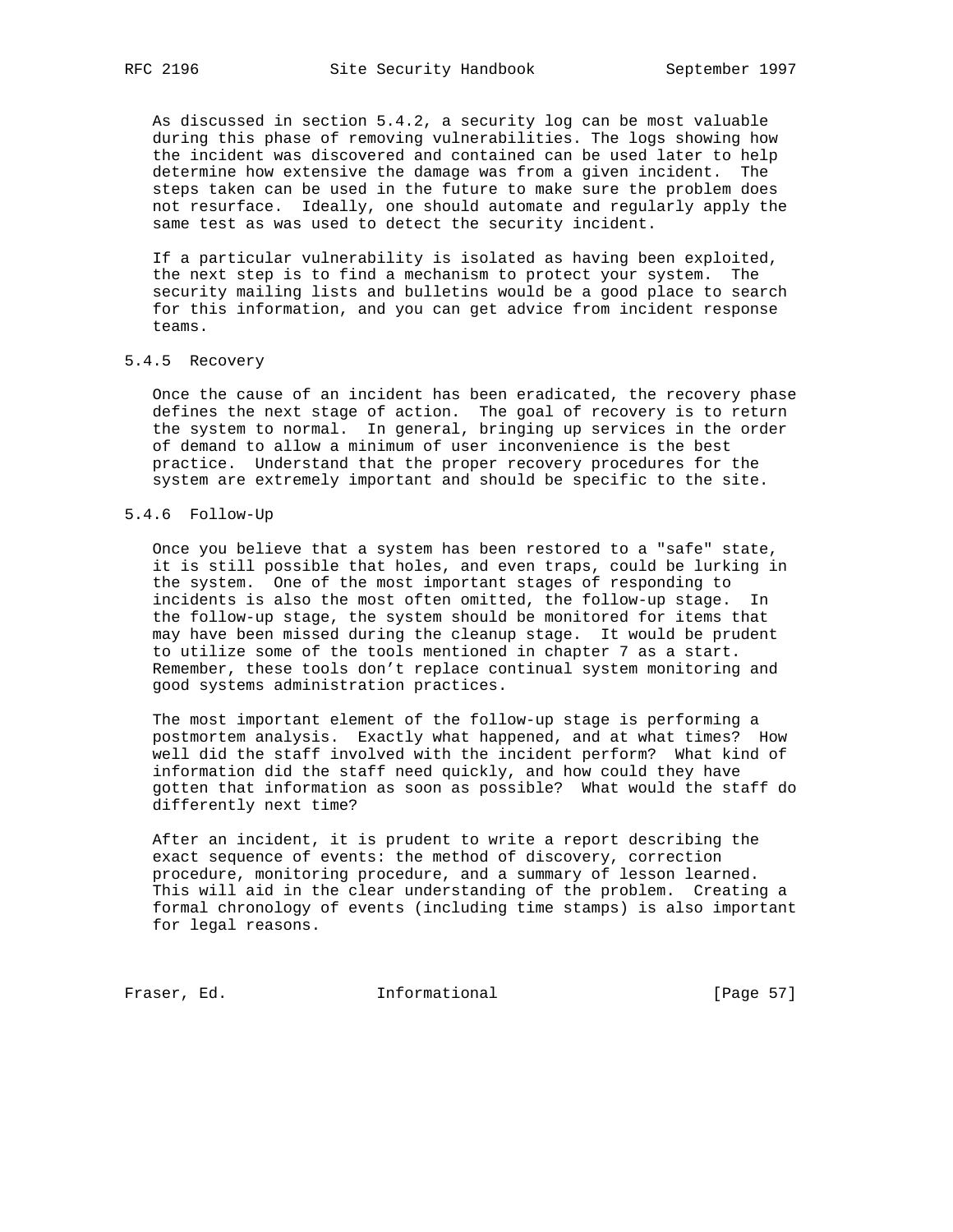A follow-up report is valuable for many reasons. It provides a reference to be used in case of other similar incidents. It is also important to, as quickly as possible obtain a monetary estimate of the amount of damage the incident caused. This estimate should include costs associated with any loss of software and files (especially the value of proprietary data that may have been disclosed), hardware damage, and manpower costs to restore altered files, reconfigure affected systems, and so forth. This estimate may become the basis for subsequent prosecution activity. The report can also help justify an organization's computer security effort to management.

5.5 Aftermath of an Incident

 In the wake of an incident, several actions should take place. These actions can be summarized as follows:

- (1) An inventory should be taken of the systems' assets, (i.e., a careful examination should determine how the system was affected by the incident).
- (2) The lessons learned as a result of the incident should be included in revised security plan to prevent the incident from re-occurring.
- (3) A new risk analysis should be developed in light of the incident.
- (4) An investigation and prosecution of the individuals who caused the incident should commence, if it is deemed desirable.

 If an incident is based on poor policy, and unless the policy is changed, then one is doomed to repeat the past. Once a site has recovered from and incident, site policy and procedures should be reviewed to encompass changes to prevent similar incidents. Even without an incident, it would be prudent to review policies and procedures on a regular basis. Reviews are imperative due to today's changing computing environments.

 The whole purpose of this post mortem process is to improve all security measures to protect the site against future attacks. As a result of an incident, a site or organization should gain practical knowledge from the experience. A concrete goal of the post mortem is to develop new proactive methods. Another important facet of the aftermath may be end user and administrator education to prevent a reoccurrence of the security problem.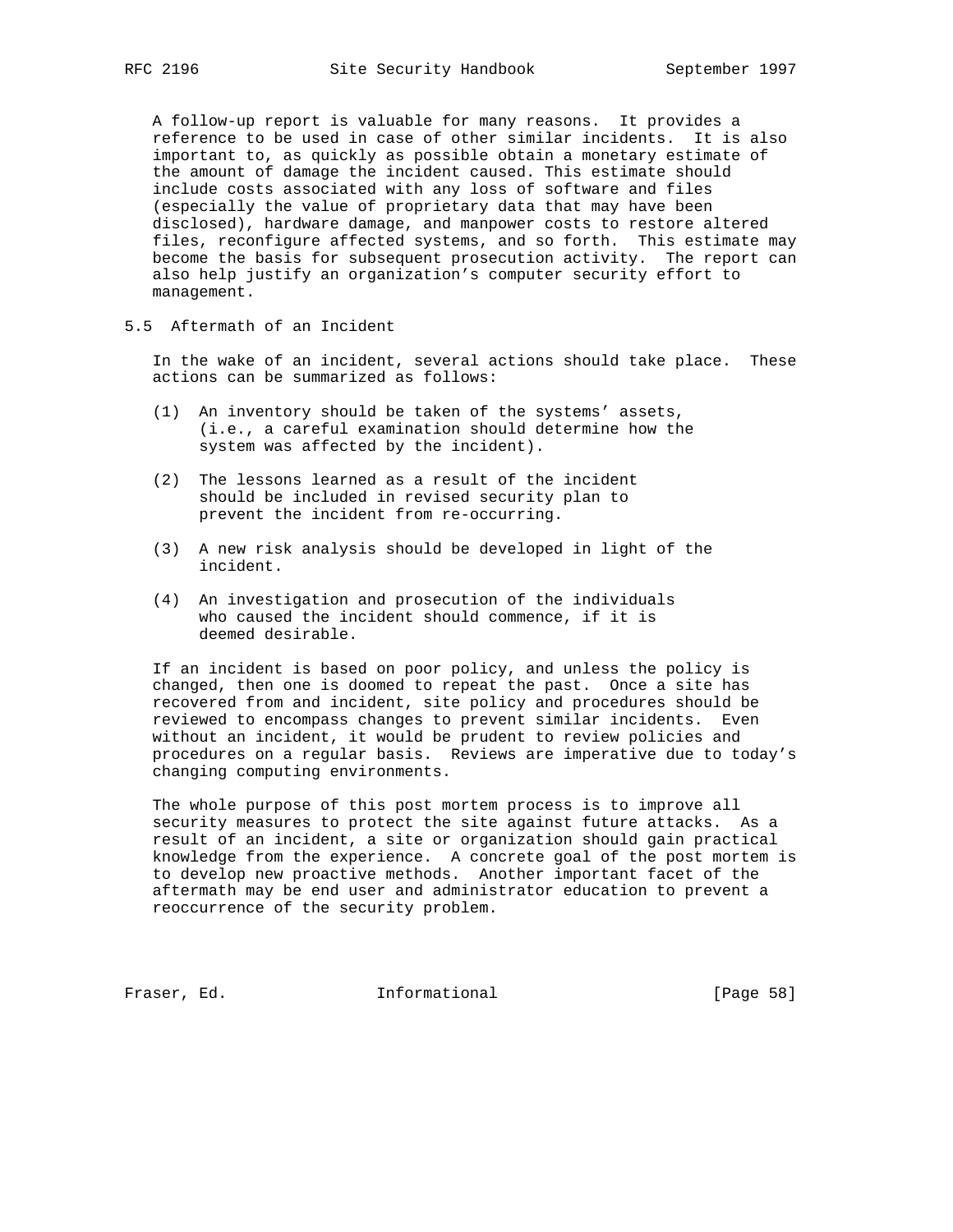## 5.6 Responsibilities

# 5.6.1 Not Crossing the Line

 It is one thing to protect one's own network, but quite another to assume that one should protect other networks. During the handling of an incident, certain system vulnerabilities of one's own systems and the systems of others become apparent. It is quite easy and may even be tempting to pursue the intruders in order to track them. Keep in mind that at a certain point it is possible to "cross the line," and, with the best of intentions, become no better than the intruder.

 The best rule when it comes to propriety is to not use any facility of remote sites which is not public. This clearly excludes any entry onto a system (such as a remote shell or login session) which is not expressly permitted. This may be very tempting; after a breach of security is detected, a system administrator may have the means to "follow it up," to ascertain what damage is being done to the remote site. Don't do it! Instead, attempt to reach the appropriate point of contact for the affected site.

### 5.6.2 Good Internet Citizenship

 During a security incident there are two choices one can make. First, a site can choose to watch the intruder in the hopes of catching him; or, the site can go about cleaning up after the incident and shut the intruder out of the systems. This is a decision that must be made very thoughtfully, as there may be legal liabilities if you choose to leave your site open, knowing that an intruder is using your site as a launching pad to reach out to other sites. Being a good Internet citizen means that you should try to alert other sites that may have been impacted by the intruder. These affected sites may be readily apparent after a thorough review of your log files.

### 5.6.3 Administrative Response to Incidents

 When a security incident involves a user, the site's security policy should describe what action is to be taken. The transgression should be taken seriously, but it is very important to be sure of the role the user played. Was the user naive? Could there be a mistake in attributing the security breach to the user? Applying administrative action that assumes the user intentionally caused the incident may

Fraser, Ed. 1nformational [Page 59]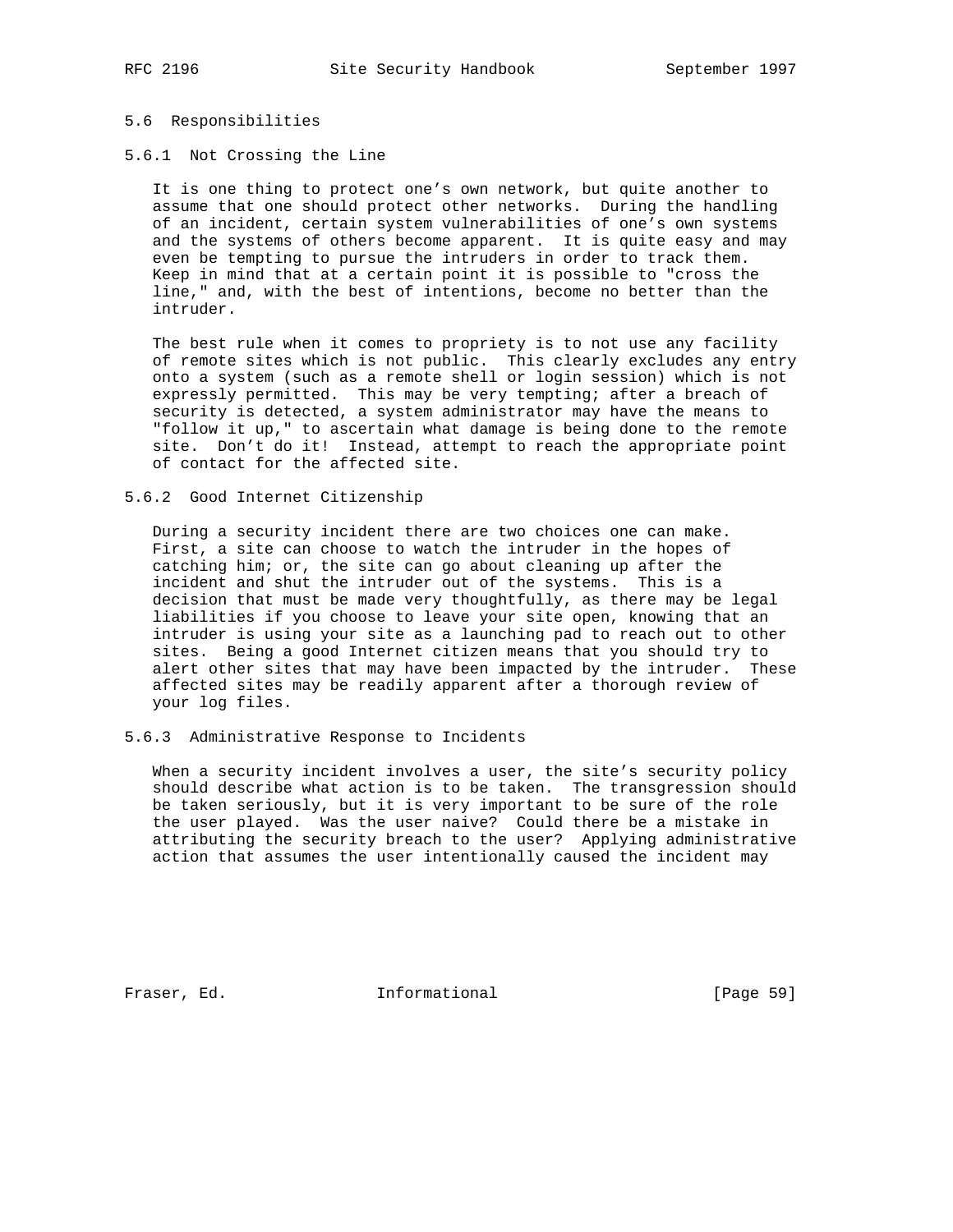not be appropriate for a user who simply made a mistake. It may be appropriate to include sanctions more suitable for such a situation in your policies (e.g., education or reprimand of a user) in addition to more stern measures for intentional acts of intrusion and system misuse.

6. Ongoing Activities

 At this point in time, your site has hopefully developed a complete security policy and has developed procedures to assist in the configuration and management of your technology in support of those policies. How nice it would be if you could sit back and relax at this point and know that you were finished with the job of security. Unfortunately, that isn't possible. Your systems and networks are not a static environment, so you will need to review policies and procedures on a regular basis. There are a number of steps you can take to help you keep up with the changes around you so that you can initiate corresponding actions to address those changes. The following is a starter set and you may add others as appropriate for your site.

- (1) Subscribe to advisories that are issued by various security incident response teams, like those of the CERT Coordination Center, and update your systems against those threats that apply to your site's technology.
- (2) Monitor security patches that are produced by the vendors of your equipment, and obtain and install all that apply.
- (3) Actively watch the configurations of your systems to identify any changes that may have occurred, and investigate all anomalies.
- (4) Review all security policies and procedures annually (at a minimum).
- (5) Read relevant mailing lists and USENET newsgroups to keep up to date with the latest information being shared by fellow administrators.
- (6) Regularly check for compliance with policies and procedures. This audit should be performed by someone other than the people who define or implement the policies and procedures.

7. Tools and Locations

 This chapter provides a brief list of publicly available security technology which can be downloaded from the Internet. Many of the items described below will undoubtedly be surpassed or made obsolete before this document is published.

Fraser, Ed. 1nformational 1999 [Page 60]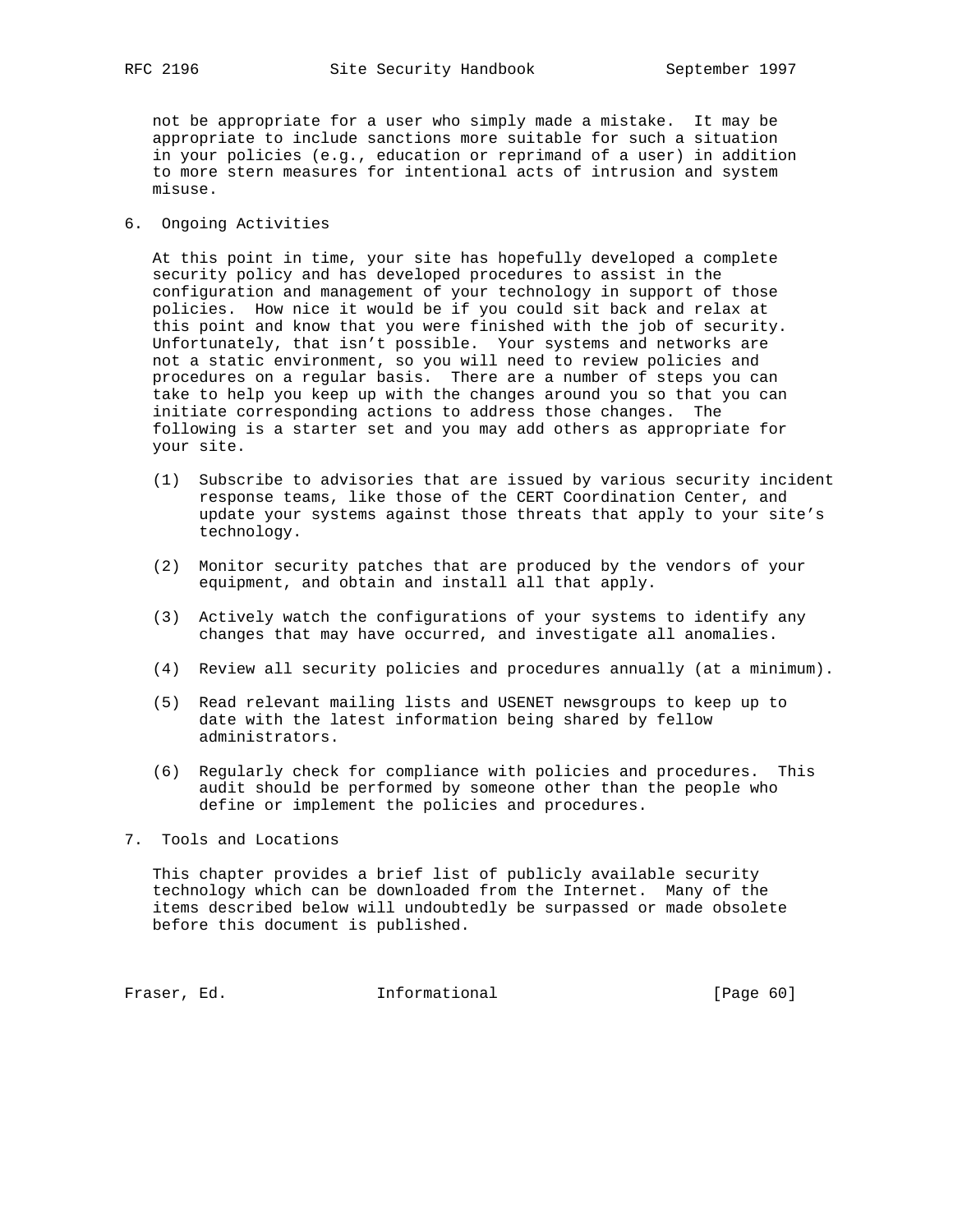Some of the tools listed are applications such as end user programs (clients) and their supporting system infrastructure (servers). Others are tools that a general user will never see or need to use, but may be used by applications, or by administrators to troubleshoot security problems or to guard against intruders.

 A sad fact is that there are very few security conscious applications currently available. Primarily, this is caused by the need for a security infrastructure which must first be put into place for most applications to operate securely. There is considerable effort currently taking place to build this infrastructure so that applications can take advantage of secure communications.

 Most of the tools and applications described below can be found in one of the following archive sites:

- (1) CERT Coordination Center ftp://info.cert.org:/pub/tools
- (2) DFN-CERT ftp://ftp.cert.dfn.de/pub/tools/
- (3) Computer Operations, Audit, and Security Tools (COAST) coast.cs.purdue.edu:/pub/tools

 It is important to note that many sites, including CERT and COAST are mirrored throughout the Internet. Be careful to use a "well known" mirror site to retrieve software, and to use verification tools (md5 checksums, etc.) to validate that software. A clever cracker might advertise security software that has intentionally been designed to provide access to data or systems.

Tools

 COPS DES Drawbridge identd (not really a security tool) **TSS**  Kerberos logdaemon lsof MD5 PEM PGP rpcbind/portmapper replacement SATAN sfingerd S/KEY smrsh

Fraser, Ed. 10. Informational 1.1 [Page 61]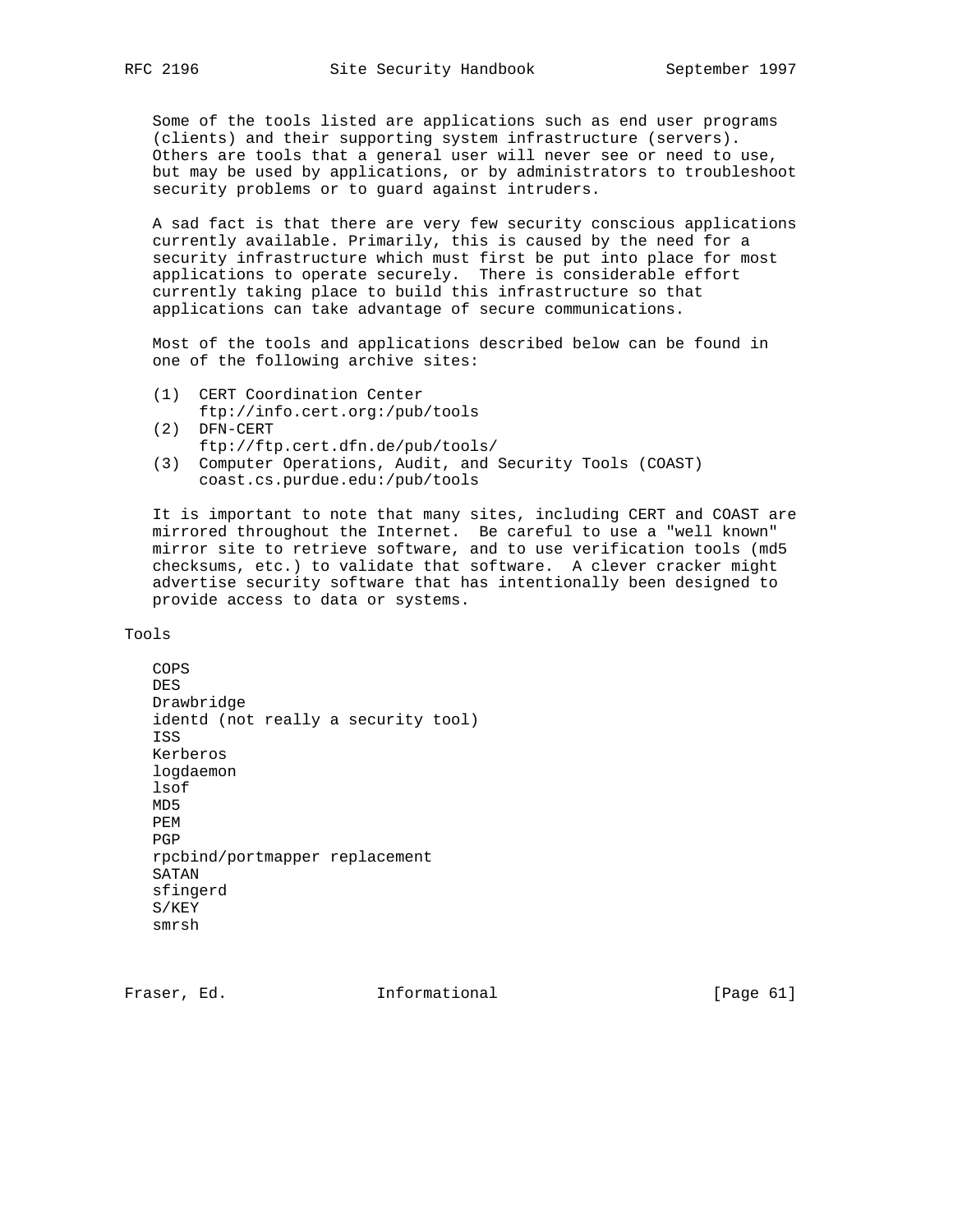ssh swatch TCP-Wrapper tiger Tripwire\* TROJAN.PL

8. Mailing Lists and Other Resources

 It would be impossible to list all of the mail-lists and other resources dealing with site security. However, these are some "jump points" from which the reader can begin. All of these references are for the "INTERNET" constituency. More specific (vendor and geographical) resources can be found through these references.

Mailing Lists

 (1) CERT(TM) Advisory Send mail to: cert-advisory-request@cert.org Message Body: subscribe cert <FIRST NAME> <LAST NAME>

 A CERT advisory provides information on how to obtain a patch or details of a workaround for a known computer security problem. The CERT Coordination Center works with vendors to produce a workaround or a patch for a problem, and does not publish vulnerability information until a workaround or a patch is available. A CERT advisory may also be a warning to our constituency about ongoing attacks (e.g., "CA-91:18.Active.Internet.tftp.Attacks").

 CERT advisories are also published on the USENET newsgroup: comp.security.announce

 CERT advisory archives are available via anonymous FTP from info.cert.org in the /pub/cert\_advisories directory.

 (2) VIRUS-L List Send mail to: listserv%lehiibm1.bitnet@mitvma.mit.edu Message Body: subscribe virus-L FIRSTNAME LASTNAME

 VIRUS-L is a moderated mailing list with a focus on computer virus issues. For more information, including a copy of the posting guidelines, see the file "virus-l.README", available by anonymous FTP from cs.ucr.edu.

Fraser, Ed. 10. Informational 1.1 [Page 62]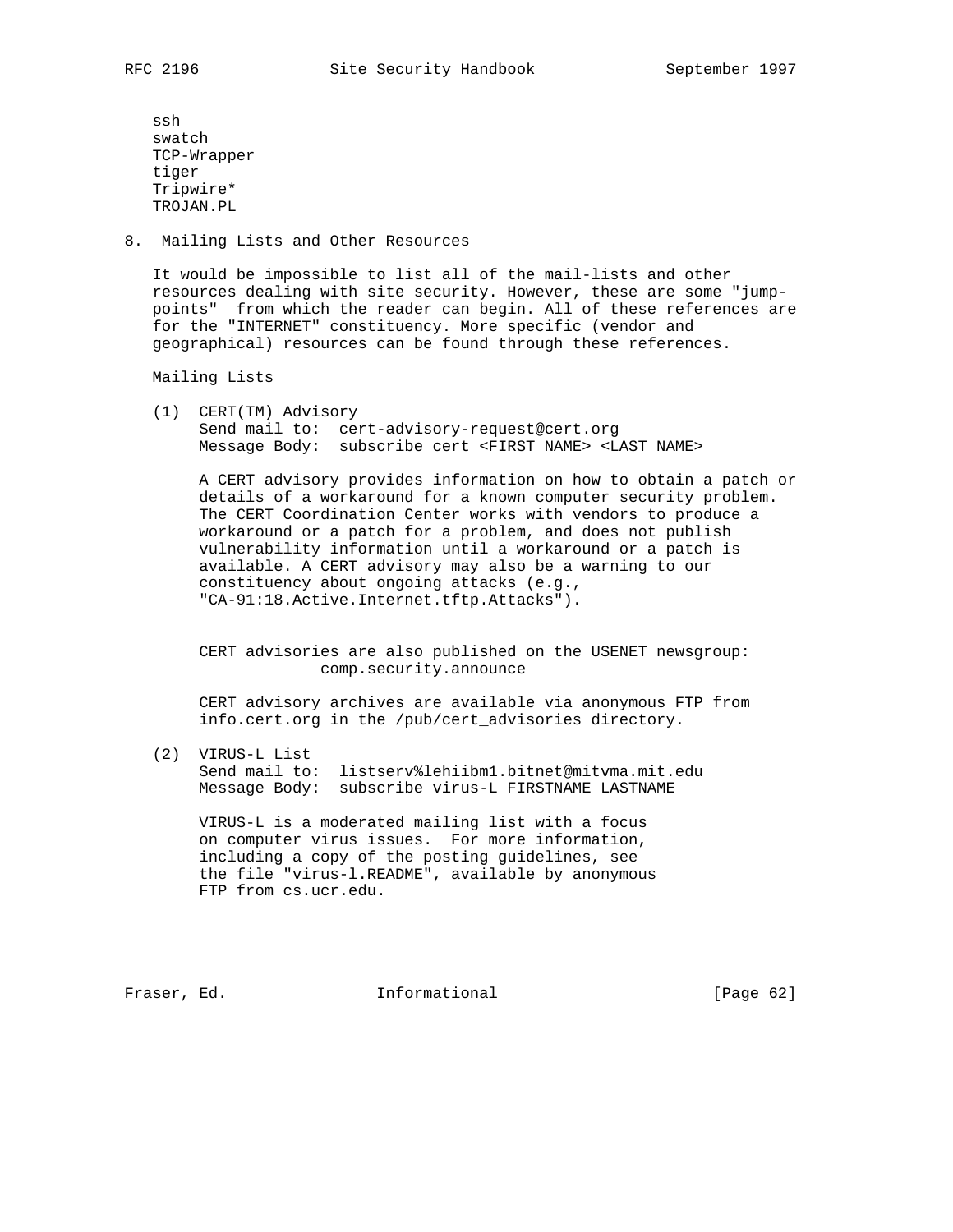(3) Internet Firewalls Send mail to: majordomo@greatcircle.com Message Body: subscribe firewalls user@host

> The Firewalls mailing list is a discussion forum for firewall administrators and implementors.

USENET newsgroups

- (1) comp.security.announce The comp.security.announce newsgroup is moderated and is used solely for the distribution of CERT advisories.
- (2) comp.security.misc The comp.security.misc is a forum for the discussion of computer security, especially as it relates to the  $UNIX(r)$  Operating System.
- (3) alt.security The alt.security newsgroup is also a forum for the discussion of computer security, as well as other issues such as car locks and alarm systems.
- (4) comp.virus The comp.virus newsgroup is a moderated newsgroup with a focus on computer virus issues. For more information, including a copy of the posting guidelines, see the file "virus-l.README", available via anonymous FTP on info.cert.org in the /pub/virus-l directory.
- (5) comp.risks The comp.risks newsgroup is a moderated forum on the risks to the public in computers and related systems.

World-Wide Web Pages

(1) http://www.first.org/

 Computer Security Resource Clearinghouse. The main focus is on crisis response information; information on computer security-related threats, vulnerabilities, and solutions. At the same time, the Clearinghouse strives to be a general index to computer security information on a broad variety of subjects, including general risks, privacy, legal issues, viruses, assurance, policy, and training.

Fraser, Ed. 10. Informational 1.1 [Page 63]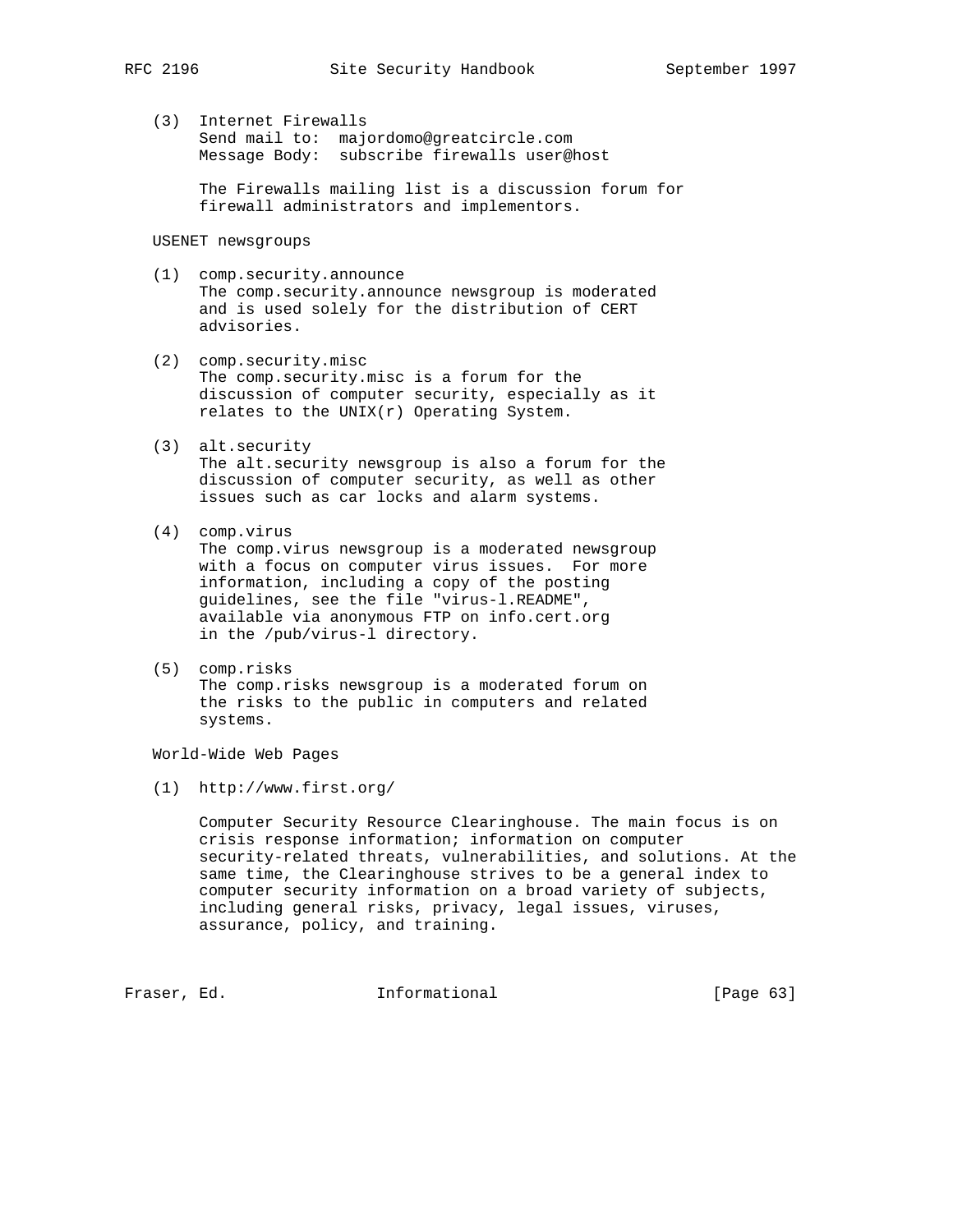(2) http://www.telstra.com.au/info/security.html

 This Reference Index contains a list of links to information sources on Network and Computer Security. There is no implied fitness to the Tools, Techniques and Documents contained within this archive. Many if not all of these items work well, but we do not guarantee that this will be so. This information is for the education and legitimate use of computer security techniques only.

(3) http://www.alw.nih.gov/Security/security.html

 This page features general information about computer security. Information is organized by source and each section is organized by topic. Recent modifications are noted in What's New page.

(4) http://csrc.ncsl.nist.gov

 This archive at the National Institute of Standards and Technology's Computer Security Resource Clearinghouse page contains a number of announcements, programs, and documents related to computer security.

- \* CERT and Tripwire are registered in the U.S. Patent and Trademark Office
- 9. References

The following references may not be available in all countries.

 [Appelman, et. al., 1995] Appelman, Heller, Ehrman, White, and McAuliffe, "The Law and The Internet", USENIX 1995 Technical Conference on UNIX and Advanced Computing, New Orleans, LA, January 16-20, 1995.

 [ABA, 1989] American Bar Association, Section of Science and Technology, "Guide to the Prosecution of Telecommunication Fraud by the Use of Computer Crime Statutes", American Bar Association, 1989.

 [Aucoin, 1989] R. Aucoin, "Computer Viruses: Checklist for Recovery", Computers in Libraries, Vol. 9, No. 2, Pg. 4, February 1989.

 [Barrett, 1996] D. Barrett, "Bandits on the Information Superhighway", O'Reilly & Associates, Sebastopol, CA, 1996.

 [Bates, 1992] R. Bates, "Disaster Recovery Planning: Networks, Telecommunications and Data Communications", McGraw-Hill, 1992.

 [Bellovin, 1989] S. Bellovin, "Security Problems in the TCP/IP Protocol Suite", Computer Communication Review, Vol 19, 2, pp. 32-48, April 1989.

Fraser, Ed. 1nformational [Page 64]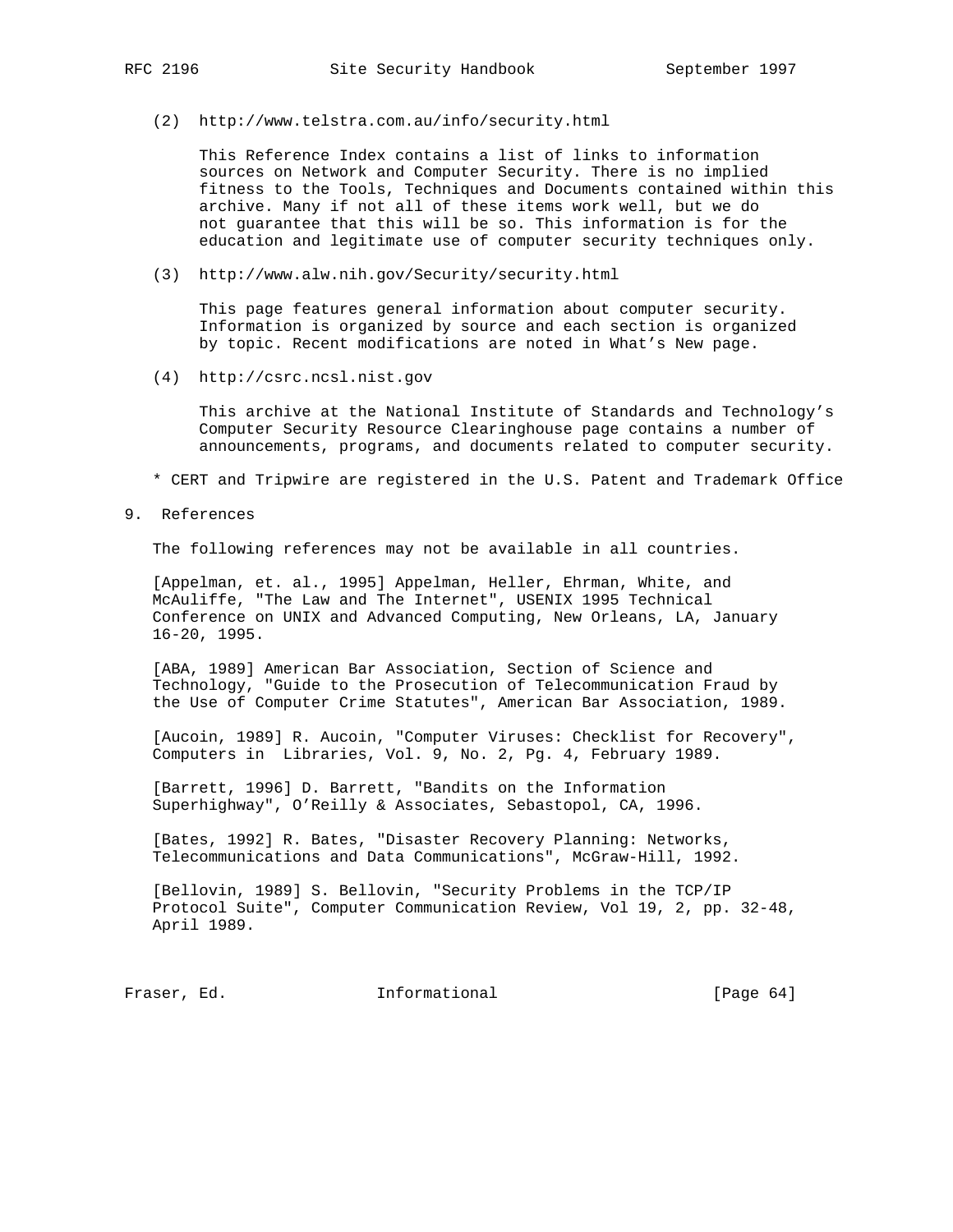[Bellovin, 1990] S. Bellovin, and M. Merritt, "Limitations of the Kerberos Authentication System", Computer Communications Review, October 1990.

 [Bellovin, 1992] S. Bellovin, "There Be Dragon", USENIX: Proceedings of the Third Usenix Security Symposium, Baltimore, MD. September, 1992.

 [Bender, 1894] D. Bender, "Computer Law: Evidence and Procedure", M. Bender, New York, NY, 1978-present.

 [Bloombecker, 1990] B. Bloombecker, "Spectacular Computer Crimes", Dow Jones- Irwin, Homewood, IL. 1990.

 [Brand, 1990] R. Brand, "Coping with the Threat of Computer Security Incidents: A Primer from Prevention through Recovery", R. Brand, 8 June 1990.

 [Brock, 1989] J. Brock, "November 1988 Internet Computer Virus and the Vulnerability of National Telecommunications Networks to Computer Viruses", GAO/T-IMTEC-89-10, Washington, DC, 20 July 1989.

 [BS 7799] British Standard, BS Tech Cttee BSFD/12, Info. Sec. Mgmt, "BS 7799 : 1995 Code of Practice for Information Security Management", British Standards Institution, London, 54, Effective 15 February 1995.

 [Caelli, 1988] W. Caelli, Editor, "Computer Security in the Age of Information", Proceedings of the Fifth IFIP International Conference on Computer Security, IFIP/Sec '88.

 [Carroll, 1987] J. Carroll, "Computer Security", 2nd Edition, Butterworth Publishers, Stoneham, MA, 1987.

 [Cavazos and Morin, 1995] E. Cavazos and G. Morin, "Cyber-Space and The Law", MIT Press, Cambridge, MA, 1995.

 [CCH, 1989] Commerce Clearing House, "Guide to Computer Law", (Topical Law Reports), Chicago, IL., 1989.

 [Chapman, 1992] B. Chapman, "Network(In) Security Through IP Packet Filtering", USENIX: Proceedings of the Third UNIX Security Symposium, Baltimore, MD, September 1992.

 [Chapman and Zwicky, 1995] B. Chapman and E. Zwicky, "Building Internet Firewalls", O'Reilly and Associates, Sebastopol, CA, 1995.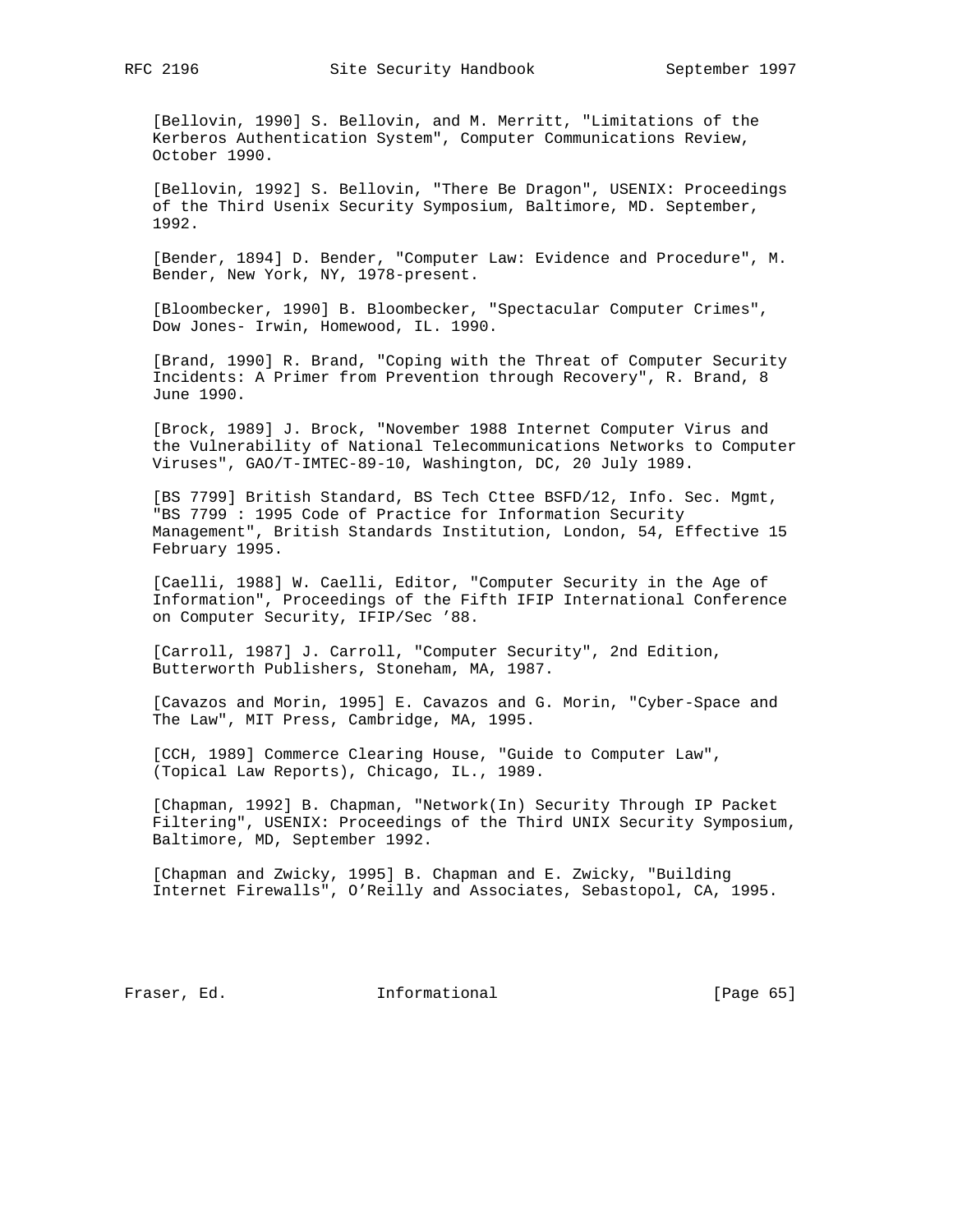[Cheswick, 1990] B. Cheswick, "The Design of a Secure Internet Gateway", Proceedings of the Summer Usenix Conference, Anaheim, CA, June 1990.

 [Cheswick1] W. Cheswick, "An Evening with Berferd In Which a Cracker is Lured, Endured, and Studied", AT&T Bell Laboratories.

 [Cheswick and Bellovin, 1994] W. Cheswick and S. Bellovin, "Firewalls and Internet Security: Repelling the Wily Hacker", Addison-Wesley, Reading, MA, 1994.

 [Conly, 1989] C. Conly, "Organizing for Computer Crime Investigation and Prosecution", U.S. Dept. of Justice, Office of Justice Programs, Under Contract Number OJP-86-C-002, National Institute of Justice, Washington, DC, July 1989.

 [Cooper, 1989] J. Cooper, "Computer and Communications Security: Strategies for the 1990s", McGraw-Hill, 1989.

 [CPSR, 1989] Computer Professionals for Social Responsibility, "CPSR Statement on the Computer Virus", CPSR, Communications of the ACM, Vol. 32, No. 6, Pg. 699, June 1989.

 [CSC-STD-002-85, 1985] Department of Defense, "Password Management Guideline", CSC-STD-002-85, 12 April 1985, 31 pages.

 [Curry, 1990] D. Curry, "Improving the Security of Your UNIX System", SRI International Report ITSTD-721-FR-90-21, April 1990.

 [Curry, 1992] D. Curry, "UNIX System Security: A Guide for Users and Systems Administrators", Addision-Wesley, Reading, MA, 1992.

 [DDN88] Defense Data Network, "BSD 4.2 and 4.3 Software Problem Resolution", DDN MGT Bulletin #43, DDN Network Information Center, 3 November 1988.

 [DDN89] DCA DDN Defense Communications System, "DDN Security Bulletin 03", DDN Security Coordination Center, 17 October 1989.

 [Denning, 1990] P. Denning, Editor, "Computers Under Attack: Intruders, Worms, and Viruses", ACM Press, 1990.

 [Eichin and Rochlis, 1989] M. Eichin, and J. Rochlis, "With Microscope and Tweezers: An Analysis of the Internet Virus of November 1988", Massachusetts Institute of Technology, February 1989.

Fraser, Ed. 1nformational 1999 [Page 66]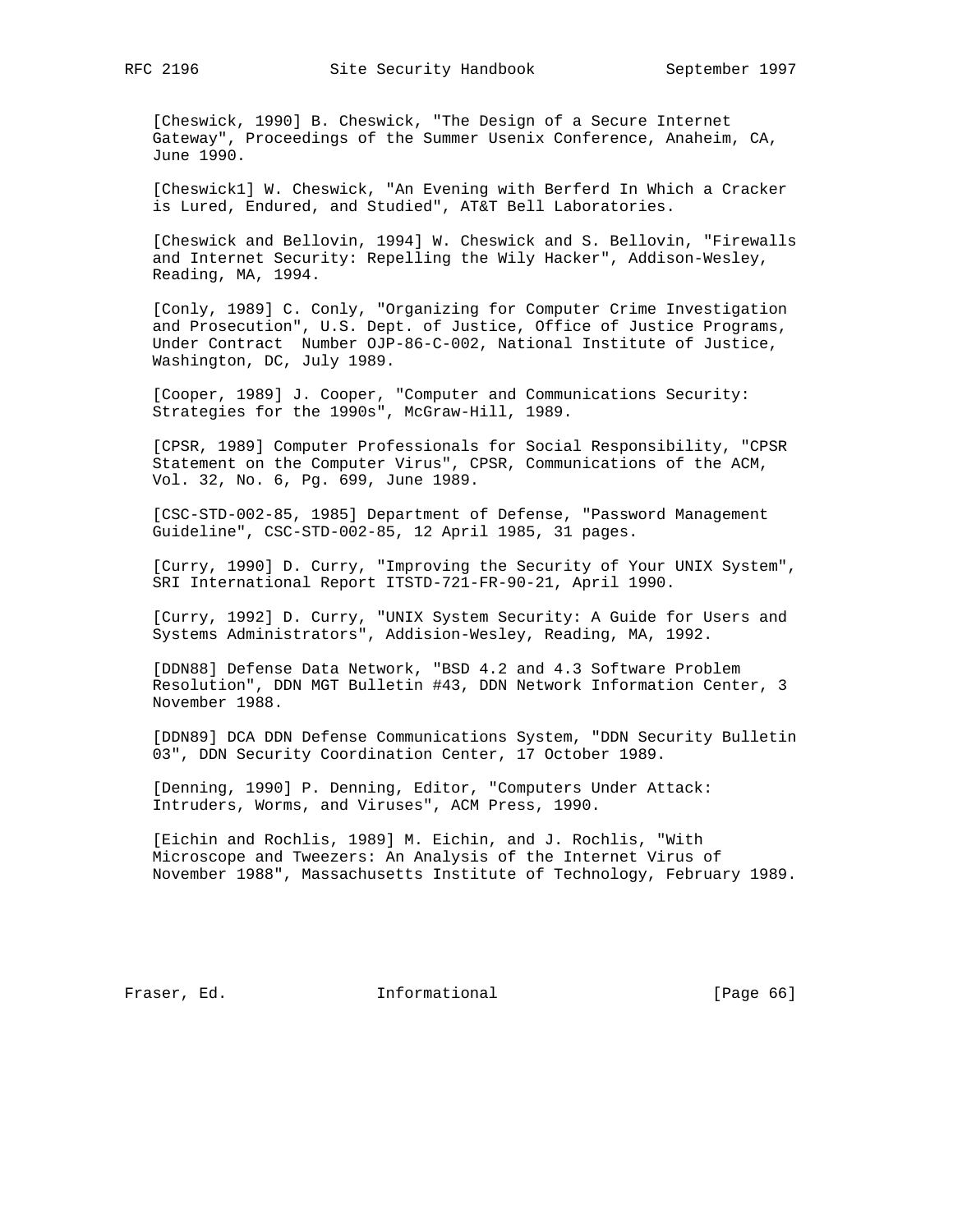[Eisenberg, et. al., 89] T. Eisenberg, D. Gries, J. Hartmanis, D. Holcomb, M. Lynn, and T. Santoro, "The Computer Worm", Cornell University, 6 February 1989.

 [Ermann, Willians, and Gutierrez, 1990] D. Ermann, M. Williams, and C. Gutierrez, Editors, "Computers, Ethics, and Society", Oxford University Press, NY, 1990. (376 pages, includes bibliographical references).

 [Farmer and Spafford, 1990] D. Farmer and E. Spafford, "The COPS Security Checker System", Proceedings of the Summer 1990 USENIX Conference, Anaheim, CA, Pgs. 165-170, June 1990.

 [Farrow, 1991] Rik Farrow, "UNIX Systems Security", Addison-Wesley, Reading, MA, 1991.

 [Fenwick, 1985] W. Fenwick, Chair, "Computer Litigation, 1985: Trial Tactics and Techniques", Litigation Course Handbook Series No. 280, Prepared for distribution at the Computer Litigation, 1985: Trial Tactics and Techniques Program, February-March 1985.

 [Fites 1989] M. Fites, P. Kratz, and A. Brebner, "Control and Security of Computer Information Systems", Computer Science Press, 1989.

 [Fites, Johnson, and Kratz, 1992] Fites, Johnson, and Kratz, "The Computer Virus Crisis", Van Hostrand Reinhold, 2nd edition, 1992.

 [Forester and Morrison, 1990] T. Forester, and P. Morrison, "Computer Ethics: Tales and Ethical Dilemmas in Computing", MIT Press, Cambridge, MA, 1990.

 [Foster and Morrision, 1990] T. Forester, and P. Morrison, "Computer Ethics: Tales and Ethical Dilemmas in Computing", MIT Press, Cambridge, MA, 1990. (192 pages including index.)

 [GAO/IMTEX-89-57, 1989] U.S. General Accounting Office, "Computer Security - Virus Highlights Need for Improved Internet Management", United States General Accounting Office, Washington, DC, 1989.

 [Garfinkel and Spafford, 1991] S. Garfinkel, and E. Spafford, "Practical Unix Security", O'Reilly & Associates, ISBN 0-937175-72-2, May 1991.

 [Garfinkel, 1995] S. Garfinkel, "PGP:Pretty Good Privacy", O'Reilly & Associates, Sebastopol, CA, 1996.

Fraser, Ed. 1nformational Fraser, Ed. 5.1 February 10.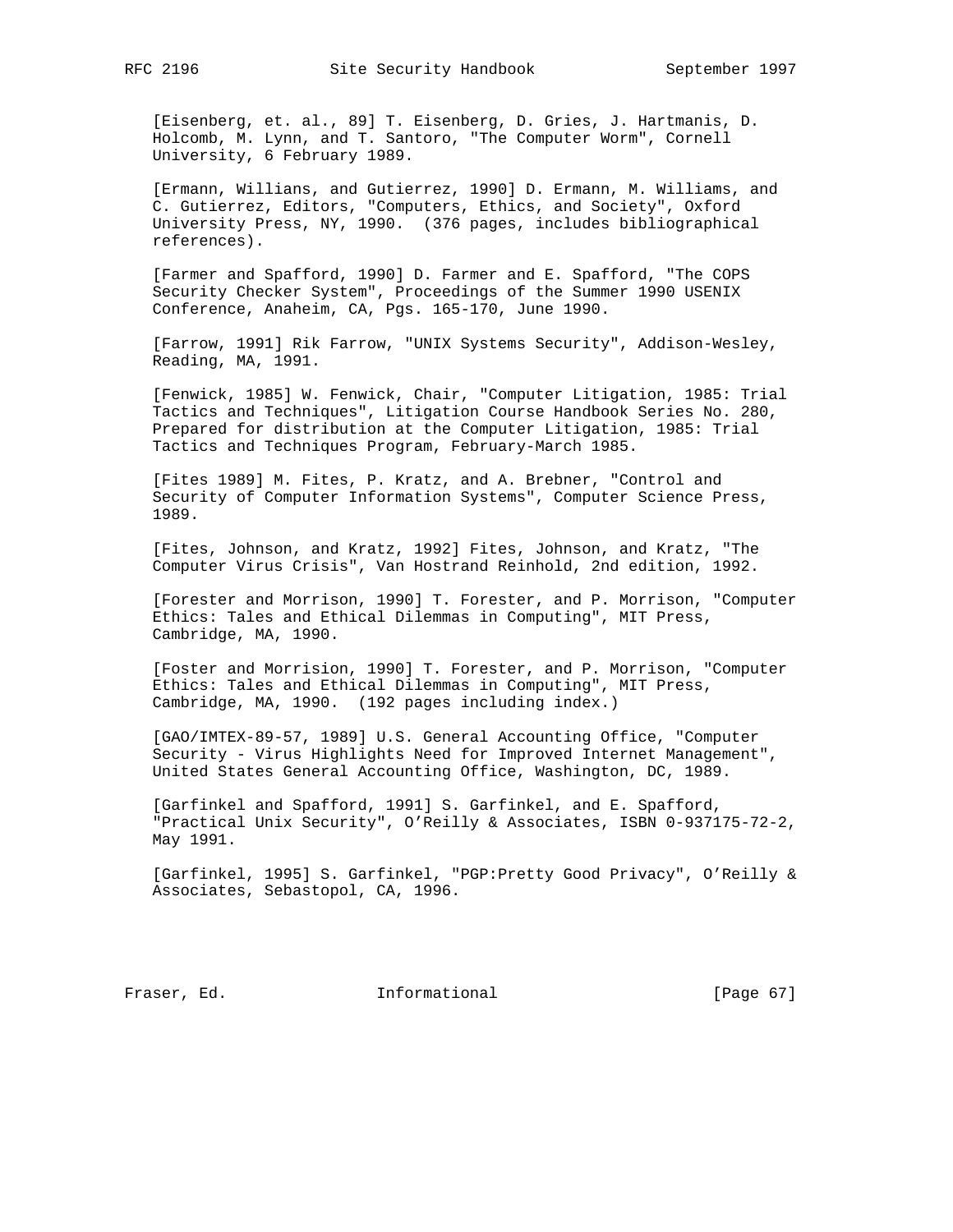[Garfinkel and Spafford, 1996] S. Garfinkel and E. Spafford, "Practical UNIX and Internet Security", O'Reilly & Associates, Sebastopol, CA, 1996.

 [Gemignani, 1989] M. Gemignani, "Viruses and Criminal Law", Communications of the ACM, Vol. 32, No. 6, Pgs. 669-671, June 1989.

 [Goodell, 1996] J. Goodell, "The Cyberthief and the Samurai: The True Story of Kevin Mitnick-And The Man Who Hunted Him Down", Dell Publishing, 1996.

 [Gould, 1989] C. Gould, Editor, "The Information Web: Ethical and Social Implications of Computer Networking", Westview Press, Boulder, CO, 1989.

 [Greenia, 1989] M. Greenia, "Computer Security Information Sourcebook", Lexikon Services, Sacramento, CA, 1989.

 [Hafner and Markoff, 1991] K. Hafner and J. Markoff, "Cyberpunk: Outlaws and Hackers on the Computer Frontier", Touchstone, Simon & Schuster, 1991.

 [Hess, Safford, and Pooch] D. Hess, D. Safford, and U. Pooch, "A Unix Network Protocol Security Study: Network Information Service", Texas A&M University.

 [Hoffman, 1990] L. Hoffman, "Rogue Programs: Viruses, Worms, and Trojan Horses", Van Nostrand Reinhold, NY, 1990. (384 pages, includes bibliographical references and index.)

 [Howard, 1995] G. Howard, "Introduction to Internet Security: From Basics to Beyond", Prima Publishing, Rocklin, CA, 1995.

 [Huband and Shelton, 1986] F. Huband, and R. Shelton, Editors, "Protection of Computer Systems and Software: New Approaches for Combating Theft of Software and Unauthorized Intrusion", Papers presented at a workshop sponsored by the National Science Foundation, 1986.

 [Hughes, 1995] L. Hughes Jr., "Actually Useful Internet Security Techniques", New Riders Publishing, Indianapolis, IN, 1995.

 [IAB-RFC1087, 1989] Internet Activities Board, "Ethics and the Internet", RFC 1087, IAB, January 1989. Also appears in the Communications of the ACM, Vol. 32, No. 6, Pg. 710, June 1989.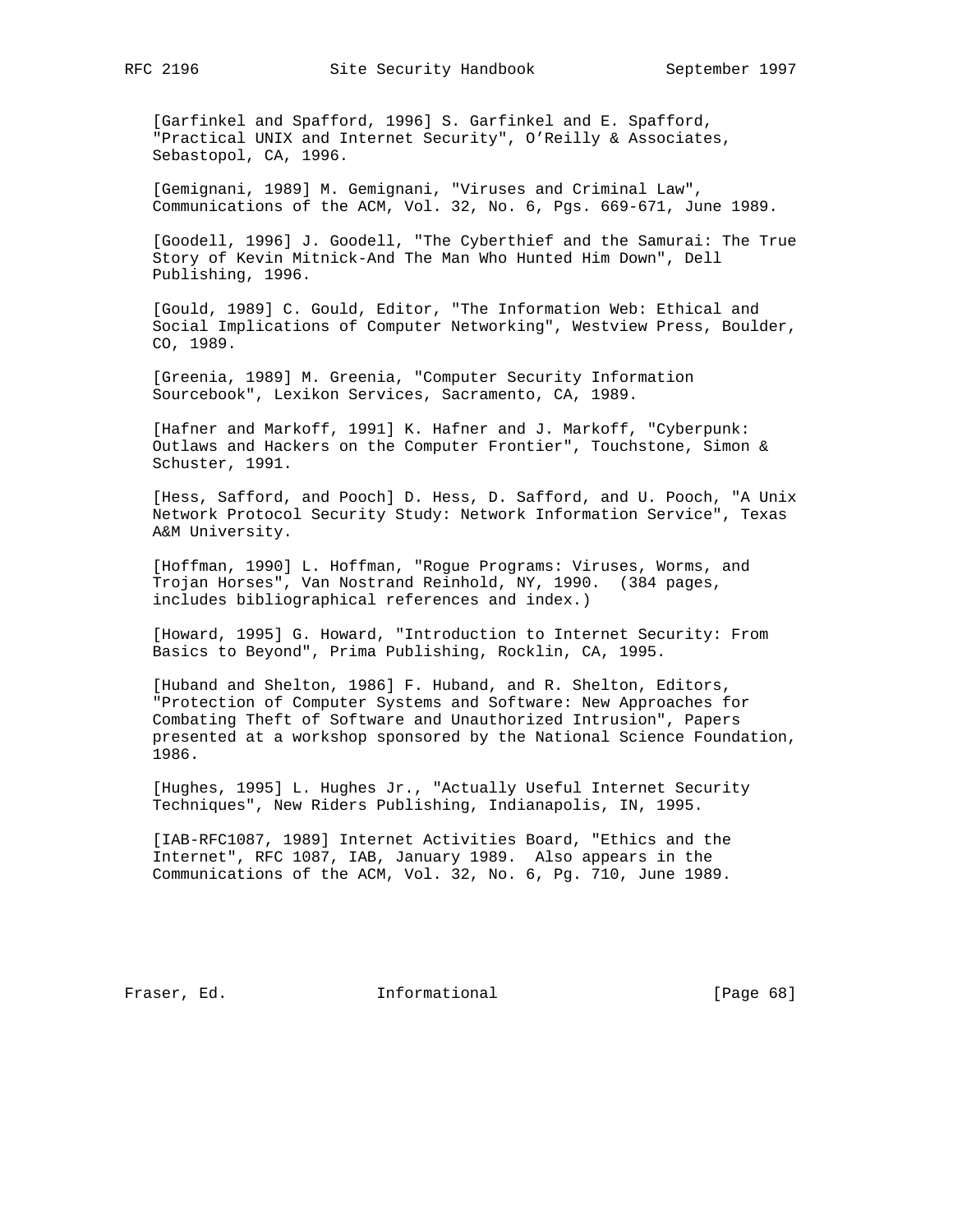[Icove, Seger, and VonStorch, 1995] D. Icove, K. Seger, and W. VonStorch, "Computer Crime: A Crimefighter's Handbook", O'Reilly & Associates, Sebastopol, CA, 1995.

 [IVPC, 1996] IVPC, "International Virus Prevention Conference '96 Proceedings", NCSA, 1996.

 [Johnson and Podesta] D. Johnson, and J. Podesta, "Formulating A Company Policy on Access to and Use and Disclosure of Electronic Mail on Company Computer Systems".

 [Kane, 1994] P. Kane, "PC Security and Virus Protection Handbook: The Ongoing War Against Information Sabotage", M&T Books, 1994.

 [Kaufman, Perlman, and Speciner, 1995] C. Kaufman, R. Perlman, and M. Speciner, "Network Security: PRIVATE Communication in a PUBLIC World", Prentice Hall, Englewood Cliffs, NJ, 1995.

 [Kent, 1990] S. Kent, "E-Mail Privacy for the Internet: New Software and Strict Registration Procedures will be Implemented this Year", Business Communications Review, Vol. 20, No. 1, Pg. 55, 1 January 1990.

 [Levy, 1984] S. Levy, "Hacker: Heroes of the Computer Revolution", Delta, 1984.

 [Lewis, 1996] S. Lewis, "Disaster Recovery Yellow Pages", The Systems Audit Group, 1996.

 [Littleman, 1996] J. Littleman, "The Fugitive Game: Online with Kevin Mitnick", Little, Brown, Boston, MA., 1996.

 [Lu and Sundareshan, 1989] W. Lu and M. Sundareshan, "Secure Communication in Internet Environments: A Hierarchical Key Management Scheme for End-to-End Encryption", IEEE Transactions on Communications, Vol. 37, No. 10, Pg. 1014, 1 October 1989.

 [Lu and Sundareshan, 1990] W. Lu and M. Sundareshan, "A Model for Multilevel Security in Computer Networks", IEEE Transactions on Software Engineering, Vol. 16, No. 6, Page 647, 1 June 1990.

 [Martin and Schinzinger, 1989] M. Martin, and R. Schinzinger, "Ethics in Engineering", McGraw Hill, 2nd Edition, 1989.

 [Merkle] R. Merkle, "A Fast Software One Way Hash Function", Journal of Cryptology, Vol. 3, No. 1.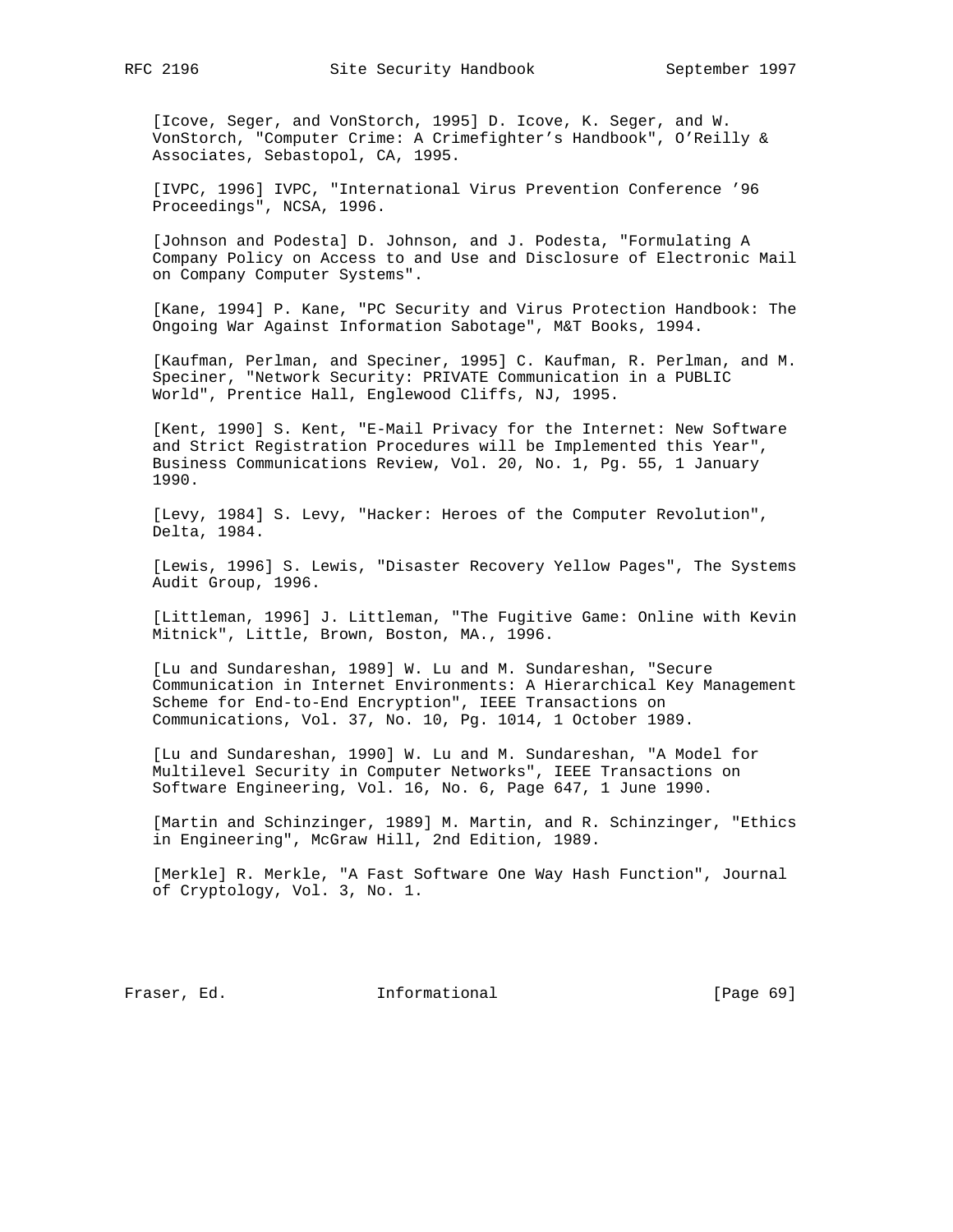[McEwen, 1989] J. McEwen, "Dedicated Computer Crime Units", Report Contributors: D. Fester and H. Nugent, Prepared for the National Institute of Justice, U.S. Department of Justice, by Institute for Law and Justice, Inc., under contract number OJP-85-C-006, Washington, DC, 1989.

 [MIT, 1989] Massachusetts Institute of Technology, "Teaching Students About Responsible Use of Computers", MIT, 1985-1986. Also reprinted in the Communications of the ACM, Vol. 32, No. 6, Pg. 704, Athena Project, MIT, June 1989.

 [Mogel, 1989] Mogul, J., "Simple and Flexible Datagram Access Controls for UNIX-based Gateways", Digital Western Research Laboratory Research Report 89/4, March 1989.

 [Muffett, 1992] A. Muffett, "Crack Version 4.1: A Sensible Password Checker for Unix"

[NCSA1, 1995] NCSA, "NCSA Firewall Policy Guide", 1995.

 [NCSA2, 1995] NCSA, "NCSA's Corporate Computer Virus Prevention Policy Model", NCSA, 1995.

 [NCSA, 1996] NCSA, "Firewalls & Internet Security Conference '96 Proceedings", 1996.

 [NCSC-89-660-P, 1990] National Computer Security Center, "Guidelines for Formal Verification Systems", Shipping list no.: 89-660-P, The Center, Fort George G. Meade, MD, 1 April 1990.

 [NCSC-89-254-P, 1988] National Computer Security Center, "Glossary of Computer Security Terms", Shipping list no.: 89-254-P, The Center, Fort George G. Meade, MD, 21 October 1988.

 [NCSC-C1-001-89, 1989] Tinto, M., "Computer Viruses: Prevention, Detection, and Treatment", National Computer Security Center C1 Technical Report C1-001-89, June 1989.

 [NCSC Conference, 1989] National Computer Security Conference, "12th National Computer Security Conference: Baltimore Convention Center, Baltimore, MD, 10-13 October, 1989: Information Systems Security, Solutions for Today - Concepts for Tomorrow", National Institute of Standards and National Computer Security Center, 1989.

 [NCSC-CSC-STD-003-85, 1985] National Computer Security Center, "Guidance for Applying the Department of Defense Trusted Computer System Evaluation Criteria in Specific Environments", CSC-STD-003-85, NCSC, 25 June 1985.

Fraser, Ed. 1nformational [Page 70]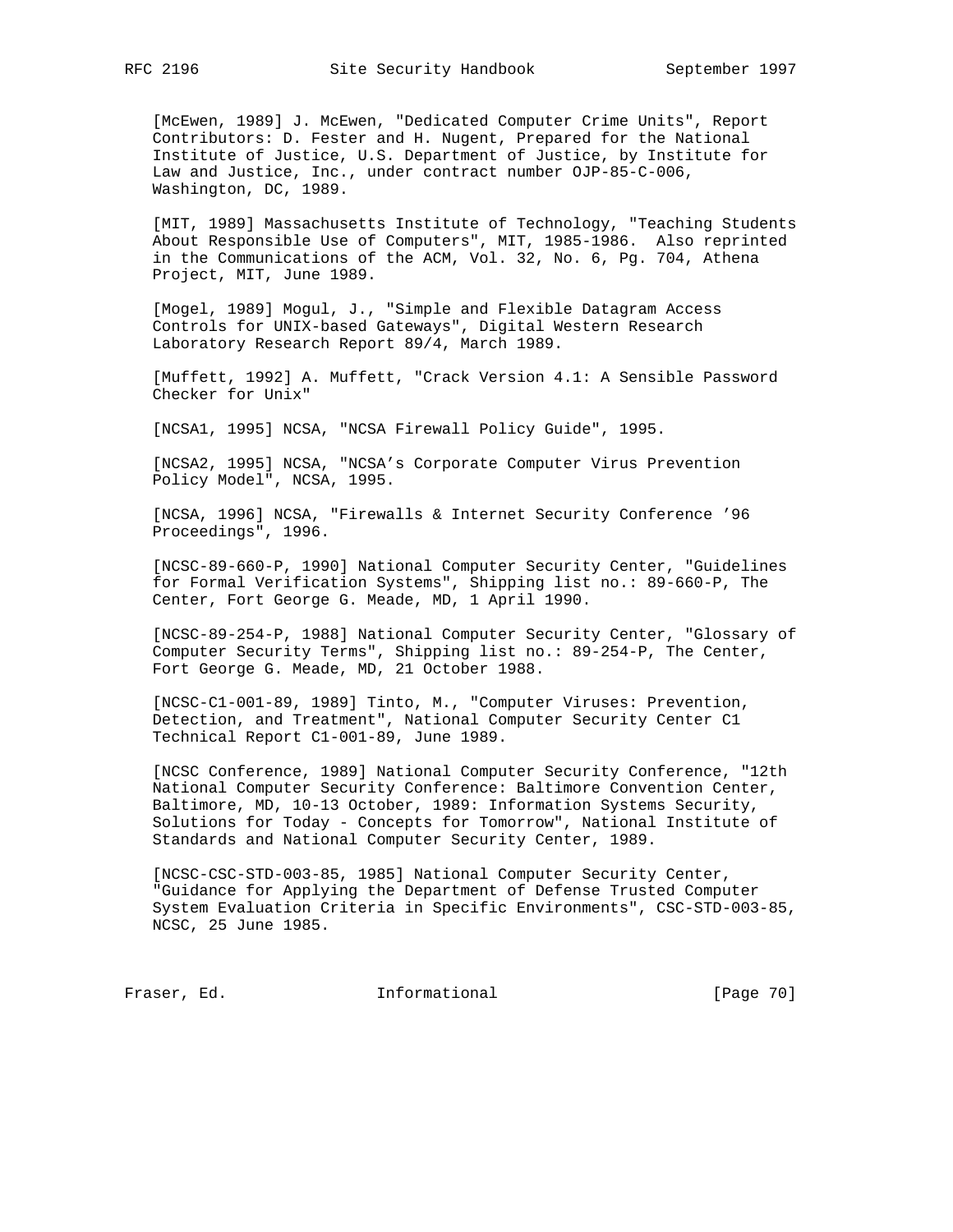[NCSC-STD-004-85, 1985] National Computer Security Center, "Technical Rationale Behind CSC-STD-003-85: Computer Security Requirements", CSC-STD-004-85, NCSC, 25 June 1985.

 [NCSC-STD-005-85, 1985] National Computer Security Center, "Magnetic Remanence Security Guideline", CSC-STD-005-85, NCSC, 15 November 1985.

 [NCSC-TCSEC, 1985] National Computer Security Center, "Trusted Computer System Evaluation Criteria", DoD 5200.28-STD, CSC-STD-001- 83, NCSC, December 1985.

 [NCSC-TG-003, 1987] NCSC, "A Guide to Understanding DISCRETIONARY ACCESS CONTROL in Trusted Systems", NCSC-TG-003, Version-1, 30 September 1987, 29 pages.

 [NCSC-TG-001, 1988] NCSC, "A Guide to Understanding AUDIT in Trusted Systems", NCSC-TG-001, Version-2, 1 June 1988, 25 pages.

 [NCSC-TG-004, 1988] National Computer Security Center, "Glossary of Computer Security Terms", NCSC-TG-004, NCSC, 21 October 1988.

 [NCSC-TG-005, 1987] National Computer Security Center, "Trusted Network Interpretation", NCSC-TG-005, NCSC, 31 July 1987.

 [NCSC-TG-006, 1988] NCSC, "A Guide to Understanding CONFIGURATION MANAGEMENT in Trusted Systems", NCSC-TG-006, Version-1, 28 March 1988, 31 pages.

 [NCSC-TRUSIX, 1990] National Computer Security Center, "Trusted UNIX Working Group (TRUSIX) rationale for selecting access control list features for the UNIX system", Shipping list no.: 90-076-P, The Center, Fort George G. Meade, MD, 1990.

 [NRC, 1991] National Research Council, "Computers at Risk: Safe Computing in the Information Age", National Academy Press, 1991.

 [Nemeth, et. al, 1995] E. Nemeth, G. Snyder, S. Seebass, and T. Hein, "UNIX Systems Administration Handbook", Prentice Hall PTR, Englewood Cliffs, NJ, 2nd ed. 1995.

 [NIST, 1989] National Institute of Standards and Technology, "Computer Viruses and Related Threats: A Management Guide", NIST Special Publication 500-166, August 1989.

 [NSA] National Security Agency, "Information Systems Security Products and Services Catalog", NSA, Quarterly Publication.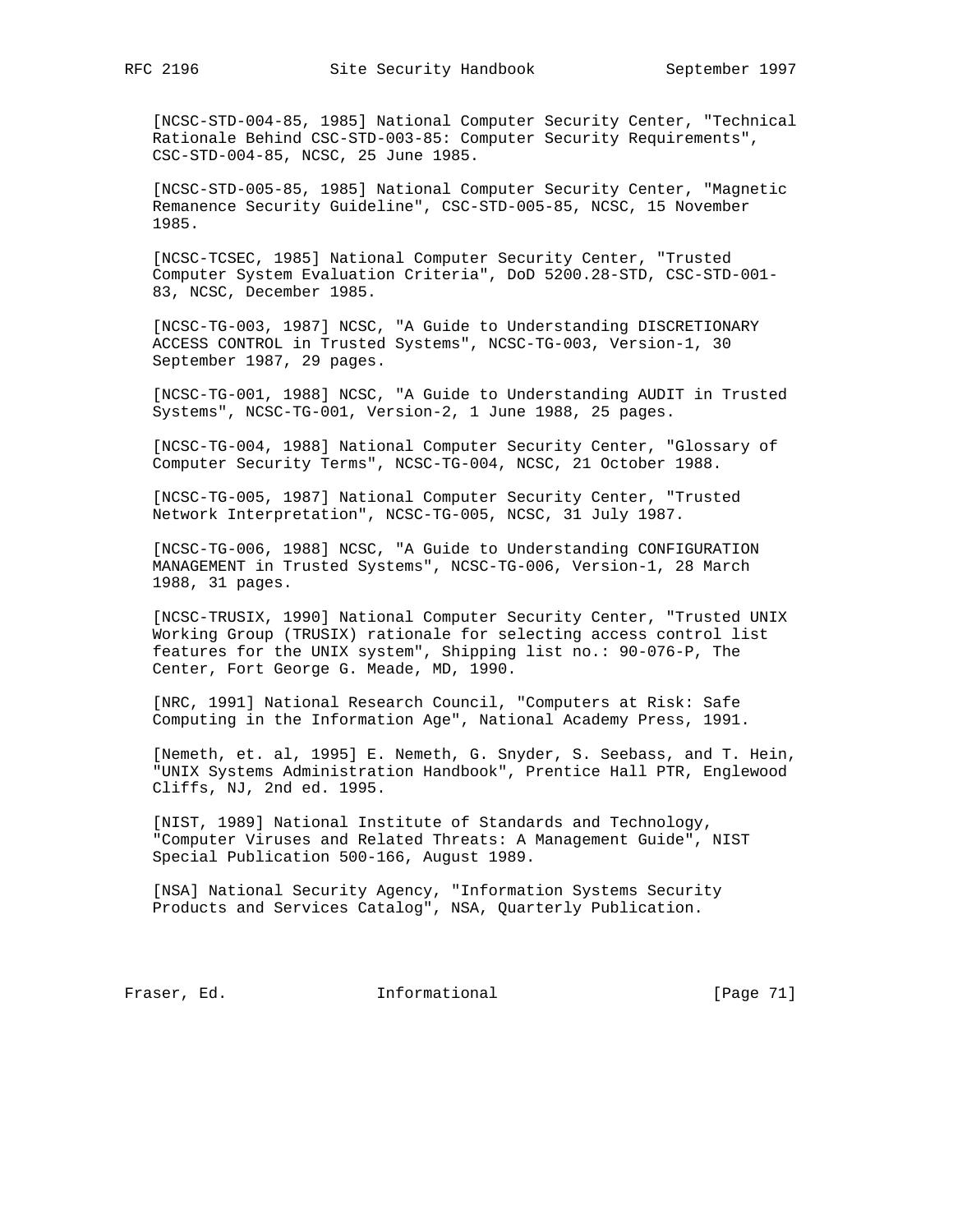[NSF, 1988] National Science Foundation, "NSF Poses Code of Networking Ethics", Communications of the ACM, Vol. 32, No. 6, Pg. 688, June 1989. Also appears in the minutes of the regular meeting of the Division Advisory Panel for Networking and Communications Research and Infrastructure, Dave Farber, Chair, November 29-30, 1988.

 [NTISSAM, 1987] NTISS, "Advisory Memorandum on Office Automation Security Guideline", NTISSAM COMPUSEC/1-87, 16 January 1987, 58 pages.

 [OTA-CIT-310, 1987] United States Congress, Office of Technology Assessment, "Defending Secrets, Sharing Data: New Locks and Keys for Electronic Information", OTA-CIT-310, October 1987.

 [OTA-TCT-606] Congress of the United States, Office of Technology Assessment, "Information Security and Privacy in Network Environments", OTA-TCT-606, September 1994.

 [Palmer and Potter, 1989] I. Palmer, and G. Potter, "Computer Security Risk Management", Van Nostrand Reinhold, NY, 1989.

 [Parker, 1989] D. Parker, "Computer Crime: Criminal Justice Resource Manual", U.S. Dept. of Justice, National Institute of Justice, Office of Justice Programs, Under Contract Number OJP-86-C-002, Washington, D.C., August 1989.

 [Parker, Swope, and Baker, 1990] D. Parker, S. Swope, and B. Baker, "Ethical Conflicts: Information and Computer Science, Technology and Business", QED Information Sciences, Inc., Wellesley, MA. (245 pages).

 [Pfleeger, 1989] C. Pfleeger, "Security in Computing", Prentice-Hall, Englewood Cliffs, NJ, 1989.

 [Quarterman, 1990] J. Quarterman, J., "The Matrix: Computer Networks and Conferencing Systems Worldwide", Digital Press, Bedford, MA, 1990.

 [Ranum1, 1992] M. Ranum, "An Internet Firewall", Proceedings of World Conference on Systems Management and Security, 1992.

 [Ranum2, 1992] M. Ranum, "A Network Firewall", Digital Equipment Corporation Washington Open Systems Resource Center, June 12, 1992.

[Ranum, 1993] M. Ranum, "Thinking About Firewalls", 1993.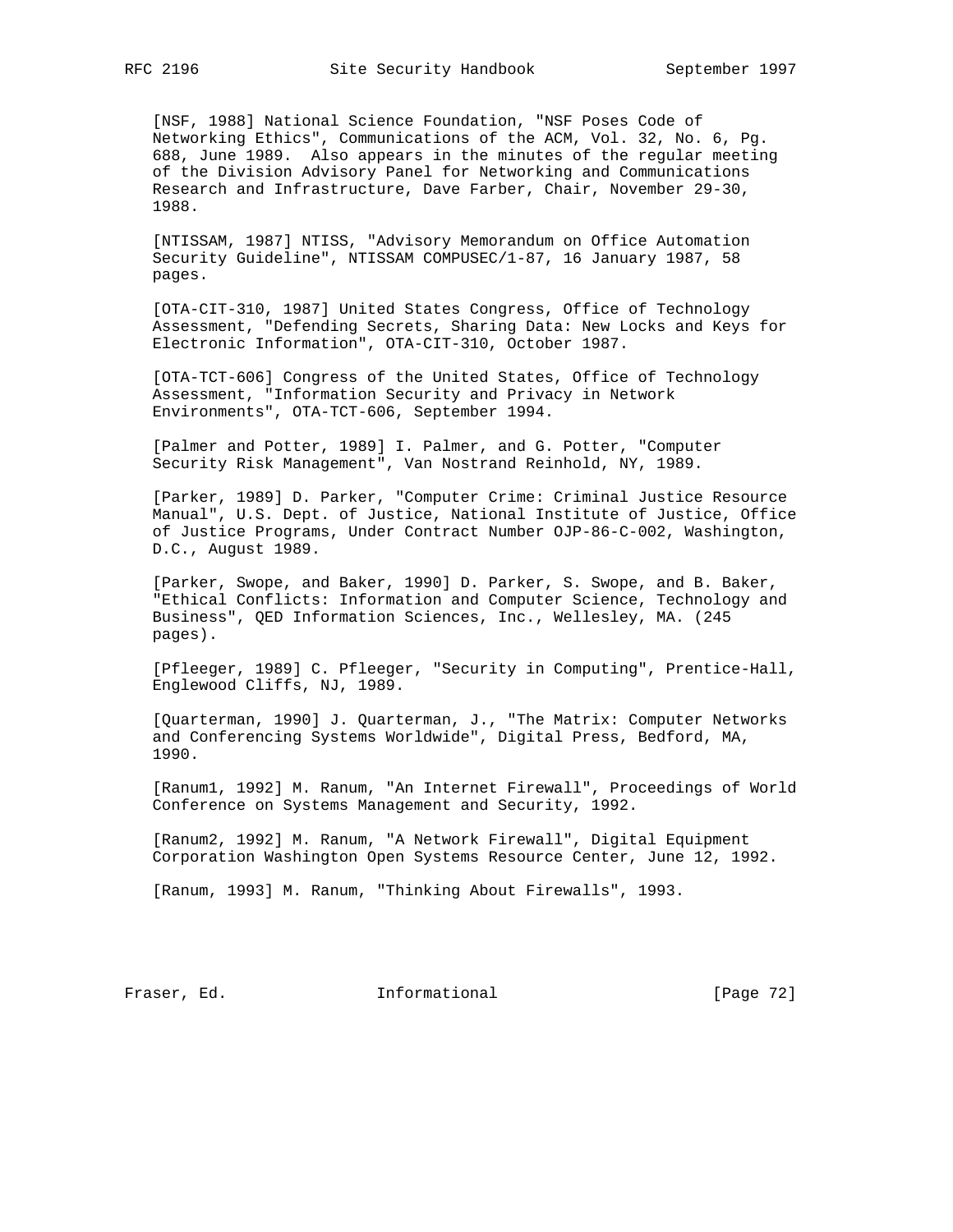[Ranum and Avolio, 1994] M. Ranum and F. Avolio, "A Toolkit and Methods for Internet Firewalls", Trustest Information Systems, 1994.

 [Reinhardt, 1992] R. Reinhardt, "An Architectural Overview of UNIX Network Security"

 [Reinhardt, 1993] R. Reinhardt, "An Architectural Overview of UNIX Network Security", ARINC Research Corporation, February 18, 1993.

 [Reynolds-RFC1135, 1989] The Helminthiasis of the Internet, RFC 1135, USC/Information Sciences Institute, Marina del Rey, CA, December 1989.

 [Russell and Gangemi, 1991] D. Russell and G. Gangemi, "Computer Security Basics" O'Reilly & Associates, Sebastopol, CA, 1991.

 [Schneier 1996] B. Schneier, "Applied Cryptography: Protocols, Algorithms, and Source Code in C", John Wiley & Sons, New York, second edition, 1996.

 [Seeley, 1989] D. Seeley, "A Tour of the Worm", Proceedings of 1989 Winter USENIX Conference, Usenix Association, San Diego, CA, February 1989.

 [Shaw, 1986] E. Shaw Jr., "Computer Fraud and Abuse Act of 1986", Congressional Record (3 June 1986), Washington, D.C., 3 June 1986.

 [Shimomura, 1996] T. Shimomura with J. Markoff, "Takedown:The Pursuit and Capture of Kevin Mitnick, America's Most Wanted Computer Outlaw by the Man Who Did It", Hyperion, 1996.

 [Shirey, 1990] R. Shirey, "Defense Data Network Security Architecture", Computer Communication Review, Vol. 20, No. 2, Page 66, 1 April 1990.

 [Slatalla and Quittner, 1995] M. Slatalla and J. Quittner, "Masters of Deception: The Gang that Ruled Cyberspace", Harper Collins Publishers, 1995.

 [Smith, 1989] M. Smith, "Commonsense Computer Security: Your Practical Guide to Preventing Accidental and Deliberate Electronic Data Loss", McGraw-Hill, New York, NY, 1989.

 [Smith, 1995] D. Smith, "Forming an Incident Response Team", Sixth Annual Computer Security Incident Handling Workshop, Boston, MA, July 25-29, 1995.

Fraser, Ed. 1nformational Fraser, Ed.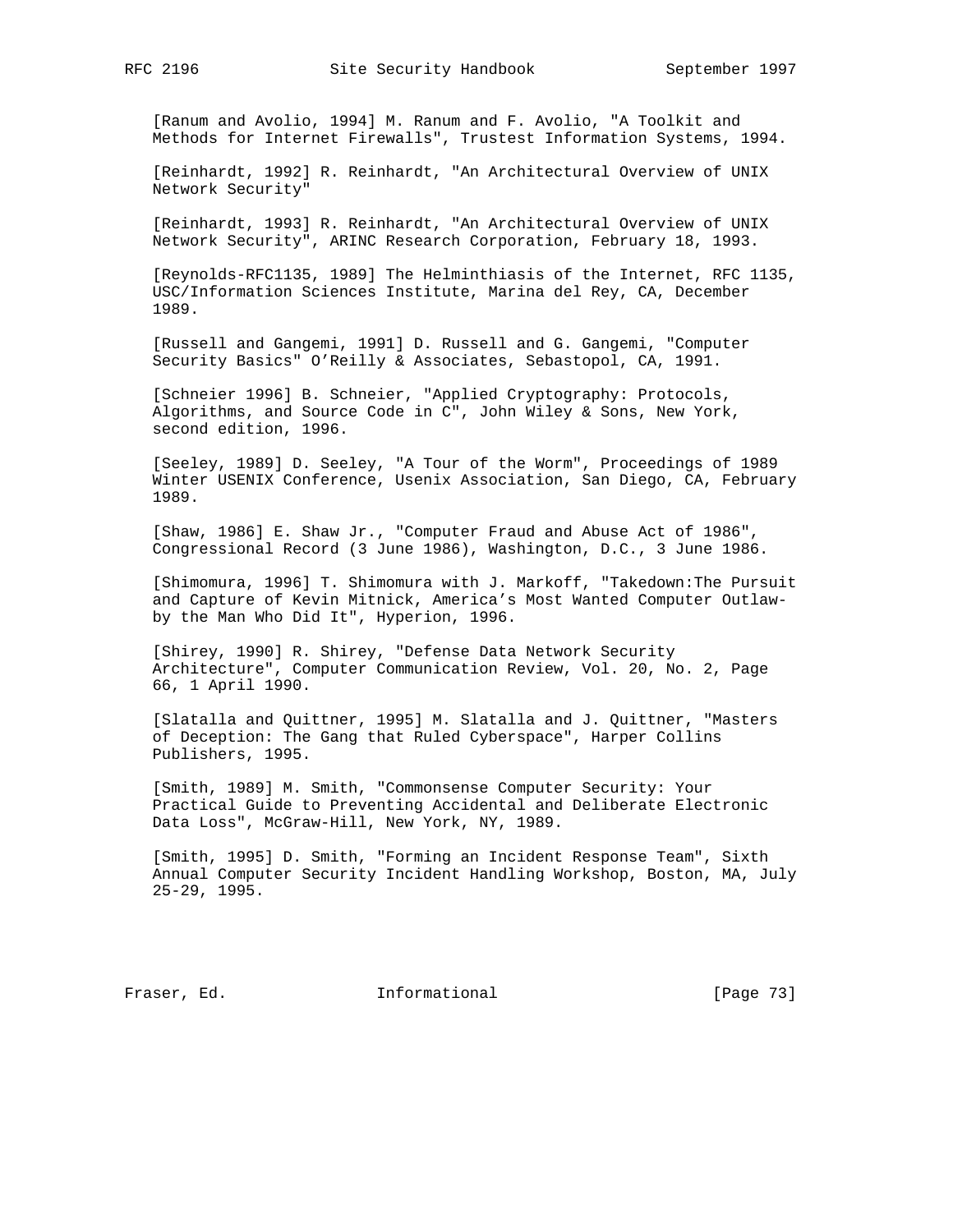[Spafford, 1988] E. Spafford, "The Internet Worm Program: An Analysis", Computer Communication Review, Vol. 19, No. 1, ACM SIGCOM, January 1989. Also issued as Purdue CS Technical Report CSD-TR-823, 28 November 1988.

 [Spafford, 1989] G. Spafford, "An Analysis of the Internet Worm", Proceedings of the European Software Engineering Conference 1989, Warwick England, September 1989. Proceedings published by Springer- Verlag as: Lecture Notes in Computer Science #387. Also issued as Purdue Technical Report #CSD-TR-933.

 [Spafford, Keaphy, and Ferbrache, 1989] E. Spafford, K. Heaphy, and D. Ferbrache, "Computer Viruses: Dealing with Electronic Vandalism and Programmed Threats", ADAPSO, 1989. (109 pages.)

 [Stallings1, 1995] W. Stallings, "Internet Security Handbook", IDG Books, Foster City CA, 1995.

 [Stallings2, 1995] W. Stallings, "Network and InterNetwork Security", Prentice Hall, , 1995.

 [Stallings3, 1995] W. Stallings, "Protect Your Privacy: A Guide for PGP Users" PTR Prentice Hall, 1995.

 [Stoll, 1988] C. Stoll, "Stalking the Wily Hacker", Communications of the ACM, Vol. 31, No. 5, Pgs. 484-497, ACM, New York, NY, May 1988.

 [Stoll, 1989] C. Stoll, "The Cuckoo's Egg", ISBN 00385-24946-2, Doubleday, 1989.

 [Treese and Wolman, 1993] G. Treese and A. Wolman, "X Through the Firewall, and Other Applications Relays", Digital Equipment Corporation, Cambridge Research Laboratory, CRL 93/10, May 3, 1993.

 [Trible, 1986] P. Trible, "The Computer Fraud and Abuse Act of 1986", U.S. Senate Committee on the Judiciary, 1986.

 [Venema] W. Venema, "TCP WRAPPER: Network monitoring, access control, and booby traps", Mathematics and Computing Science, Eindhoven University of Technology, The Netherlands.

 [USENIX, 1988] USENIX, "USENIX Proceedings: UNIX Security Workshop", Portland, OR, August 29-30, 1988.

 [USENIX, 1990] USENIX, "USENIX Proceedings: UNIX Security II Workshop", Portland, OR, August 27-28, 1990.

Fraser, Ed. 1nformational Fraser, Ed.